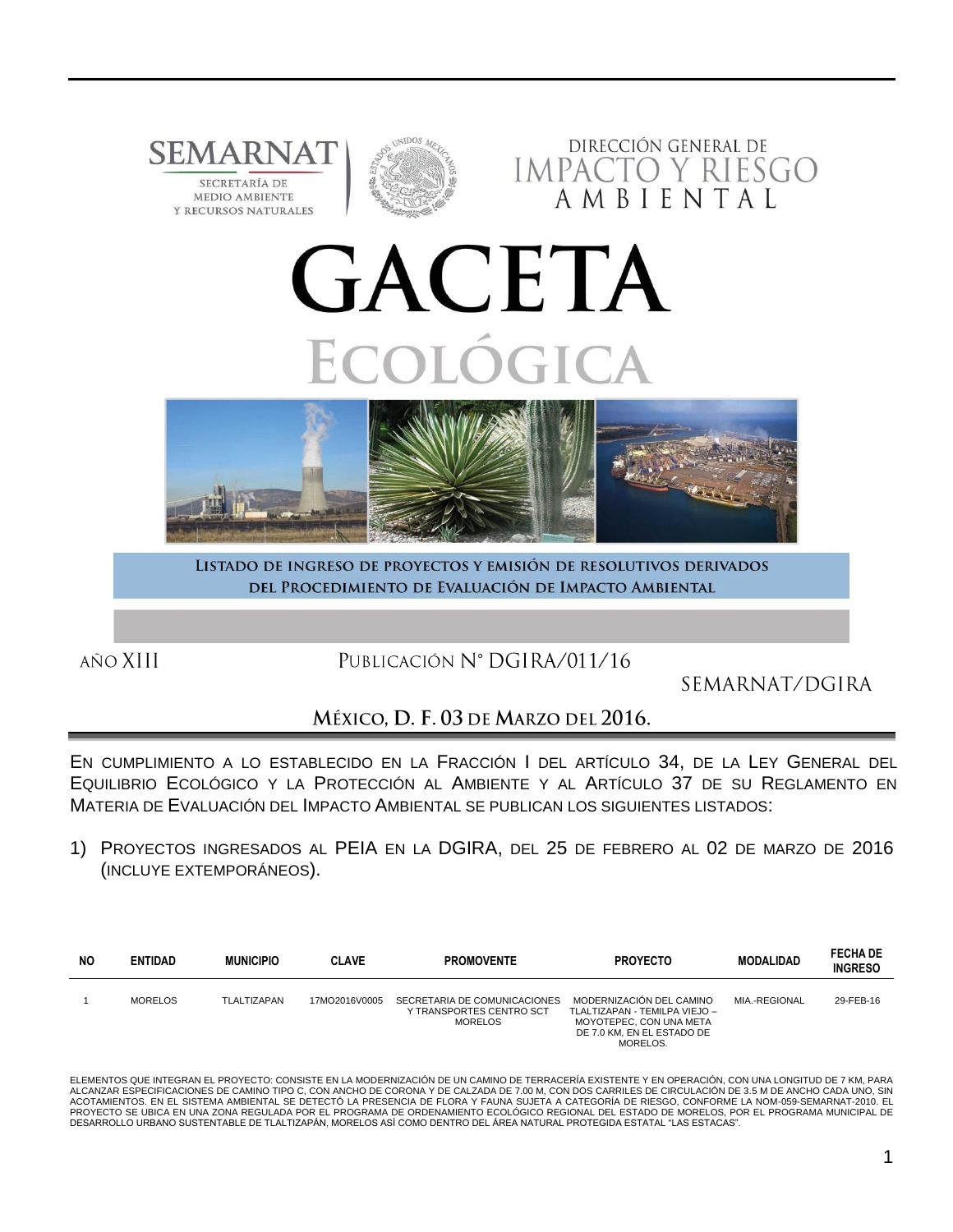| 2              | <b>MORELOS</b>                                                     | <b>YECAPIXTLA</b>                   | 17MO2016V0006 | SECRETARIA DE COMUNICACIONES<br>Y TRANSPORTES CENTRO SCT<br><b>MORELOS</b>                                                                                                                                                                                                                                                                                                                                                                                                                                                                                                                                                                                                                                                                                                                                                                                                                                                                                                                                                                                                                                                                                                                                                                                                                                                                                                                               | MODERNIZACIÓN DEL CAMINO<br>CARTONERA - YECAPIXTLA,<br>CON UNA META DE 9.5 KM, EN<br>EL ESTADO DE MORELOS.                                                                              | MIA.-REGIONAL   | 29-FEB-16 |
|----------------|--------------------------------------------------------------------|-------------------------------------|---------------|----------------------------------------------------------------------------------------------------------------------------------------------------------------------------------------------------------------------------------------------------------------------------------------------------------------------------------------------------------------------------------------------------------------------------------------------------------------------------------------------------------------------------------------------------------------------------------------------------------------------------------------------------------------------------------------------------------------------------------------------------------------------------------------------------------------------------------------------------------------------------------------------------------------------------------------------------------------------------------------------------------------------------------------------------------------------------------------------------------------------------------------------------------------------------------------------------------------------------------------------------------------------------------------------------------------------------------------------------------------------------------------------------------|-----------------------------------------------------------------------------------------------------------------------------------------------------------------------------------------|-----------------|-----------|
|                |                                                                    |                                     |               | ELEMENTOS QUE INTEGRAN EL PROYECTO: CONSISTE EN LA MODERNIZACION, MEDIANTE LA AMPLIACION Y MODERNIZACION DE UN CAMINO PAVIMENTADO DE 6 M DE ANCHO.<br>EN MALAS CONDICIONES DE OPERACIÓN. CON UNA LONGITUD DE 9.5 KM. PARA ALCANZAR ESPECIFICACIONES DE CAMINO TIPO B. CON ANCHO DE CORONA Y DE CALZADA DE<br>6.00 M, DEL KM 0+000 AL KM 0+940 Y ANCHO DE CORONA DE 10 M Y DE CALZADA DE 7 M, CON ACOTAMIENTOS DE 1.5 M A CADA LADO, DEL KM 0+940 AL KM 9+500. EL PROYECTO<br>SE UBICA EN UNA ZONA REGULADA POR EL PROGRAMA DE ORDENAMIENTO ECOLÓGICO REGIONAL DEL ESTADO DE MORELOS.                                                                                                                                                                                                                                                                                                                                                                                                                                                                                                                                                                                                                                                                                                                                                                                                                     |                                                                                                                                                                                         |                 |           |
| 3              | QUINTANA ROO                                                       | <b>JOSE MARIA</b><br><b>MORELOS</b> | 23QR2016V0003 | SECRETARIA DE COMUNICACIONES<br><b>Y TRANSPORTES</b>                                                                                                                                                                                                                                                                                                                                                                                                                                                                                                                                                                                                                                                                                                                                                                                                                                                                                                                                                                                                                                                                                                                                                                                                                                                                                                                                                     | MODERNIZACIÓN DEL CAMINO<br>PLAN DE LA NORIA - SAN<br><b>ISIDRO PONIENTE, TRAMO DEL</b><br>KM 0+000 AL KM 12+000, CON<br>UNA META DE 12.0 KM. EN EL<br>ESTADO DE QUINTANA ROO           | MIA.-REGIONAL   | 02-MAR-16 |
|                | REMOCIÓN DE VEGETACIÓN FORESTAL.                                   |                                     |               | ELEMENTOS QUE INTEGRAN EL PROYECTO: EL PROYECTO CONSISTE EN LA MODERNIZACIÓN DE UNA CARRETERA EN OPERACIÓN A NIVEL DE TERRACERÍA. SU TRAZO ES CASI<br>RECTO EN GRAN PARTE DE SU TRAYECTO CON CURVAS POCO PRONUNCIADAS Y REQUIERE SU MEJORAMIENTO CON LA FINALIDAD DE PROPORCIONAR MAYOR SEGURIDAD A<br>LOS USUARIOS. Y MEJOR CIRCULACIÓN DE LOS VEHÍCULOS. DICHA CARRETERA TIENE UN ANCHO PROMEDIO DE 6.14 M Y PRETENDE ALCANZAR LAS CARACTERÍSTICAS<br>GEOMÉTRICAS DE UNA CARRETERA TIPO C CON UN ANCHO DE CORONA DE 7 M EN UNA LONGITUD DE 12 KM PARA EL CUAL SE REQUIERE EL CAMBIO DE USO DE SUELO POR LA                                                                                                                                                                                                                                                                                                                                                                                                                                                                                                                                                                                                                                                                                                                                                                                             |                                                                                                                                                                                         |                 |           |
| $\overline{4}$ | <b>TABASCO</b>                                                     | <b>CENTRO</b>                       | 27TA2016H0009 | COMISION ESTATAL DE AGUA Y<br>SANEAMIENTO                                                                                                                                                                                                                                                                                                                                                                                                                                                                                                                                                                                                                                                                                                                                                                                                                                                                                                                                                                                                                                                                                                                                                                                                                                                                                                                                                                | CONSTRUCCION DEL SISTEMA<br>DE AGUA POTABLE DEL<br><b>CORREDOR PARRILLA-</b><br>HUASTECA 2DA., MUNICIPIO DE<br>CENTRO, TABASCO                                                          | MIA.-PARTICULAR | 26-FEB-16 |
|                |                                                                    |                                     |               | ELEMENTOS QUE INTEGRAN EL PROYECTO: CONSISTE EN LA CONSTRUCCIÓN DE UNA LÍNEA DE CAPTACIÓN DE AGUA POTABLE A PARTIR DEL RÍO LA SIERRA. UNA PLANTA<br>POTABILIZADORA Y UNA LÍNEA DE DISTRIBUCIÓN DE AGUA POTABILIZADA. LA LÍNEA DE CAPTACIÓN APROVECHARÁ LA INFRAESTRUCTURA DE UNA OBRA DE TOMA EXISTENTE<br>PERO SIN OPERACIÓN QUE SE ENCUENTRA EN EL RÍO LA SIERRA. ÉSTA LÍNEA TENDRÁ UNA LONGITUD DE 12.614 M Y OCUPARÁ UNA SUPERFICIE DE 30.174046 M2 LA PLANTA<br>POTABILIZADORA TENDRÁ UNA SUPERFICIE DE 40.462.06 M2 Y LA LÍNEA DE DISTRIBUCIÓN PERMITIRÁ CONDUCIR UN GASTO DE 1.000 LPS. SU LONGITUD SERÁ LA SIGUIENTE: A<br>PARTIR DE LA PLANTA POTABILIZADORA A A LA CARRETERA FEDERAL 195 TENDRÁ UNA LONGITUD DE 1,534 M., DE LA PARRILLA A HUASTECA 2DA TENDRÁ UNA LONGITUD DE<br>16731.32 M., DEL CADENAMIENTO 9+843.38 A PLAYAS DEL ROSARIO TENDRÁ UNA LONGITUD DE 1,573.52 M., Y DEL ENTRONQUE DE LA CARRETERA VILLAHERMOSA-JALAPA HASTA<br>EL POBLADO DE FRANCISCO J. SANTAMARÍA TENDRÁ UNA LONGITUD DE 8,097.0 M. OCUPARÁ UNA SUPERFICIE DE 26,401.84 M2. LA PLANTA POTABILIZADORA ESTARÁ<br>CONFORMADA POR DOS MÓDULOS DE 500 LPS CADA UNO. LA UNIDAD DE MEZCLA RÁPIDA TENDRÁ UNA CAPACIDAD DE 1.000 LPS. MIENTRAS QUE PARA LAS ETAPAS DE<br>FLOCULACIÓN-CLARIFICACIÓN-FILTROS SE UTILIZARÁN 2 MÓDULOS DE 500 LPS CADA UNO. DENTRO DEL PROCESO DE POTABILIZACIÓN SE UTILIZARÁ GAS CLORO. |                                                                                                                                                                                         |                 |           |
| 5              | VERACRUZ                                                           | <b>COATZACOALCOS</b>                | 30VE2016V0017 | <b>ADMINISTRACION PORTUARIA</b><br>INTEGRAL DE COATZACOALCOS, S.A.<br>DE C.V.                                                                                                                                                                                                                                                                                                                                                                                                                                                                                                                                                                                                                                                                                                                                                                                                                                                                                                                                                                                                                                                                                                                                                                                                                                                                                                                            | <b>CONSTRUCCION DE PUENTE</b><br>CARRETERO Y PEATONAL Y<br>PUENTE FERROVIARIO DE<br>ACCESO A TERMINAL DE API DE<br>LA LAGUNA DE PAJARITOS, EN<br>EL MUNICIPIO DE<br>COATZACOALCOS, VER. | MIA.-REGIONAL   | 29-FEB-16 |
|                | Y UN ANCHO TOTAL DE CALZADA DE 8.79 M CON 2 VÍAS PARA FERROCARRIL. |                                     |               | ELEMENTOS QUE INTEGRAN EL PROYECTO: CONSISTE EN LA CONSTRUCCIÓN DE DOS PUENTES CON EL FIN DE CRUZAR UN RACK DE TUBERÍAS DE PEMEX. EL PRIMER PUENTE<br>SERÁ VEHICULAR Y PEATONAL DE CONCRETO REFORZADO Y PRETENSADO CON UNA LONGITUD DE 120 M DE LARGO Y UN ANCHO TOTAL DE CALZADA DE 18.5 CON 4 CARRILES<br>VEHICULARES Y DOS BANQUETAS PEATONALES. EL SEGUNDO PUENTE SERÁ FERROVIARIO CON ELEMENTOS DE CONCRETO REFORZADO Y PRETENSADO CON 150 M DE CLARO                                                                                                                                                                                                                                                                                                                                                                                                                                                                                                                                                                                                                                                                                                                                                                                                                                                                                                                                               |                                                                                                                                                                                         |                 |           |
| 6              | <b>CHIAPAS</b>                                                     | <b>LA TRINITARIA</b>                | 07CH2016V0005 | <b>CENTRO SCT CHIAPAS</b>                                                                                                                                                                                                                                                                                                                                                                                                                                                                                                                                                                                                                                                                                                                                                                                                                                                                                                                                                                                                                                                                                                                                                                                                                                                                                                                                                                                | MODERNIZACION DEL CAMINO<br>E.C. (COMITAN-CD.<br>CUAUHTEMOC)-CHIHUAHUA-<br>ANGEL ALBINO CORZO, TRAMO<br>DEL KM 14+000 AL KM 18+000<br>CON UNA META DE 4.0 KM EN EL                      | MIA.-REGIONAL   | 02-MAR-16 |

ELEMENTOS QUE INTEGRAN EL PROYECTO: CONSISTE EN LA MODERNIZACIÓN DE UN CAMINO RURAL EL CUAL SE DESPRENDE DE LA CARRETERA FEDERAL 190 Y COMUNICA A 6<br>COMUNIDADES DE LA REGIÓN SUR DEL MUNICIPIO LA TRINITARIA. ESTE CAMINO TIEN COMUNIDAD DE ÁNGEL ALBINO CORZO

EDO. DE CHIAPAS

### 2) RESOLUTIVOS EMITIDOS EN EL PEIA EN LA DGIRA, DEL 25 DE FEBRERO AL 02 DE MARZO DE 2016 (INCLUYE EXTEMPORÁNEOS).

| <b>NO</b>      | <b>ENTIDAD</b>                       | <b>MUNICIPIO</b>                | <b>CLAVE</b>  | <b>PROMOVENTE</b>                                | <b>PROYECTO</b>                                                                                                                                  | <b>MODALIDAD</b>           | <b>FECHA DE</b><br><b>INGRESO</b> | <b>FECHA DE</b><br><b>RESOLUCION</b> | <b>VIGENCIA</b>    |
|----------------|--------------------------------------|---------------------------------|---------------|--------------------------------------------------|--------------------------------------------------------------------------------------------------------------------------------------------------|----------------------------|-----------------------------------|--------------------------------------|--------------------|
|                | <b>BAJA CALIFORNIA</b><br><b>SUR</b> | LA PAZ                          | 03BS2015T0010 | OPERADORA DE HOTELES<br>COSTA BAJA, S.A. DE C.V. | <b>COSTA BAJA RESORT &amp; SPA</b>                                                                                                               | MIA.-<br><b>REGIONAL</b>   | 06-AGO-15                         | 23-FEB-16                            | 30 ANOS            |
| $\overline{2}$ | <b>COAHUILA</b>                      | <b>SABINAS</b>                  | 05CO2015FD015 | MUNICIPIO DE SAN JUAN<br>DE SABINAS COAHUILA     | CONSTRUCCION DE RELLENO<br>SANITARIO TIPO A EN EL<br>PREDIO COL. GANADERA<br><b>VENUSTIANO CARRANZA DEL</b><br>MUNICIPIO DE SABINAS<br>COAHUILA. | MIA.-<br><b>PARTICULAR</b> | 03-AGO-15                         | 23-FEB-16                            | 12 MESES<br>5 AÑOS |
| 3              | <b>COAHUILA</b>                      | <b>PIEDRAS</b><br><b>NEGRAS</b> | 05CO2015V0008 | FERROCARRIL MEXICANO.<br>S.A. DE C.V.            | <b>CONSTRUCCION DEL PUENTE</b><br>RIO ESCONDIDO DEL<br>PROYECTO DENOMINADO<br>DOBLE VIA PIEDRAS NEGRAS-<br>RIO ESCONDIDO                         | MIA.-<br><b>REGIONAL</b>   | 03-DIC-15                         | 01-MAR-16                            | 5 MESES<br>30 AÑOS |
| 4              | <b>GUANAJUATO</b>                    | <b>IRAPUATO</b>                 | 11GU2015V0039 | FERROCARRIL MEXICANO.<br>S.A. DE C.V.            | PUENTE 1 CLARO. EN LA<br>CIUDAD DE IRAPUATO EN EL<br><b>ESTADO DE GUANAJUATO</b>                                                                 | MIA.-<br><b>REGIONAL</b>   | 04-DIC-15                         | 26-FEB-16                            | 4 MESES<br>30 AÑOS |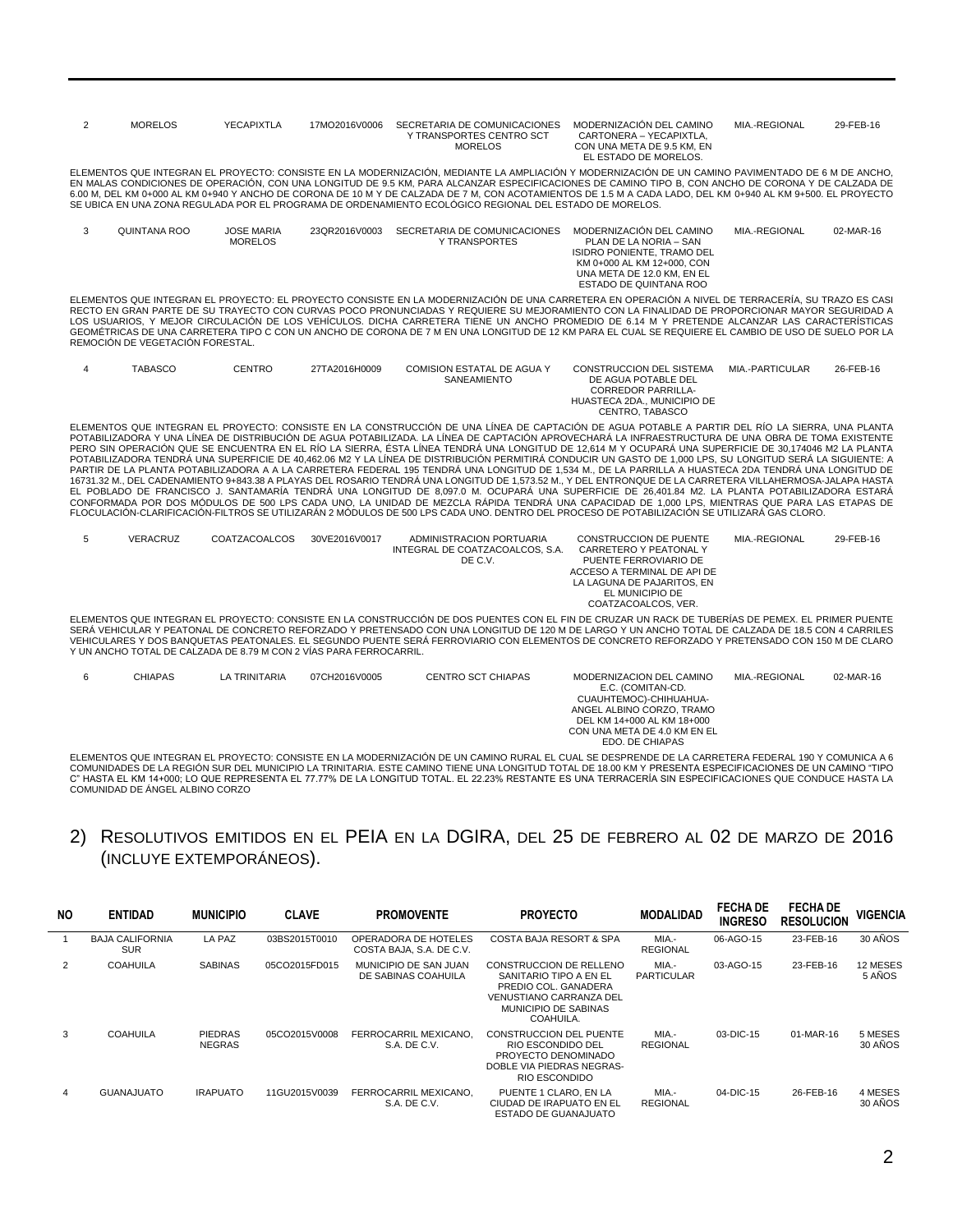| 5 | <b>GUERRERO</b> | COYUCA DE<br>CATALAN | 12GE2015V0017 | SECRETARIA DE<br><b>COMUNICACIONES Y</b><br><b>TRANSPORTES</b> | MANIFESTACIÓN DE IMPACTO<br>AMBIENTAL EN SU MODALIDAD<br>REGIONAL PARA LA<br>MODERNIZACIÓN DEL CAMINO<br>VALLECITOS DE ZARAGOZA-<br>LAS PALANCAS (ENTRONQUE A<br>PETATLAN), CON UNA<br>LONGITUD DE 50 KM. EN EL<br>ESTADO DE GUERRERO | MIA.-<br><b>REGIONAL</b> | 23-NOV-15 | 26-FEB-16 | 6 AÑOS 50<br>AÑOS |
|---|-----------------|----------------------|---------------|----------------------------------------------------------------|---------------------------------------------------------------------------------------------------------------------------------------------------------------------------------------------------------------------------------------|--------------------------|-----------|-----------|-------------------|
|   |                 |                      |               |                                                                |                                                                                                                                                                                                                                       |                          |           |           |                   |

### 3) PROYECTOS INGRESADOS EN LAS DELEGACIONES FEDERALES DE LA SEMARNAT DEL 25 DE FEBRERO AL 02 DE MARZO DE 2016 (INCLUYE EXTEMPORÁNEOS).

| NO.            | ENTIDAD                            | <b>MUNICIPIO</b>                                                        | <b>CLAVE</b>  | <b>PROMOVENTE</b>                                                                                | <b>PROYECTO</b>                                                                                                                                                                                                                                                                                                                                                                                                                                                                                                                                                                                                         | <b>MODALIDAD</b>                    | <b>FECHA DE</b><br><b>INGRESO</b> |
|----------------|------------------------------------|-------------------------------------------------------------------------|---------------|--------------------------------------------------------------------------------------------------|-------------------------------------------------------------------------------------------------------------------------------------------------------------------------------------------------------------------------------------------------------------------------------------------------------------------------------------------------------------------------------------------------------------------------------------------------------------------------------------------------------------------------------------------------------------------------------------------------------------------------|-------------------------------------|-----------------------------------|
| $\overline{1}$ | <b>COLIMA</b>                      | <b>ARMERIA</b>                                                          | 06CL2016MD012 | LUIS GILBERTO DE NIZ<br>GONZALEZ                                                                 | APROVECHAMIENTO DE PETREOS<br>EN GREÑA DEL RIO ARMERIA                                                                                                                                                                                                                                                                                                                                                                                                                                                                                                                                                                  | MIA.-PARTICULAR                     | 01-MAR-16                         |
|                |                                    |                                                                         |               | M3(ABUNDADOS)/ANUALES MATERIAL EN GREÃ'A, UTILIZANDO EQUIPO MECANICO, DEL LECHO DEL RIO ARMERIA. | ELEMENTOS QUE INTEGRAN EL PROYECTO: EL PROYECTO CONSISTE EN LA EXTRACCION DEL MATERIAL EN GREÃ'A DERIVADO DEL ARRASTRE QUE SE HA VENIDO<br>DEPOSITANDO A LO LARGO DEL RIO ARMERIA.LA SUPERFICIE TOTAL DEL POLIGONO A EXPLOTAR O SEA EL TRAZO CENTRAL DEL RIO. COMPRENDE UNA SUPERFICIE<br>APROXIMADA DE 518,400 M2, (3,240 M DE LONGITUD POR 160 M (PROMEDIO) DE AMPLITUD), EN DONDE SE PRETENDE LA EXTRACCION DE UN VOLUMEN DE 658,717.82                                                                                                                                                                              |                                     |                                   |
| $\overline{2}$ | <b>DURANGO</b>                     | CANATLAN                                                                | 10DU2016MD010 | CONSTRUCTORA AAMARDE<br>S. A. DE C. V.                                                           | <b>EXTRACCION DE MATERIAL</b><br>PETREO EN EL ARROYO LOS<br><b>BUEYES</b>                                                                                                                                                                                                                                                                                                                                                                                                                                                                                                                                               | MIA.-PARTICULAR                     | 19-FEB-16                         |
|                |                                    | DE 48,816.70 M2, CON UN VOLUMEN DE 169,383.780 M3                       |               |                                                                                                  | ELEMENTOS QUE INTEGRAN EL PROYECTO: EL PROYECTO CONSISTE EN EL APROVECHAMIENTO DE MATERIALES PETREOS EN GREÃ'A (GRAVA Y ARENA) EN UNA SUPERFICIE                                                                                                                                                                                                                                                                                                                                                                                                                                                                        |                                     |                                   |
| 3              | <b>DURANGO</b>                     | <b>POANAS</b>                                                           | 10DU2016MD011 | <b>MARIO RAMIREZ PIEDRA</b>                                                                      | BANCO DE MATERIALES PETREOS MIA.-PARTICULAR<br>EN EL CAUCE DEL RIO FRIO Y EL<br>CAUCE DEL RIO SAN BERNARDO.<br>EN EL MUNICIPIO DE POANAS.<br>DGO.                                                                                                                                                                                                                                                                                                                                                                                                                                                                       |                                     | 23-FEB-16                         |
|                |                                    | M2. UBICADO EN EN EL CAUCE DEL RIO FRIO Y EL CAUCE DEL RIO SAN BERNARDO |               |                                                                                                  | ELEMENTOS QUE INTEGRAN EL PROYECTO: EL PROYECTO CONSISTE EN UN BANCO DE MATERIALES PETREOS EN GREÃ'A (GRAVA Y ARENA) EN UN AREA DE 63.144.68                                                                                                                                                                                                                                                                                                                                                                                                                                                                            |                                     |                                   |
| $\overline{4}$ | <b>DURANGO</b>                     | <b>CUENCAME</b>                                                         |               | AMIGOS S.A. DE C.V.                                                                              | 10DU2016MD012 MINERA SAN PABLO Y VEINTE BENEFICIADORA DE MINERALES<br><b>SAN PABLO</b>                                                                                                                                                                                                                                                                                                                                                                                                                                                                                                                                  | MIA.-PARTICULAR                     | 23-FEB-16                         |
|                |                                    |                                                                         |               | 1,695.56 METROS CUADRADOS. INFRAESTRUCTURA QUE YA SE ENCUENTRA CONSTRUIDA Y OPERANDO.            | ELEMENTOS QUE INTEGRAN EL PROYECTO: EL PROYECTO CONSISTE EN LA OPERACION Y MANTENIMIENTO DE UNA PLANTA DE BENEFICIO PARA PROCESAR MINERALES<br>MEDIANTE EL PROCESO DE FLOTACION O BULK EN UNA SUPERFICIE DE 13,594.14 METROS CUADRADOS Y LA HABILITACION DE UNA PRESA DE JALES EN UNA SUPERFICIE                                                                                                                                                                                                                                                                                                                        |                                     |                                   |
| 5              | <b>DURANGO</b>                     | SAN JUAN DEL RIO 10DU2016MD013                                          |               | CONTRATISTA MARTINEZ<br>CANCHOLA S.A. DE C.V.                                                    | EXPLORACION MINERA DIRECTA<br>EN LOS LOTES DE SAN LUCAS DE<br>OCAMPO, MUNICIPIO DE SAN<br>JUAN DEL RIO. DURANGO.                                                                                                                                                                                                                                                                                                                                                                                                                                                                                                        | <b>INFORME</b><br><b>PREVENTIVO</b> | 26-FEB-16                         |
|                | DE UN CAMPAMENTO Y ALMACEN.        |                                                                         |               |                                                                                                  | ELEMENTOS QUE INTEGRAN EL PROYECTO: ES UNA EXPLORACION MINERA DIRECTA MEDIANTE BARRENAION A DIAMANTE CONSISTENTE EN LA HABILITACION DE 40 PLANILLAS<br>DE 5 X 10 M., SOBRE LAS BASES DE RODAMIENTO DE LAS BRECHAS DE ACCESO EN UNA SUPERFICIE DE OCUPACION DE 2.000 METROS CUADRADOS ADEMAS LA HABILITACION                                                                                                                                                                                                                                                                                                             |                                     |                                   |
| 6              | <b>GUANAJUATO</b>                  | <b>CUERAMARO</b>                                                        | 11GU2016ED026 | ASTILO 1 SOLAR S.A DE C.V                                                                        | CONSTRUCCION DE UNA PLANTA<br>DE GENERACION ELECTRICA<br>(INSTALACION FOTOVOLTAICA<br><b>CUERAMARO 1)</b>                                                                                                                                                                                                                                                                                                                                                                                                                                                                                                               | MIA.-PARTICULAR                     | 02-MAR-16                         |
|                |                                    |                                                                         |               | EN UNA SUPERFICIE DE 82.4060 HECTAREAS, DE LAS CUALES REQUIEREN CAMBIO DE USO DE SUELO 64.1686.  | ELEMENTOS QUE INTEGRAN EL PROYECTO: CONSISTE EN EL ESTABLECIMIENTO DE UNA PLANTA DE GENERACION ELECTRICA MEDIANTE TECNOLOGIA SOLAR FOTOVOLTAICA<br>CON UNA POTENCIA NOMINAL O DE GENERACION DE 30 MEGAVATIOS (MW) EN AC Y 33.926 (MW) EN DC. EN CONDICIONES ESTANDAR DE PRUEBA (STC), DICHA INSTALACION<br>ESTARA FORMADA POR UN TIPO DE ESTRUCTURA DONDE SE COLOCARAN LOS MODULOS FOTOVOLTAICOS, LA CUAL ES UNA ESTRUCTURA MOVIL A 1 EJE N-S E INCLINACION E-<br>O (DE 45° A -45°). LA PLANTA SE CONECTARA A LA RED DE LA COMISION FEDERAL DE ELECTRICIDAD (CFE), CORRESPONDIENTE A LA SUBESTACION DE CUERAMARO, GTO., |                                     |                                   |
| $\overline{7}$ | <b>GUANAJUATO</b>                  | <b>LEON</b>                                                             | 11GU2016FD022 | ACARREOS LEONESES, S.A.<br>DE C.V.                                                               | BANCO DE MATERIAL PETREO EL<br><b>GUAYABO DOS</b>                                                                                                                                                                                                                                                                                                                                                                                                                                                                                                                                                                       | MIA.-PARTICULAR                     | 25-FEB-16                         |
|                |                                    |                                                                         |               |                                                                                                  | ELEMENTOS QUE INTEGRAN EL PROYECTO: BANCO DE MATERIALES EN LOS PREDIOS EL GUAYABO Y C. ZERMEÃ'O, EN EL QUE QUE REQUIERE CAMBIO DE USO DE SUELO, EN<br>EL MUNICIPIO DE LEON, GTO., EN TRES ETAPAS, LA PRIMERA PARA UNA SUPERFICIE DE 10,000 M2 DE LA CUAL REQUIERE CAMBIO DE USO DE SUELO EN 5,994.639 M2, UNA<br>SEGUNDA ETAPA EN UN AREA DESMONTADA Y DESPALMADA, DE 49,735.42 QUE NO REQUIERE CAMBIO DE USO DE SUELO Y LA TERCERA ETAPA EN UN AREA CON VEGETACION<br>FORESTAL DE 46,231.522 DE UN TOTAL DE 59,254.72 M2. LA SUPERFICIE TOTAL PARA CAMBIO DE USO DE SUELO SERA DE 5.22 HECTAREAS.                      |                                     |                                   |
| 8              | <b>GUANAJUATO</b>                  | <b>ALLENDE</b>                                                          | 11GU2016UD023 | PROMOTORA INMOBILIARIA<br>DE SAN MIGUEL DEL LAGO<br>SA DE CV                                     | DESARROLLO CAMPESTRE<br>SUSTENTABLE SAN MIGUEL DEL<br>LAGO. PAISAJE RESIDENCIAL                                                                                                                                                                                                                                                                                                                                                                                                                                                                                                                                         | MIA.-PARTICULAR                     | 29-FEB-16                         |
|                | PASTIZAL DE 31-15-24.25 HECTAREAS. |                                                                         |               |                                                                                                  | ELEMENTOS QUE INTEGRAN EL PROYECTO: DESARROLLO INMOBILIARIO EN UN PREDIO DE 137-78-16.06 HECTAREAS, DIVIDIDOS POR LAS VIAS DEL FERROCARRIL Y LA<br>CARRETERA FEDERAL 51 EN POLIGNO 1: 22,807.63M2, POLIGNO 2: 550,116.39 M2 Y POLIGONO 3 DE 824,892.04 M2, AFECTANDO UNA SUPERFICIE CON COBERTURA VEGETAL DE                                                                                                                                                                                                                                                                                                            |                                     |                                   |
| 9              | <b>GUERRERO</b>                    | <b>FLORENCIO</b><br>VILLARREAL                                          |               | 12GE2016MD008 LUIS ALBERTO MANZANAREZ<br>CASIANO                                                 | AGREGADOS EL PORVENIR                                                                                                                                                                                                                                                                                                                                                                                                                                                                                                                                                                                                   | MIA.-PARTICULAR                     | 19-FEB-16                         |

ELEMENTOS QUE INTEGRAN EL PROYECTO: CONSISTE EN LA EXTRACCION 33,143 M3 DE MATERIAL PETREO EN UNA SUPERFICIE DE 24,000 M2 DENTRO DEL CAUCE DEL RIO<br>NEXPA, EN EL MUNICIPIO DE CRUZ GRANDE, GUERRERO.,POR UN PERIODO DE 5 AÑOS.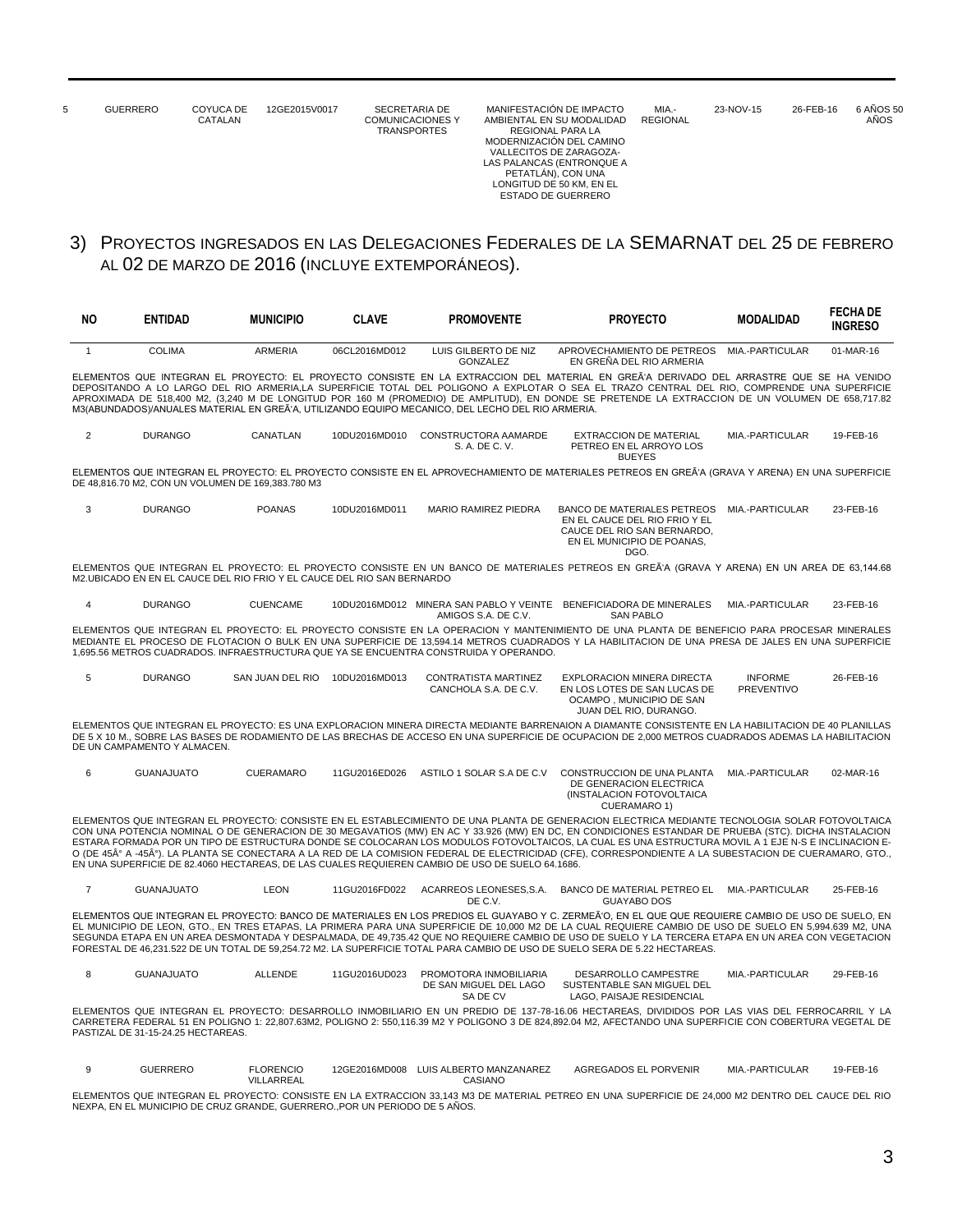| 10             | <b>GUERRERO</b>                  | <b>IGUALAPA</b>                                                                  | 12GE2016MD010 | <b>IGNACIA RODRIGUEZ</b><br><b>MONRROY</b>                                                               | <b>EXTRACCION DE MATERIAL</b><br>PETREO-ASOLVE RIO QUETZALA<br>TRAMO BOCA DE TALAPA<br>IGUALAPA, GRO.                                                                                                                                                                                                                                                                                                                                                                                                                                                                                                       | MIA.-PARTICULAR | 29-FEB-16 |
|----------------|----------------------------------|----------------------------------------------------------------------------------|---------------|----------------------------------------------------------------------------------------------------------|-------------------------------------------------------------------------------------------------------------------------------------------------------------------------------------------------------------------------------------------------------------------------------------------------------------------------------------------------------------------------------------------------------------------------------------------------------------------------------------------------------------------------------------------------------------------------------------------------------------|-----------------|-----------|
|                | POR UN PERIODO DE 5 AÑOS.        |                                                                                  |               |                                                                                                          | ELEMENTOS QUE INTEGRAN EL PROYECTO: CONSISTE EN LA EXTERACCION DE MATERIAL PETREO DEL CAUCE DEL RIO QUETZALA EN EL MUNICIPIO DE IGUALAPA, GUERRERO.                                                                                                                                                                                                                                                                                                                                                                                                                                                         |                 |           |
| 11             | <b>GUERRERO</b>                  | <b>ACAPULCO DE</b><br><b>JUAREZ</b>                                              |               | 12GE2016TD009 CONDOMINIO MAR AZUL DOS<br>PLAYAS P. EN C.                                                 | MINIMIZACION DE IMPACTO<br>COSTERO ADYACENTE AL<br><b>ESPIGON (TETRAPODOS). EN LA</b><br>ZONA COSTERA GUITARRON,<br>ACAPULCO, GUERRERO, MEXICO.                                                                                                                                                                                                                                                                                                                                                                                                                                                             | MIA.-PARTICULAR | 25-FEB-16 |
|                |                                  |                                                                                  |               | PRETENDIDA UBICACION EN LAS COORDENADAS UTM X= 408,565 Y= 1,861,392. EN EL SITIO DEL PROYECTO.           | ELEMENTOS QUE INTEGRAN EL PROYECTO: CONSISTE EN LA COLOCACION COMO PROTECCION, DE 100 ELEMENTOS PREFABRICADOS DE CONCRETO, F'C= 250 KG/CM2, G=<br>2200 KG/M3, TIPO TETRAPODOS, CON UN PESO DE 354 KG CADA UNO, DENTRO DE UNA SUPERFICIE DE 57.00 M2, Y UNA LONGITUD APROXIMADA DE 28 METROS, CON                                                                                                                                                                                                                                                                                                            |                 |           |
| 12             | <b>GUERRERO</b>                  | ACAPULCO DE<br><b>JUAREZ</b>                                                     | 12GE2016TD011 | <b>GEORGINA LARA YEPEZ</b>                                                                               | <b>CASA HABITACION PS-3</b>                                                                                                                                                                                                                                                                                                                                                                                                                                                                                                                                                                                 | MIA.-PARTICULAR | 03-MAR-16 |
|                | SUPERFICIE TOTAL DE 3,599.93 M2. |                                                                                  |               |                                                                                                          | ELEMENTOS QUE INTEGRAN EL PROYECTO: CONSISTE EN LA CONSTRUCCION DE UNA CASA HABITACION EN UNA SUPERFICIE DE 1,308.97 M2., EN UN LOTE CON UNA                                                                                                                                                                                                                                                                                                                                                                                                                                                                |                 |           |
| 13             | <b>JALISCO</b>                   | ZAPOTILTIC                                                                       | 14JA2016FD016 | EDUARDO PAEZ CASTELL                                                                                     | REGULACION DE OPERACION DE<br>HUERTA DE AGUACATE EN EL<br>PREDIO MONTE MARIA, MUNICIPIO<br>DE ZAPOTILTIC, JALISCO                                                                                                                                                                                                                                                                                                                                                                                                                                                                                           | MIA.-PARTICULAR | 29-FEB-16 |
| 2187449.6000Y. |                                  |                                                                                  |               |                                                                                                          | ELEMENTOS QUE INTEGRAN EL PROYECTO: REGULARIZAR LA OPERACIÓN DE LA PLANTACIÓN DE AGUACATE QUE SE ESTABLECIÓ CON UN CAMBIO DE USO DEL SUELO DE<br>TERRENO FORESTAL A USO FRUTÍCOLA, EN UNA SUPERFICIE DE 3.17 HECTÁREAS, QUE INCLUYE TAMBIÉN EL ESTABLECIMIENTO DE HUERTA DE AGUACATE (PERSEA<br>AMERICANA VAR. HASS) EN UNA SUPERFICIE 18.68 HA EN TERRENOS DEL PREDIO RÚSTICO MONTE MARÍA, DENTRO DEL MUNICIPIO DE ZAPOTILTIC,UBICADA EN LA CARRETERA<br>FEDERAL Nº 110, ENTRE LAS CABECERAS MUNICIPALES DE ZAPOTILTIC Y TAMAZULA ESTA VÍA SE ENTRONCA HACIA POBLADO DE VISTA HERMOSA. COORD 671125.2100 X |                 |           |
| 14             | <b>JALISCO</b>                   | PUERTO VALLARTA                                                                  | 14JA2016TD015 | RGL ARRENDADORA DE<br>INMUEBLES SA. DE CV.                                                               | MANIFESTACION DE IMPACTO<br>AMBIENTAL MODALIDAD<br>PARTICULAR.PROYECTO VILLAS<br><b>GRAND LUXXE</b><br>CELEBRATE.PUERTO VALLARTA.<br><b>JALISCO</b>                                                                                                                                                                                                                                                                                                                                                                                                                                                         | MIA.-PARTICULAR | 25-FEB-16 |
|                |                                  | DEPORTIVA, AMPLIACION DE 2 CARRILES ADICIONALES DEL PUENTE COLGANTE.             |               |                                                                                                          | ELEMENTOS QUE INTEGRAN EL PROYECTO: 56-78-70.20 HA. PARA IMPLEMENTAR EL DESARROLLO TURISTICO VILLAS GRAND LUXXE CELEBRATE, PUERTO VALLARTA,<br>CONSISTENTE EN LA CONSTRUCCION DE 99 VILLAS QUE CONTENDRAN 208 LLAVES COMPLEMENTADAS CON UN EDIFICIO DE RECEPCION Y RESTAURANTE. UN SPA, ACADEMIA                                                                                                                                                                                                                                                                                                            |                 |           |
| 15             | <b>NAYARIT</b>                   | <b>BAHIA DE</b><br><b>BANDERAS</b>                                               | 18NA2016MD008 | CESAR ANTONIO SOSA<br><b>ALCANTAR</b>                                                                    | EXPLOTACION DE MATERIALES<br>PETREOS BANCO LOS SAUCES                                                                                                                                                                                                                                                                                                                                                                                                                                                                                                                                                       | MIA.-PARTICULAR | 24-FEB-16 |
|                |                                  | LOS RECURSOS NATURALES Y CULTURALES DE LA ZONA DE INFLUENCIA DEL PROYECTO.       |               |                                                                                                          | ELEMENTOS QUE INTEGRAN EL PROYECTO: EL PROYECTO CONSISTE EN SATISFACER LA CRECIENTE DEMANDA DE OBRAS DE INFRAESTRUCTURA, RESPETANDO AL MAXIMO                                                                                                                                                                                                                                                                                                                                                                                                                                                               |                 |           |
| 16             | <b>NAYARIT</b>                   | <b>COMPOSTELA</b>                                                                | 18NA2016TD009 | S.A. DE C.V.                                                                                             | PUNTA RAZA DESARROLLO, VIALIDADES PARQUE PUNTA RAZA MIA.-PARTICULAR<br>$\overline{1}$                                                                                                                                                                                                                                                                                                                                                                                                                                                                                                                       |                 | 26-FEB-16 |
|                |                                  | SE ENCUENTRA DENTRO DEL PREDIO CONOCIDO COMO PUNTA RAZA 1.                       |               |                                                                                                          | ELEMENTOS QUE INTEGRAN EL PROYECTO: EL PROYECTO CONTEMPLA LA CONSTRUCCION DE DOS TRAMOS DE VIALIDAD QUE FORMARAN PARTE DE UN CIRCUITO VIAL, QUE                                                                                                                                                                                                                                                                                                                                                                                                                                                             |                 |           |
| 17             | <b>NUEVO LEON</b>                | <b>GUADALUPE</b>                                                                 |               | 19NL2016UD012 PROTEINAS NATURALES, S.A<br>DE C.V.                                                        | AMPLIACION DE VIAS RAMO 4                                                                                                                                                                                                                                                                                                                                                                                                                                                                                                                                                                                   | MIA.-PARTICULAR | 25-FEB-16 |
|                |                                  |                                                                                  |               |                                                                                                          | ELEMENTOS QUE INTEGRAN EL PROYECTO: EL PROYECTO CONSISTE EN LA REMOCION DE VEGETACION NATIVA TIPO MATORRAL EN UNA SUPERFICIE DE 5.46 HA, LO QUE<br>REPRESENTA LA SUPERFICIE TOTAL DEL PREDIO, CON EL FIN DE LLEVAR A CABO LA CONSTRUCCION DE VIAS FERREAS, EN EL MUNICIPIO DE GUADALUPE, NUEVO LEON.                                                                                                                                                                                                                                                                                                        |                 |           |
| 18             | <b>OAXACA</b>                    | SANTA MARIA<br>COLOTEPEC                                                         | 20OA2016TD015 | JESUS SERGIO HERNANDEZ<br><b>MARTINEZ</b>                                                                | CONSTRUCCIÓN, OPERACIÓN Y<br>MANTENIMIENTO DE LA CASA<br>BRISAS ZICATELA EN SANTA<br>MARIA COLOTEPEC DISTRITO DE<br>POCHUTLA OAXACA                                                                                                                                                                                                                                                                                                                                                                                                                                                                         | MIA.-PARTICULAR | 01-MAR-16 |
|                |                                  | CALLE PUEBLA COLONIA BRISAS DE ZICATELA, SANTA MARIA COLOTEPEC, POCHUTLA OAXACA. |               |                                                                                                          | ELEMENTOS QUE INTEGRAN EL PROYECTO: MANIFESTACION D EIMPACTO AMBIENTAL DEL PROYECTO "CASA BRISAS DE ZICATELA" UBICAD EN CALLE PUEBLA, COLONIA BRISAS<br>DE ZICATELA, SANTA MARIA COLOTEPEC, DISTRITO DE POCHUTLA, CONSISTE EN LA CONSTRUCCION OPERACIÓN Y MANTENIMIENTO DE DOS VILLAS, EL POLIGONO UNO DE<br>CUATRO PISOS Y EL POLIGONO DOS DE DOS PLANTAS EN UNA SUPERFICIE DE 285 METROS CUADRADOS Y 341 METROS CUADRADOS RESPECTIVAMENTE Y SE UBICAN EN LA                                                                                                                                               |                 |           |
| 19             | <b>PUEBLA</b>                    | AMOZOC                                                                           | 21PU2016FD010 | <b>DESARROLLOS</b><br>INMOBILIARIOS SAN JUAN<br>LOS ENCINOS SA DE CV                                     | <b>GREEN PARK</b>                                                                                                                                                                                                                                                                                                                                                                                                                                                                                                                                                                                           | MIA.-PARTICULAR | 26-FEB-16 |
|                |                                  |                                                                                  |               | 66.63% DE LA SUPERFICIE TOTAL DEL PREDIO, Y EL RESTANTE VA A PERMANECER COMO AREAS DE RESERVA ECOLOGICA. | ELEMENTOS QUE INTEGRAN EL PROYECTO: CONSISTIRA EN LA LOTIFICACION DE 700 VIVIENDAS EN 637 LOTES, DISTRIBUIDOS EN 24 MANZANAS QUE CONFORMAN CUATRO<br>CLUSTERES, EN UN PREDIO QUE CUENTA CON UNA SUPERFICIE TOTAL DE 277,902.2013 M2, ASIMISMO SE CONTEMPLA LA CONSTRUCCION DE VIALIDADES Y CONSTRUCCION DE<br>LINEA DE CONDUCCION DE AGUA, DRENAJE Y ELECTRIFICACION; SE ESTIMA UNA SUPERFICIE A AFECTAR DE 185,155.98 M2 DE BOSQUE DE ENCINO, QUE CORRESPONDE AL                                                                                                                                           |                 |           |
| 20             | QUERETARO                        | <b>EL MARQUES</b>                                                                |               | 22QE2016MD010 URBANIZACIONES BOCA, S.A.                                                                  | EL PROYECTO SE DENOMINA<br>BANCO DE MATERIAL EL POZO                                                                                                                                                                                                                                                                                                                                                                                                                                                                                                                                                        | MIA.-PARTICULAR | 01-MAR-16 |
|                |                                  | DE 22.989.31 M2. UBICADO EN EL EJIDO EL POZO. MUNICIPIO DE EL MARQUES. QRO.      |               |                                                                                                          | ELEMENTOS QUE INTEGRAN EL PROYECTO: EL PROYECTO PRETENDE EL CAMBIO DE USO DE SUELO EN UNA SUPERFICIE DE 15,945.822 M2, EL AREA DE APROVECHAMIENTO ES                                                                                                                                                                                                                                                                                                                                                                                                                                                        |                 |           |
| 21             | <b>QUINTANA ROO</b>              | <b>BENITO JUAREZ</b>                                                             |               | 23QR2016TD015 OPERADORA NEW LIFE, S.A.<br>DE C.V.                                                        | REMODELACION DEL HOTEL<br><b>TEMPTATION</b>                                                                                                                                                                                                                                                                                                                                                                                                                                                                                                                                                                 | MIA.-PARTICULAR | 25-FEB-16 |
| 29,671.38M2    |                                  |                                                                                  |               |                                                                                                          | ELEMENTOS QUE INTEGRAN EL PROYECTO: SUSTITUCION DE INFRAESTRUCTURA VIEJA DE OCHO EDIFICIOS CON 70 HABITACIONES, OFICINAS, ÁREAS DE SERVICIO Y<br>PLAZOLETA POR LA CONSTRUCCIÓN Y OPERACIÓN DE UNA TORRE DE 116 HABITACIONES HOTELERAS CON TERRAZAS, ÁREA DE OFICINAS Y ÁREA DE SERVICIOS. LAS NUEVAS<br>ESTRUCTURAS REQUIEREN UN ÁREA DE DESPLANTE DE 5,910.43 Y UNA SUPERFICIE TOTAL DE CONSTRUCCIÓN DE 19,021.75M2, SUPERFICIE TOTAL DE LOS TRES PREDIOS DE                                                                                                                                               |                 |           |
| 22             | SINALOA                          | <b>SAN IGNACIO</b>                                                               | 25SI2016HD019 | <b>CARLOS ANTONIO</b><br>CASTELLANOS ROCHA                                                               | <b>EXPLOTACION Y</b><br>APROVECHAMIENTO DE<br>MATERIALES PETREOS PARA LA<br><b>CONSTRUCCION EN LA</b><br>CONFLUENCIA DE LOS RIOS<br>VERDE Y PIAXTLA, EN UNA<br>SUPERFICIE DE 133,267.86 M2.<br>ELEMENTOS QUE INTEGRAN EL PROYECTO: EL PROYECTO OBJETO DEL PRESENTE ESTUDIO CONSISTE EN LA EXTRACCIÓN DEL MATERIAL PÉTREO QUE A LO LARGO DE LOS                                                                                                                                                                                                                                                              | MIA.-PARTICULAR | 23-FEB-16 |
|                |                                  |                                                                                  |               |                                                                                                          | AÑOS SE HA VENIDO DEPOSITANDO EN EL LECHO DEL CAUCE DE LOS RÍOS VERDE Y PIAXTLA; PRODUCTO DEL AZOLVAMIENTO Y DEPÓSITOS QUE ACTUALMENTE GENERAN                                                                                                                                                                                                                                                                                                                                                                                                                                                              |                 |           |

ELEMENTOS QUE INTEGRAN EL PROYECTO: EL PROYECTO OBJETO DEL PRESENTE ESTUDIO CONSISTE EN LA EXTRACCION DEL MATERIAL PETREO QUE A LO LARGO DE LOS<br>AÑOS SE HA VENIDO DEPOSITANDO EN EL LECHO DEL CAUCE DE LOS RÍOS VERDE Y PIAXTL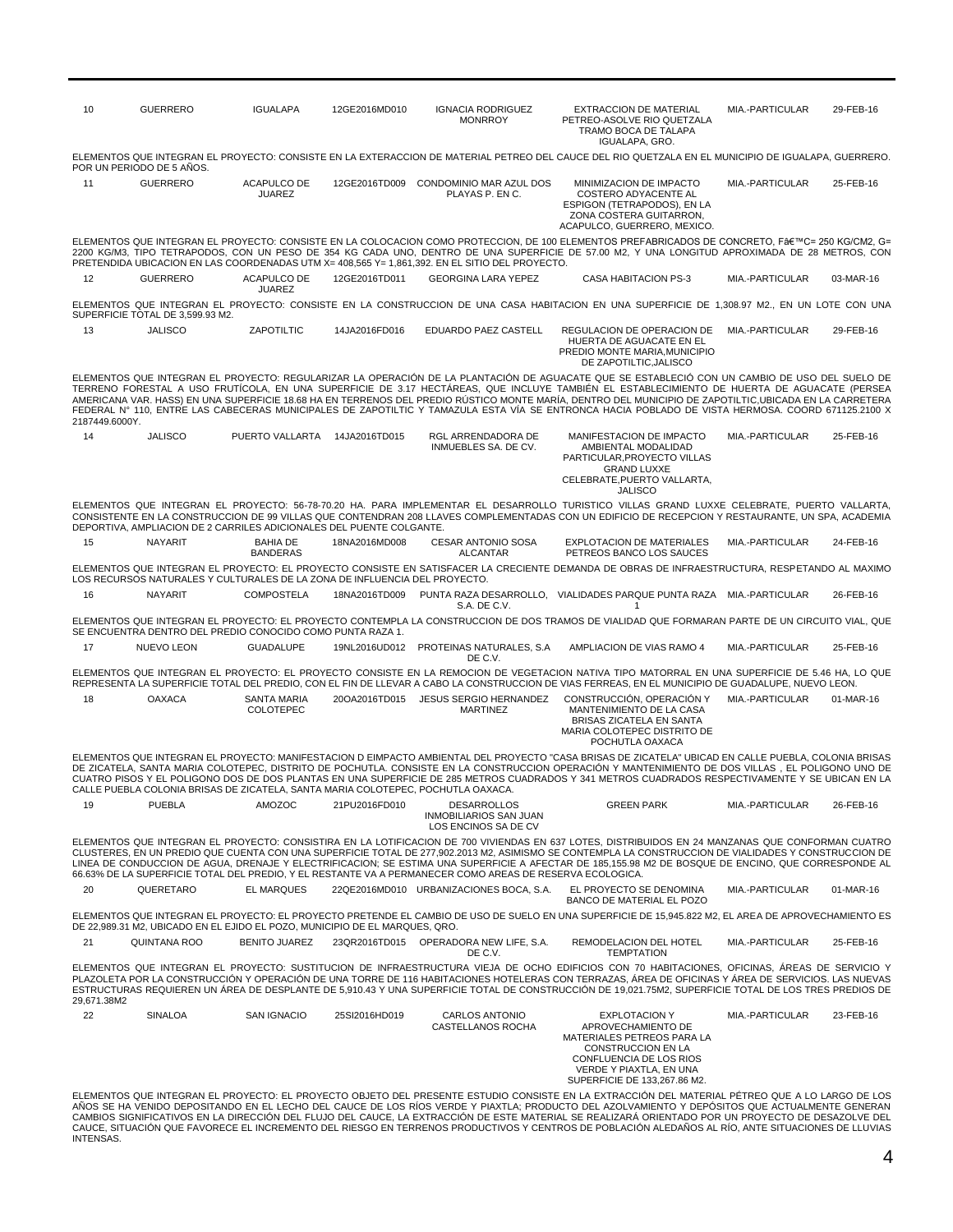| 23               | SINALOA                                   | <b>SAN IGNACIO</b>                                  | 25SI2016HD020 | CONSULTORES DE CADENAS<br>AGROINDUSTRIALES SPR DE<br><b>RI</b>                                   | <b>EXPLOTACION Y</b><br>APROVECHAMIENTO DE<br>MATERIALES PETREOS PARA LA<br><b>CONSTRUCCION EN EL CAUCE</b><br>DEL RIO VERDE, EN UNA<br>SUPERFICIE DE 89,608.04 M2                                                                                                                                                                                                                                                                                                                                                                                                                                    | MIA.-PARTICULAR | 23-FEB-16 |
|------------------|-------------------------------------------|-----------------------------------------------------|---------------|--------------------------------------------------------------------------------------------------|-------------------------------------------------------------------------------------------------------------------------------------------------------------------------------------------------------------------------------------------------------------------------------------------------------------------------------------------------------------------------------------------------------------------------------------------------------------------------------------------------------------------------------------------------------------------------------------------------------|-----------------|-----------|
| <b>INTENSAS.</b> |                                           |                                                     |               |                                                                                                  | ELEMENTOS QUE INTEGRAN EL PROYECTO: EL PROYECTO OBJETO DEL PRESENTE ESTUDIO CONSISTE EN LA EXTRACCIÓN DEL MATERIAL PÉTREO QUE A LO LARGO DE LOS<br>AÑOS SE HA VENIDO DEPOSITANDO EN EL LECHO DEL CAUCE DEL RIO VERDE; PRODUCTO DEL AZOLVAMIENTO Y DEPÓSITOS QUE ACTUALMENTE GENERAN CAMBIOS<br>SIGNIFICATIVOS EN LA DIRECCIÓN DEL FLUJO DEL CAUCE. LA EXTRACCIÓN DE ESTE MATERIAL SE REALIZARÁ ORIENTADO POR UN PROYECTO DE DESAZOLVE DEL CAUCE.<br>SITUACIÓN QUE FAVORECE EL INCREMENTO DEL RIESGO EN TERRENOS PRODUCTIVOS Y CENTROS DE POBLACIÓN ALEDAÑOS AL RÍO, ANTE SITUACIONES DE LLUVIAS       |                 |           |
| 24               | SINALOA                                   | <b>CONCORDIA</b>                                    | 25SI2016MD017 | SOCIEDAD DE<br><b>INFRAESTRUCTURA EN</b><br><b>BIENES RAICES LOS</b><br>TABACHINES S DE RL DE CV | APROVECHAMIENTO DE MINERAL MIA.-PARTICULAR<br>PLATA Y ORO MINA CERRO DEL<br><b>QUEMADO TRES HERMANOS</b><br>CONCORDIA SINALOA                                                                                                                                                                                                                                                                                                                                                                                                                                                                         |                 | 22-FEB-16 |
|                  |                                           | IMPORTANTES CONSUMIDORES DE ESTOS PRODUCTOS.        |               |                                                                                                  | ELEMENTOS QUE INTEGRAN EL PROYECTO: EL PROYECTO QUE SE PRETENDE REALIZAR, CORRESPONDE A UNA EXPLOTACIÓN MINERA QUE SE LLEVARÁ A CABO MEDIANTE<br>OBRAS SUBTERRÁNEAS PARA LA EXTRACCIÓN DE MINERALES CON CONTENIDOS DE PLATA Y ORO, QUE SE PROCESARÁN EN UNA PLANTA DE BENEFICIO QUE UTILIZARÁ EL<br>MÉTODO DE FLOTACIÓN PARA PRODUCIR CONCENTRADOS BULK, QUE TIENEN UN MERCADO SEGURO EN LA PLANTA DE FUNDICIÓN DE MET-MEX PEÑOLES, UBICADA EN LA<br>CIUDAD DE TORREÓN, COAHUILA, PERO QUE SE BUSCARÁ EXPORTARLOS A FUNDICIONES DE ASIA, PRINCIPALMENTE DE CHINA Y COREA, QUE CONSTITUYEN LOS MÁS     |                 |           |
| 25               | <b>SINALOA</b>                            | <b>EL FUERTE</b>                                    | 25SI2016MD021 | <b>EDGAR ANDRES ESCALANTE</b><br><b>ROMAN</b>                                                    | <b>EXPLOTACIO Y</b><br>APROVECHAMIENTO DE<br>MATERIALES PETREOS PARA LA<br>CONSTRUCCION EN EL RIO<br><b>FUERTE</b>                                                                                                                                                                                                                                                                                                                                                                                                                                                                                    | MIA.-PARTICULAR | 24-FEB-16 |
|                  |                                           | SIGNIFICATIVOS EN LA DIRECCIÓN DEL FLUJO DEL CAUCE. |               |                                                                                                  | ELEMENTOS QUE INTEGRAN EL PROYECTO: EL PROYECTO OBJETO DEL PRESENTE ESTUDIO CONSISTE EN LA EXTRACCIÓN DEL MATERIAL PÉTREO QUE A LO LARGO DE LOS<br>AÑOS SE HA VENIDO DEPOSITANDO EN EL LECHO DEL CAUCE DEL RIO FUERTE; PRODUCTO DEL AZOLVAMIENTO Y DEPÓSITOS QUE ACTUALMENTE GENERAN CAMBIOS                                                                                                                                                                                                                                                                                                          |                 |           |
| 26               | SINALOA                                   | <b>SAN IGNACIO</b>                                  | 25SI2016MD022 | CONSULTORES DE CADENAS<br>AGROINDUSTRIALES SPR DE<br>R1                                          | <b>EXPLOTACION Y</b><br>APROVECHAMIENTO DE<br>MATERIALES PETREOS PARA LA<br>CONSTRUCCION EN EL CAUCE D<br>EL RIO PIAXTLA EN UNA<br>SUPERFICIE DE 86,588.15, EN EL<br>MPIO DE SAN IGNACIO                                                                                                                                                                                                                                                                                                                                                                                                              | MIA.-PARTICULAR | 29-FEB-16 |
| INTENSAS.        |                                           |                                                     |               |                                                                                                  | ELEMENTOS QUE INTEGRAN EL PROYECTO: EL PROYECTO OBJETO DEL PRESENTE ESTUDIO CONSISTE EN LA EXTRACCIÓN DEL MATERIAL PÉTREO QUE A LO LARGO DE LOS<br>AÑOS SE HA VENIDO DEPOSITANDO EN EL LECHO DEL CAUCE DEL RIO PIAXTLA; PRODUCTO DEL AZOLVAMIENTO Y DEPÓSITOS QUE ACTUALMENTE GENERAN CAMBIOS<br>SIGNIFICATIVOS EN LA DIRECCIÓN DEL FLUJO DEL CAUCE. LA EXTRACCIÓN DE ESTE MATERIAL SE REALIZARÁ ORIENTADO POR UN PROYECTO DE DESAZOLVE DEL CAUCE.<br>SITUACIÓN QUE FAVORECE EL INCREMENTO DEL RIESGO EN TERRENOS PRODUCTIVOS Y CENTROS DE POBLACIÓN ALEDAÑOS AL RÍO, ANTE SITUACIONES DE LLUVIAS     |                 |           |
| 27               | <b>SINALOA</b>                            | <b>SAN IGNACIO</b>                                  | 25SI2016MD023 | <b>GRUPO CONSTRUCTOR</b><br>CASTILIANS, .S.A. DE C.V.                                            | <b>EXPLOTACION Y</b><br>APROVECHAMIENTO DE<br>MATERIALES PETREOS PARA LA<br>CONSTRUCCION EN EL CAUCE<br>DEL RIO PIAXTLA EN UNA<br>SUPERFICIE D E 93, 819.90<br>SITUADO A 300 MTOS, AL<br>NOROESTE DEL POBLADO LOS<br>HUMAYES, MPIO D E SAN<br><b>IGNACIO</b>                                                                                                                                                                                                                                                                                                                                          | MIA.-PARTICULAR | 29-FEB-16 |
|                  | ÁREAS PRODUCTIVAS Y CENTROS DE POBLACIÓN. |                                                     |               |                                                                                                  | ELEMENTOS QUE INTEGRAN EL PROYECTO: EL PROYECTO OBJETO DEL PRESENTE ESTUDIO CONSISTE EN LA EXTRACCIÓN DEL MATERIAL PÉTREO QUE A LO LARGO DE LOS<br>AÑOS SE HA VENIDO DEPOSITANDO EN EL LECHO DEL CAUCE DEL RIO PIAXTLA; PRODUCTO DEL AZOLVAMIENTO Y DEPÓSITOS QUE ACTUALMENTE GENERAN CAMBIOS<br>SIGNIFICATIVOS EN LA DIRECCIÓN DEL FLUJO DEL CAUCE. LA IMPLEMENTACIÓN DEL PROYECTO PRETENDE, ENTRE OTRAS COSAS, MEJORAR SIGNIFICATIVAMENTE LA<br>CAPACIDAD HIDRÁULICA DEL CAUCE DEL RIO PIAXTLA, REDUCIENDO RIESGOS DE INUNDACIÓN Y EROSIÓN DE LOS MÁRGENES, MINIMIZANDO LA AFECTACIÓN A TERCEROS EN |                 |           |
| 28               | SINALOA                                   | ANGOSTURA                                           | 25SI2016PD016 | S.C.P.A. EL BOTETERO, S.C.<br>DE R.L.                                                            | OPRACION Y MANTENIMIENTO D<br>LA GRANJA DE LA SOCIEDAD<br>COOPERATIVA DE PRODUCCION<br>ACUICOLA EL BOTETERO. S.C. DE<br>R.L., PARA EL CULTIVO<br>SEMIINTENSIVO DE CAMARON<br>BLANCO.                                                                                                                                                                                                                                                                                                                                                                                                                  | MIA.-PARTICULAR | 15-FEB-16 |
|                  |                                           |                                                     |               | HARÁ CON EL FIN DE MINIMIZAR AL MÁXIMO LOS IMPACTOS A LA ZONA DEL PRESENTE ESTUDIO.              | ELEMENTOS QUE INTEGRAN EL PROYECTO: EL OBJETIVO DE ESTE PROYECTO ES LA OPERACIÓN Y MANTENIMIENTO DE LA INFRAESTRUCTURA NECESARIA PARA LA<br>OPERACIÓN Y ENGORDA DE UNA GRANJA DE CULTIVO DE CAMARÓN DE LAS ESPECIES DE CAMARÓN BLANCO (PENAEUS VANNAMEI), POR MEDIO DEL SISTEMA SEMI-INTENSIVO.<br>ES IMPORTANTE REITERAR QUE TODAS LAS OBRAS Y ACTIVIDADES SE REALIZARÁN SOLO DENTRO DEL ÁREA FORMADA POR LA BORDERÍA PERIMETRAL. LO ANTERIOR SE                                                                                                                                                     |                 |           |
| 29               | SINALOA                                   | <b>NAVOLATO</b>                                     | 25SI2016VD024 | OPERADORA DE SITES<br>MEXICANOS, S.A. DE C.V.                                                    | CONSTRUCCION, OPERACION Y<br>MANTENIMIENTO DE UNA<br>AUTOSOPORTADA PARA<br>TRANSMISION DE SENAL PARA<br>TELEFONIA CELULAR, CON<br>PRETENDIDA UBICACIOPN EN<br>AVANDARO, SINDICATURA DE<br>ALTATA, MUNICIPIO DE NAVOLATO<br>, SINALOA                                                                                                                                                                                                                                                                                                                                                                  | MIA.-PARTICULAR | 29-FEB-16 |
| REGION.          |                                           |                                                     |               |                                                                                                  | ELEMENTOS QUE INTEGRAN EL PROYECTO: SE REQUIERE CONTAR CON INSTALACIONES Y ANTENAS QUE SOPORTEN LA CRECIENTE DEMANDA Y ES EL MOTIVO PRINCIPAL DE<br>LA INSTALACIÓN DE LA ANTENA AUTOSOPORTADA EN LA POBLACIÓN DE AVANDARO QUE SERVIRÁ PARA CUBRIR DEFICIENCIAS DE SEÑAL Y OFRECER MEJOR SERVICIO A ESA                                                                                                                                                                                                                                                                                                |                 |           |
| 30               | SONORA                                    | <b>CAJEME</b>                                       | 26SO2015UD098 | <b>TECMED TECNICAS</b><br>MEDIOAMBIENTALES DE<br>DE TRANSPARENCIA<br>HERMOSILLO CARR. 26         | PROYECTO CAMBIO DE USO DE<br>SUELO DE TERRENO FORESTAL A<br>MEXICO S. A. DE C.V. UNIDAD EQUIPAMENTO URBANO PARA LA<br>CONSTRUCCION DE LA CELDA 2<br>DEL RELLENO SANITARIO DEL<br>MUNICIPIO DE CAJEME, SON<br>ELEMENTOS QUE INTEGRAN EL PROYECTO: PROYECTO CONSISTE EN EL CAMBIO DE USO DE SUELO PARA LA CONSTRUCCION DE LA CELDA 2 (2 DA ETAPA) CON UNA VIA UTIL                                                                                                                                                                                                                                      | MIA.-PARTICULAR | 13-NOV-15 |

ELEMENTOS QUE INTEGRAN EL PROYECTO: PROYECTO CONSISTE EN EL CAMBIO DE USO DE SUELO PARA LA CONSTRUCCION DE LA CELDA 2 (2 DA ETAPA) CON UNA VIA UTIL<br>ENTRE 4 Y 5 AÃOS DEL RELLENO SANITARIO EN CAJEME EN UNA SUPERFICIE DE 7.10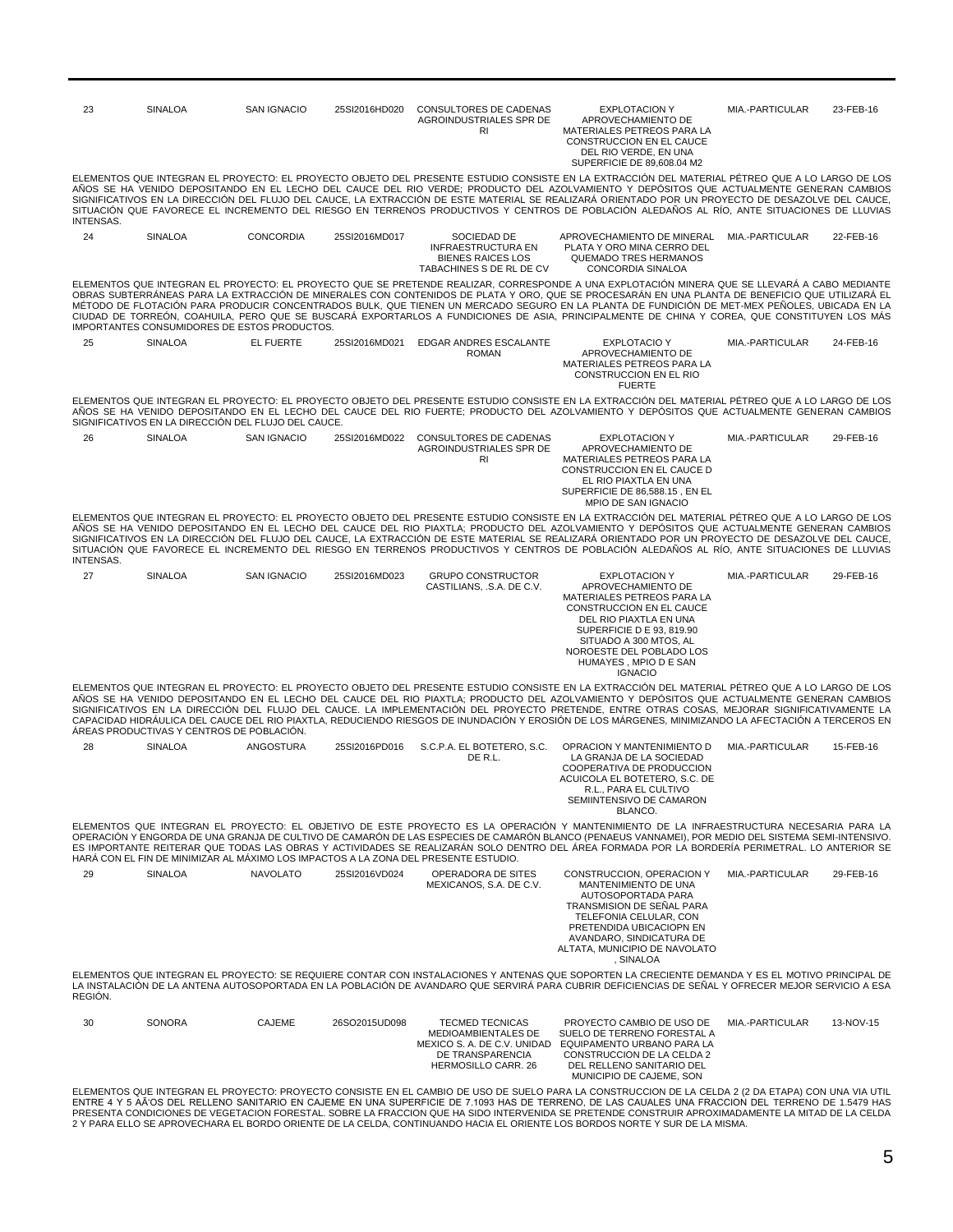| 31                      | <b>SONORA</b>                                                                 | <b>SAN LUIS RIO</b><br>COLORADO    | 26SO2016MD018 | <b>JESUS PEDRO VILLAGRAN</b><br><b>OCHOA</b>               | SALINA LA BORRASCOSA - LOS<br><b>TATOS</b>                                                                                                                                                                                                                                                                                                                                                                                                                                                                                                                                                                                                                                                                                                                | MIA.-PARTICULAR | 26-FEB-16 |
|-------------------------|-------------------------------------------------------------------------------|------------------------------------|---------------|------------------------------------------------------------|-----------------------------------------------------------------------------------------------------------------------------------------------------------------------------------------------------------------------------------------------------------------------------------------------------------------------------------------------------------------------------------------------------------------------------------------------------------------------------------------------------------------------------------------------------------------------------------------------------------------------------------------------------------------------------------------------------------------------------------------------------------|-----------------|-----------|
| RIO COLORADO.           |                                                                               |                                    |               |                                                            | ELEMENTOS QUE INTEGRAN EL PROYECTO: PROYECTO CONSISTE EN LA EXTRACCIÓN DE SAL MARINA DE UN DEPOSITO NATURAL EN UNA SUPERFICIE DE 791 HAS, PARA<br>POSTERIORMENTE LLEVARSE MEDIANTE ACARREO EN EL MISMO PREDIO HACIA ALMACENAJE Y POSTERIOR EMBARQUE. TRABAJÁNDOSE SOLAMENTE EN LAS ÁREAS QUE<br>NATURALMENTE SE INUNDAN POR INFILTRACIÓN DE LA INFLUENCIA MARINA Y SOLO OCASIONALMENTE POR EVENTOS NATURALES EXTRAORDINARIOS. Y SIN APLICAR NINGÚN<br>PROCESO PAR SU ACONDICIONAMIENTO, UBICADO DENTRO DE LA ZONA DE AMORTIGUAMIENTO DE LA RESERVA DE LA BIOSFERA ALTO GOLFO DE CALIFORNIA Y DELTA DEL                                                                                                                                                    |                 |           |
| 32                      | <b>SONORA</b>                                                                 | <b>HUATABAMPO</b>                  | 26SO2016PD017 | <b>MARIA RIVERA</b><br><b>SANTIESTEBAN</b>                 | PROYECTO GRANJA ACUICOLA<br>SANTA BARBARA PARA EL<br>CULTIVO DE CAMARON.<br>MUNICIPIO DE HERMOSILLO, SON                                                                                                                                                                                                                                                                                                                                                                                                                                                                                                                                                                                                                                                  | MIA.-PARTICULAR | 26-FEB-16 |
| <b>LAGUNA TECUCURI.</b> |                                                                               |                                    |               |                                                            | ELEMENTOS QUE INTEGRAN EL PROYECTO: PROYECTO CONSISTE EN LA OPERACION DE UNA GRANJA ACUICOLA PARA EL CULTIVO DE CAMARON EN ESTANQUERIA. EN UNA<br>SUPERFICIE DE ESPEJO DE AGUA DE 36-17-00 HAS CUBRIENDO UNA SUPERFICIE DE 60-76-69-5 HAS, BAJO EL SISTEMA DE PRODUCCION SEMI-INTENSIVO, TENIENDO 41<br>ESTANQUES DE ENGORDA, 4.17 KM DE CANAL DE LLAMADA QUE OCUPA 4.209 HA, DRENES DE DESCARGA Y COSECHA QUE OCUPA 8.144 HAS, ESTACION DE BOMBEO DE 2<br>BOMBAS ELECTRICAS QUE OCUPA 0.0432 HAS, CANAL ALIMENTADOR QUE OCUPA 8.459 HAS, BORDERIA DE ESTANQUES QUE OCUPA 6.75 HAS, BODEGA, CAMPAMENTO Y<br>COCINA EN UNA SUPERFICIE DE 1 HA Y ESPACIOS PARA MANIOBRAS QUE OCUPA 0.99 HAS. LOCALIZADO CERCA DEL POBLADO LOMAS DE ETCHOROPO Y CERCANO A LA |                 |           |
| 33                      | VERACRUZ                                                                      | <b>PANUCO</b>                      | 30VE2015HD115 | AGRICOLA ANDIEGUI, SAPI<br>DE C.V.                         | CONSTRUCCIÓN Y OPERACIÓN<br>PARA LA TECNIFICACIÓN DE LA<br>UNIDAD DE RIESGO DENOMINADA<br>RANCHO NACATA. EN EL MPIO. DE<br>PANUCO, VER.                                                                                                                                                                                                                                                                                                                                                                                                                                                                                                                                                                                                                   | MIA.-PARTICULAR | 16-DIC-15 |
|                         | HECTAREAS, LAS RESTANTES 132.69 HECTAREAS SE REGARAN CON 3 CAÃ'ONES VIAJEROS. |                                    |               |                                                            | ELEMENTOS QUE INTEGRAN EL PROYECTO: EL PROYECTO CONSISTE EN LA TECNIFICACION DE 449.43 HAS DE TERRENO PARA CULTIVO DE CAÃ'A. DE LAS CUALES ESTA<br>CONSTITUIDA POR LAS SIGUIENTES SUPERFICIES: T. SUPERFICIE POLIGONO C 225.852207 HAS T. SUPERFICIE POLIGONO D 223.585749 HAS DE ESTA AREA TOTAL SE SOLO SE<br>UTILIZARAN 404.49 HECTAREAS NETAS PARA USO AGRICOLA. SE CONTEMPLA EL USO DE 3 ESTRUCTURAS DE RIEGO TIPO PIVOTE CENTRAL PARA REGAR UN TOTAL DE 271.8                                                                                                                                                                                                                                                                                       |                 |           |
| 34                      | <b>VERACRUZ</b>                                                               | <b>MANLIO FABIO</b><br>ALTAMIRANO  | 30VE2016FD016 | <b>CARLOS NIETO CARDENAS</b>                               | CAMBIO DE USO DE SUELO<br>FORESTAL EN UNA SUPERFICIE<br>DE 02-59-93.00 HAS PARA EL<br>APROVECHAMIENTO Y<br>EXPLTACION DE ROCA BASALTICA<br>DEL BANCO DE MATERIAL PASO<br>SECO EN UNA SUPERFICIE TOTAL<br>DE 13-38-24 HAS EN EL MPIO. DE<br>MANLIO FABIO ALTAMIRANO.<br><b>VERACRUZ</b>                                                                                                                                                                                                                                                                                                                                                                                                                                                                    | MIA.-PARTICULAR | 19-FEB-16 |
|                         | EXISTE UN AREA FORESTAL QUE OCUPA UNA SUPERFICIE DE 02-59-93.00 HAS.          |                                    |               |                                                            | ELEMENTOS QUE INTEGRAN EL PROYECTO: EL PROYECTO PRINCIPALMENTE CONSISTE EN UN BANCO DE MATERIAL EN UNA SUPERFICIE TOTAL DE 13-38-24 HAS, DONDE                                                                                                                                                                                                                                                                                                                                                                                                                                                                                                                                                                                                            |                 |           |
| 35                      | <b>VERACRUZ</b>                                                               | SOLEDAD DE<br><b>DOBLADO</b>       | 30VE2016HD019 | <b>CONSTRUCTORA Y</b><br>ARRENDADORA GRULA S.A.<br>DE C.V. | DESASOLVE DEL CAUCE DEL RIO<br>JAMAPAA LA ALTURA DEL PREDIO<br>DENOMINADO EL COYOL DEL<br>MIRADOR. EN UNA LONGITUD DE<br>4500 METROS, MPIO, DE SOLEDAD<br>DE DOBLADO, VERACRUZ                                                                                                                                                                                                                                                                                                                                                                                                                                                                                                                                                                            | MIA.-PARTICULAR | 29-FEB-16 |
|                         |                                                                               |                                    |               |                                                            | ELEMENTOS QUE INTEGRAN EL PROYECTO: DESASOLVE DEL RIO JAMAPA FRENTE AL PREDIO COYOL DEL MIRADOR EN EL MUNICIPIO DE SOLEDAD DE DOBLADO, VER., EL<br>DESASOLVE SE PRETENDE EN UNA LONGITUD DE 4,500 METROS EN LAS COORDENADAS UTM 766530.45 E 2107431.880 N Y 768076.25 E Y 2107375.12 N.                                                                                                                                                                                                                                                                                                                                                                                                                                                                   |                 |           |
| 36                      | VERACRUZ                                                                      | <b>SAN ANDRES</b><br><b>TUXTLA</b> |               | 30VE2016MD018 LORENZA AMALIA CALDERON<br><b>FISCAL</b>     | EXTRACCIÓN DE MATERIAL<br>PÉTREO LORENZA CALDERON<br>FISCAL EN EL EJIDO CALERIA<br>MPIO. DE SAN ANDRES TUXTLA,<br>VER.                                                                                                                                                                                                                                                                                                                                                                                                                                                                                                                                                                                                                                    | MIA.-PARTICULAR | 26-FEB-16 |
|                         |                                                                               |                                    |               |                                                            | ELEMENTOS QUE INTEGRAN EL PROYECTO: EL PRESENTE PROYECTO SE PRETENDE LLEVAR A CABO EN EL EJIDO CALERIA DEL MUNICIPIO DE SAN ANDRES TUXTLA, VER. CABE<br>MENCIONAR QUE EL SITIO PROPUESTO PARA LA EXTRACCION SE ENCUENTRA CONFORMADO POR 2 PREDIOS CONTIGUOS, AMBOS PROPIEDAD DE LA PROMOVENTE. EL<br>VOLUMEN QUE SE PRETENDE EXPLOTAR ES DE 70,000 M3, DURANTE UN PERIODO DE 24 MESES; DICHO MATERIAL, SERA UTILIZADO PARA LLEVAR A CABO OBRAS Y<br>ACTIVIDADES DEL PROYECTO DENOMINADO MODERNIZACION CONSISTENTE EN LA AMPLIACION MEDIANTE LA CONSTRUCCION DE TERRACERIAS, OBRAS DE DRENAJE,<br>BAUINENTO DE CONCRETO ACENITICO, ORDA COMPLEMENTADIA VICEÑALAMIENTO DE LA CARRETERA EFREDALIMEY 400 RACO DEL TORO ACAVILICAN TRAMO, CANTIACO             |                 |           |

ARRETERA FEDERAL MEX-180 PASO DEL TORO-ACAYUCAN, TRAMO: SANTIAGO TUXTLA-CATEMACO, SUBTRAMO DEL KM. 139+000 AL KM. 145+000, EN EL ESTADO DE VERACRUZ•.

37 VERACRUZ BOCA DEL RIO 30VE2016TD017 CENTRO DE ESPECTÁCULOS CONSTRUCCIÓN DE UN HOTEL EN MIA.-PARTICULAR 25-FEB-16 VICROSA, S.A. DE C.V. EL MPIO DE BOCA DEL RIO

ELEMENTOS QUE INTEGRAN EL PROYECTO: SE PROYECTA LA CONSTRUCCION DE UN HOTEL CON 78 HABITACIONES PARA HOSPEDAJE TEMPORAL, TIPO HOTEL, CON<br>INSTALACIONES COMPLEMENTARIAS COMO ESTACIONAMIENTO, LOBBY, AREA DE CONVIVENCIA, RESTA EVENTOS, ALBERCA AL AIRE LIBRE Y ALBERCA TECHADA, UBICADO EN EL LOTE 2 DE LA MANZANA VEINTITRES DEL FRACCIONAMIENTO COSTA DE ORO DE MOCAMBO, EN EL<br>MUNICIPIO DE BOCA DEL RIO, VERACRUZ. LA SUPERFICIE ESCRITURADA QUE OCUPA EL  $\overline{M2}$ .

4) TRÁMITES UNIFICADOS DE CAMBIO DE USO DE SUELO Y/O APROVECHAMIENTO FORESTAL INGRESADOS A EVALUACIÓN EN DELEGACIONES FEDERALES, DEL 25 DE FEBRERO AL 02 DE MARZO DE 2016 (INCLUYE EXTEMPORÁNEOS).

| NO. | <b>ENTIDAD</b> | <b>MUNICIPIO</b> | <b>CLAVE</b>     | <b>PROMOVENTE</b>                                | <b>PROYECTO</b>     | <b>MODALIDAD</b> | <b>FECHA DE</b><br><b>INGRESO</b> |
|-----|----------------|------------------|------------------|--------------------------------------------------|---------------------|------------------|-----------------------------------|
|     | JALISCO        | <b>TAPALPA</b>   | 14/MA-1407/02/16 | DESARROLLADORES SIERRA<br>TERREROS, S.A. DE C.V. | <b>LOS TERREROS</b> | DTU.-MODALIDAD A | 29-FEB-16                         |

ELEMENTOS QUE INTEGRAN EL PROYECTO: EL PROYECTO SE DESARROLLARÁ EN UNA SUPERFICIE DE 26-73-16.02 HECTÁREAS Y CONSISTE EN LA CONSTRUCCIÓN DE CABAÑAS<br>CON FINES TURÍSTICOS, PARA LO CUAL SE HABILITARÁN 36 LOTES DENTRO DE LA CL ÁREAS VERDES, Y VIALIDADES QUE COMUNIQUEN TODO EL DESARROLLO CON SUS DIFERENTES ÁREAS Y CON LAS PRINCIPALES VÍAS DE COMUNICACIÓN.SE LOCALIZA AL NOROESTE DE LA LOCALIDAD DE TAPALPA, DENTRO DEL MUNICIPIO DE TAPALPA. EN LAS COORDENADAS 19°36'49" A 20°05'54" DE LATITUD NORTE Y 103°36'20" A LOS 103°54'00"<br>DE LONGITUD OESTE SE CONTEMPLA LA REALIZACIÓN DE LAS PRIMERAS DO UN PLAZO DE 10 AÑOS.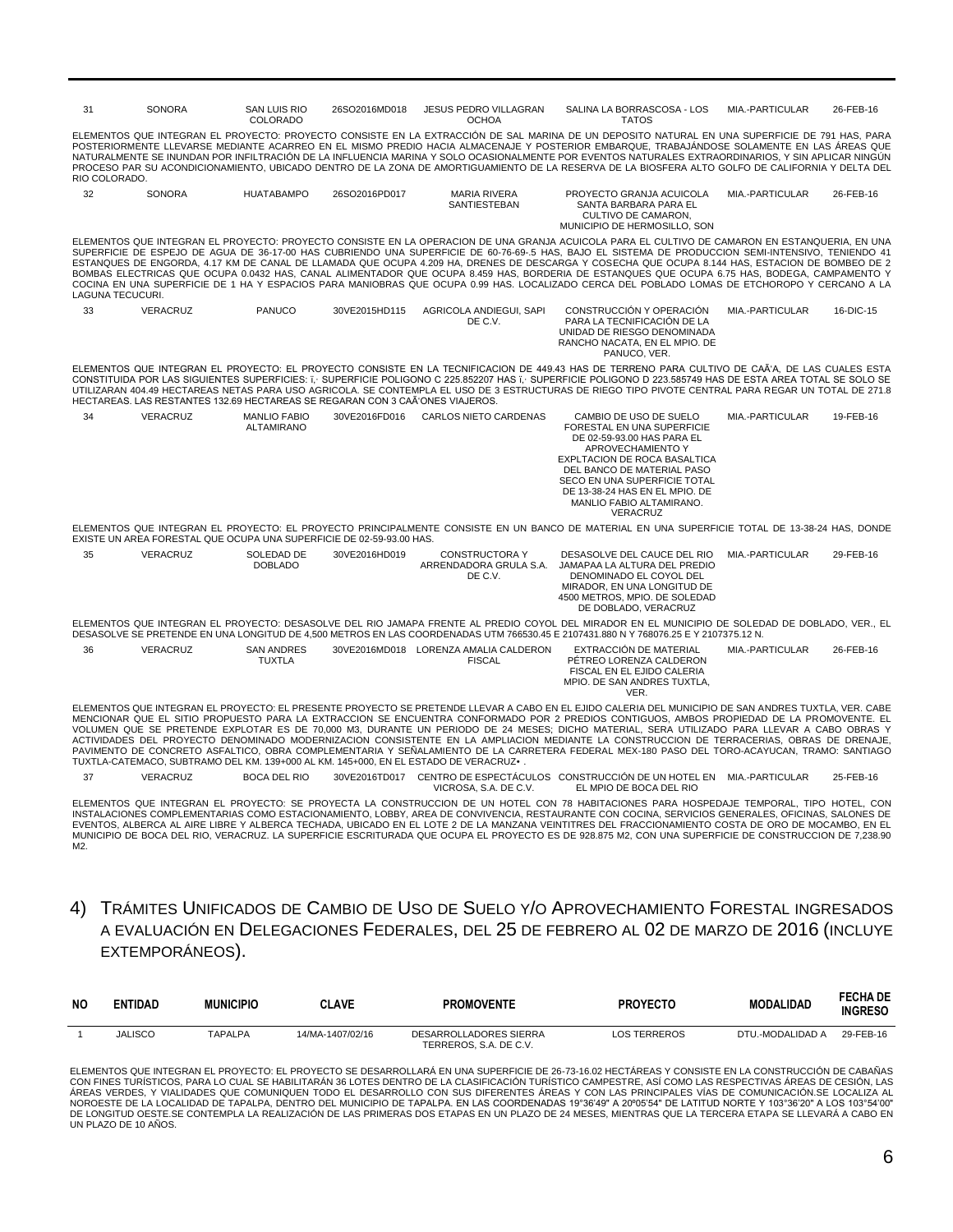| 2 | ESTADO DE<br><b>MEXICO</b> | <b>TEPETLAOXTOC</b> | 15/MA-0888/02/16 | SAUL MANUEL RODRIGUEZ<br>SANDOVAL                                                         | DOCUMENTO TECNICO UNIFICADO DTU.-MODALIDAD A<br>MODALIDAD "A" DEL PROYECTO<br>CAMBIO DE USO DE SUELO PARA<br>EL ESTABLECIMIENTO DE MINA<br>(TEZONTLE) EN EL CONJUNTO<br>PARCELARIO CON NO. 136 Z02<br>P01, 130 Z2 P1, 146 Z02 P01, 118<br>Z02 P01 Y 137 Z2 P1. UBICADO EN<br>SAN BERNARDO Y SU BARRIO SAN<br>ANDRES DE LAS PERAS. | 26-FEB-16 |
|---|----------------------------|---------------------|------------------|-------------------------------------------------------------------------------------------|-----------------------------------------------------------------------------------------------------------------------------------------------------------------------------------------------------------------------------------------------------------------------------------------------------------------------------------|-----------|
|   |                            |                     |                  |                                                                                           | MUNICIPIO DE TEPETLAOXTOC                                                                                                                                                                                                                                                                                                         |           |
|   |                            |                     |                  | ZONA. EN UNA SUPERFICIE DE 2.23 HECTAREAS. EL PROYECTO TENDRA UNA DURACION DE CINCO AÑOS. | ELEMENTOS QUE INTEGRAN EL PROYECTO: EL PROYECTO CONSISTE EN EL APROVECHAMIENTO Y EXTRACCION DE MATERIALES PARA CONSTRUCCION PRESENTES EN LA                                                                                                                                                                                       |           |

3 ESTADO DE **MEXICO** ATLACOMULCO 15/MA-0924/02/16 ALEJANDRO PLATA NICOLAS DOCUMENTO TECNICO UNIFICADO DTU.-MODALIDAD A 29-FEB-16 DEL TRAMITE DE CAMBIO DE USO DE SUELO FORESTAL MODALIDAD "B", APROVECHAMIENTO DE MATERIAL PETREO DE LA MINA UBICADA EN EL PARAJE LAS PEÑAS, DEL POBLADO DE DIXIMOXI, MUNICIPIO DE ATLACOMULCO

ELEMENTOS QUE INTEGRAN EL PROYECTO: EL PROYECTO CONSISTE EN EL APROVECHAMIENTO DE MATERIALES PETREOS EN UNA SUPERFICIE DE 09-51-50.19 HECTAREAS, CON EL OBJETO DE LLEVAR A CABO EL ABASTECIMIENTO DEL MATERIAL QUE SE REQUIERA PARA LAS OBRAS DE LA DEMARCACION MUNICIPAL DE ATLACOMULCO Y SUS ALREDEDORES. EL TIEMPO DE OPERACION CONSIDERANDOSE DESDE LA EXTRACCION DE LA VEGETACION HASTA LA EXTRACCION DE LOS MATERIALES, SERA DE 20 AÑOS.

| <b>OCAMPO</b><br>16/L7-0022/03/16<br>EJIDO EL PASO<br>MICHOACAN | DOCUMENTO TÉCNICO UNIFICADO TRÁMITE UNIFICADO 01-MAR-16<br>DE APROVECHAMIENTO<br>FORESTAL MODALIDAD<br>PARTICULAR PARA EL PREDIO:<br>EJIDO SAN CRISTOBAL<br>(CONOCIDO COMO EL PASO), DEL<br>MUNICIPIO DE OCAMPO, MICH. | DE<br>APROVECHAMIENTO<br>FORESTAL |  |
|-----------------------------------------------------------------|------------------------------------------------------------------------------------------------------------------------------------------------------------------------------------------------------------------------|-----------------------------------|--|
|-----------------------------------------------------------------|------------------------------------------------------------------------------------------------------------------------------------------------------------------------------------------------------------------------|-----------------------------------|--|

ELEMENTOS QUE INTEGRAN EL PROYECTO: CONSISTE EN REALIZAR EL MANEJO FORESTAL SUSTENTABLE PARA EL APROVECHAMIENTO DE RECURSOS FORESTALES MADERABLES EN LOS TERRENOS DEL EJIDO SAN CRISTOBAL (CONOCIDO COMO EL PASO), MUNICIPIO DE OCAMPO, MICH. EL ÁREA DE TRABAJO, SE ENCUENTRA EN SU<br>TOTALIDAD DENTRO DEL ÁREA DE AMORTIGUAMIENTO DE LA RESERVA DE LA BIOSFERA DE LA

| 5. | MICHOACAN | ZITACUARO | 16/L7-1048/02/16 | <b>J.GUADALUPE MARTINEZ RIVERA</b> | DOCUMENTO TECNICO UNIFICADO TRÁMITE UNIFICADO |                 | 19-FEB-16 |
|----|-----------|-----------|------------------|------------------------------------|-----------------------------------------------|-----------------|-----------|
|    |           |           |                  |                                    | PARA REGIR EL                                 | DE              |           |
|    |           |           |                  |                                    | APROVECHAMIENTO DE                            | APROVECHAMIENTO |           |
|    |           |           |                  |                                    | RECURSOS FORESTALES                           | <b>FORESTAL</b> |           |
|    |           |           |                  |                                    | MADERABLES EN EL PREDIO                       |                 |           |
|    |           |           |                  |                                    | RÚSTICO DENOMINADO "ROSA                      |                 |           |
|    |           |           |                  |                                    | SANTA". UBICADO EN LA                         |                 |           |
|    |           |           |                  |                                    | LOCALIDAD DE LAS ROSAS. MISMA                 |                 |           |
|    |           |           |                  |                                    | QUE PERTENECE A LA TENENCIA                   |                 |           |
|    |           |           |                  |                                    | DE SAN JUAN ZITACUARO. EN EL                  |                 |           |
|    |           |           |                  |                                    | MUNICIPIO DE ZITÁCUARO.                       |                 |           |
|    |           |           |                  |                                    | MICHOACÁN.                                    |                 |           |

ELEMENTOS QUE INTEGRAN EL PROYECTO: EL PROYECTO CONSISTE EN EL APROVECHAMIENTO FORESTAL DEL RECURSO MADERABLE EN EL PREDIO RÚSTICO DENOMINADO "ROSA SANTA", MUNICIPIO DE ZITÁCUARO, MICH., EL CUAL SE ENCUENTRA DENTRO ÁREA NATURAL PROTEGIDA "RESERVA DE LA BIOSFERA MARIPOSA MONARCA". LA<br>SUPERFICIE TOTAL DEL PREDIO ES DE 16-28-10 HAS, DE LAS CUALES 07-45-00 HAS CORRE PROGRAMA CONTEMPLA UN CICLO DE CORTA DE DIEZ AÑOS, CON 2 INTERVENCIONES Y LA POSIBILIDAD TOTAL DE APROVECHAMIENTO ES DE 169.813 M3, LA CUAL SE DISTRIBUYE EN DOS ANUALIDADES. EL MÉTODO POR APLICAR PARA EL MANEJO SILVÍCOLA ES EL DE SELECCIÓN.

| MICHOACAN | ZITACUARO | 16/MA-1570/02/16                                                                                                                             |  | JOAQUIN CAMPOS LOPEZ |  | EXPLOTACION DE MATERIALES<br>PETREOS MINA EL TARASQUITO<br>EN EL MUNICIPIO DE ZITACUARO. | ESTADO DE MICHOACAN. |  | DTU.-MODALIDAD A |  | 25-FEB-16 |  |
|-----------|-----------|----------------------------------------------------------------------------------------------------------------------------------------------|--|----------------------|--|------------------------------------------------------------------------------------------|----------------------|--|------------------|--|-----------|--|
|           |           | ELEMENTOS QUE INTEGRAN EL PROYECTO: CONSISTE EN REALIZAR EL CAMBIO DE USO DE SUELO EN TERRENOS FORESTALES EN UNA SUPERFICIE DE 5.00 HAS PARA |  |                      |  |                                                                                          |                      |  |                  |  |           |  |

ELEMENTOS QUE INTEGRAN EL PROYECTO: CONSISTE EN REALIZAR EL CAMBIO DE USO DE SUELO EN TERRENOS FORESTALES EN UNA SUPERFICIE DE 5.00 HAS PARA<br>EJECUTAR EL PROYECTO DENOMINADO: "EXPLOTACIÓN DE MATERIALES PÉTREOS MINA EL TARAS

| QUINTANA ROO | <b>FELIPE CARRILLO</b> | 23/L7-0006/03/16 | EJIDO X-HAZIL | DOCUMENTO TECNICO UNIFICADO TRAMITE UNIFICADO |                                           | 01-MAR-16 |
|--------------|------------------------|------------------|---------------|-----------------------------------------------|-------------------------------------------|-----------|
|              | <b>PUERTO</b>          |                  |               | PARA EL APROVECHAMIENTO                       |                                           |           |
|              |                        |                  |               | FORESTAL MADERABLE.                           | <b>APROVECHAMIENTO</b><br><b>FORESTAL</b> |           |

ELEMENTOS QUE INTEGRAN EL PROYECTO: SOLICITA EL APROVECHAMIENTO DE LOS RECURSOS FORESTALES MADERABLES EN UNA SUPERFICIE DE 5,001.697 HECTAREAS, PORPONEN 5 ANUALIDADES PARA EL APROVECHAMIENTO.

| QUINTANA ROO |  | FELIPE CARRILLO<br><b>PUERTO</b>                 | 23/L7-0185/02/16 |  | EJIDO ALTAMIRANO |  | DOCUMENTO TECNICO UNIFICADO TRÁMITE UNIFICADO<br>PARA EL APROVECHAMIENTO<br>FORESTAL MADERABLE                                            | DE<br>APROVECHAMIENTO<br><b>FORESTAL</b> | 19-FFB-16 |
|--------------|--|--------------------------------------------------|------------------|--|------------------|--|-------------------------------------------------------------------------------------------------------------------------------------------|------------------------------------------|-----------|
|              |  |                                                  |                  |  |                  |  | ELEMENTOS QUE INTEGRAN EL PROYECTO: SOLICITA EL APROVECHAMIENTO DE LOS RECURSOS FORESTALES MADERABLES EN UNA SUPERFICIE DE 950 HECTAREAS. |                                          |           |
|              |  | PORPONIEN 17 ANUALIDADES PARA EL APROVECHAMIENTO |                  |  |                  |  |                                                                                                                                           |                                          |           |

9 QUINTANA ROO TULUM 23QR2016TD016 MARIA FARIAS CAMPERO CASA UH-K AAY-2016 DTU.-MODALIDAD B 02-MAR-16 ELEMENTOS QUE INTEGRAN EL PROYECTO: CONSTRUCCIÓN Y OPERACIÓN DE UNA VIVIENDA UNIFAMILIAR DISPUESTA EN DOS NIVELES CON SOPORTES PARA LOS DECKS CON CUATRO RECAMARAS, ALBERCA, ACCESOS, AREA DE SERVICIOS Y VIGILANCIA; OBRAS QUE SE PRETENDEN UBICAR DENTRO DE LA RESERVA DE LA BIOSFERA DE SIAN KA AN,<br>REQUERIENDO UNA SUPERFICIE DE 1,159.35M2, DENTRO DE UNA SUPERFICIE TOTAL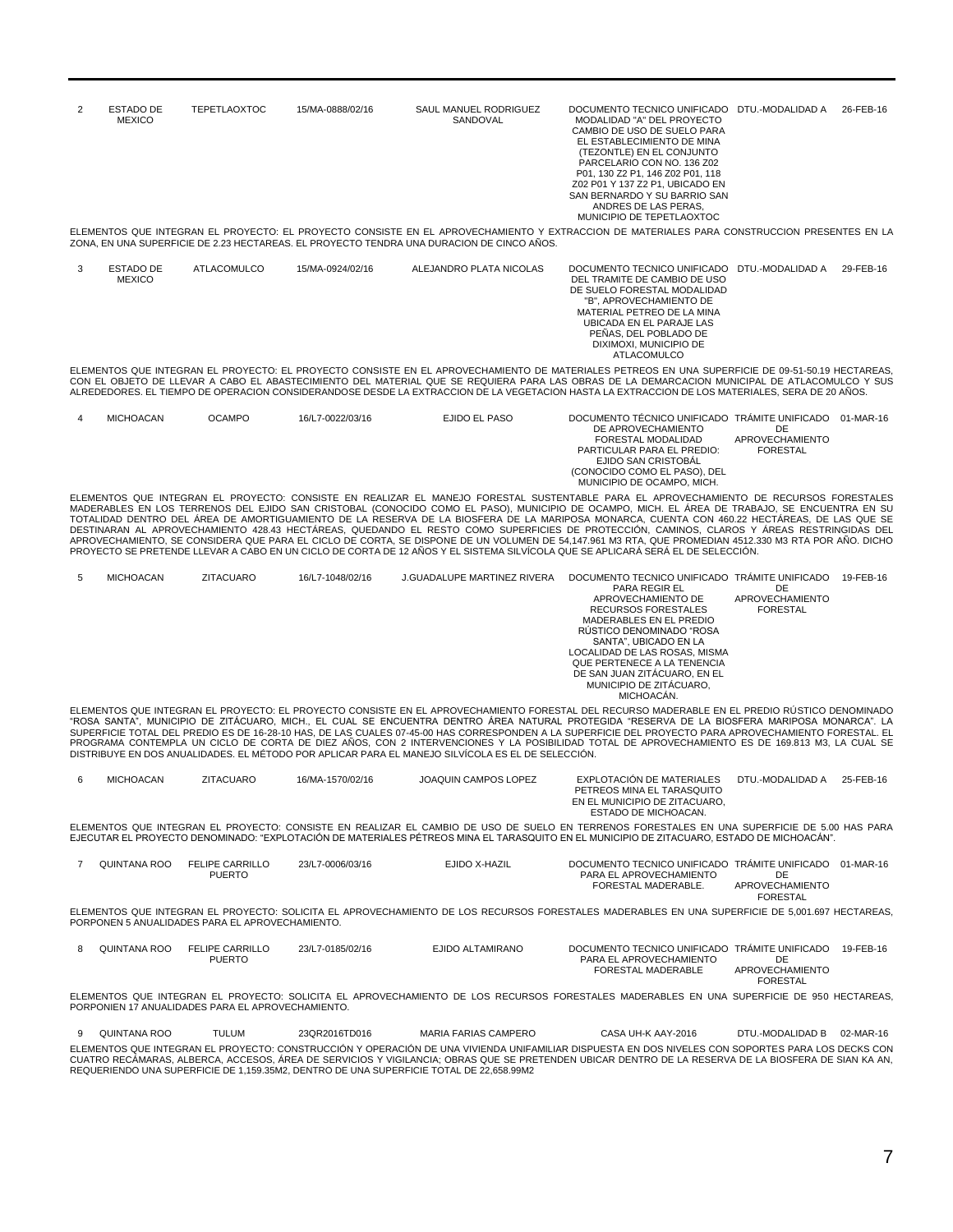### 5) RESOLUTIVOS EMITIDOS EN LAS DELEGACIONES FEDERALES DE LA SEMARNAT DEL 25 DE FEBRERO AL 02 DE MARZO DE 2016 (INCLUYE EXTEMPORÁNEOS).

| NO.          | <b>ENTIDAD</b>                                 | <b>MUNICIPIO</b>                           | <b>CLAVE</b>  | <b>PROMOVENTE</b>                                                                     | <b>PROYECTO</b>                                                                                                                                                                                                                                                                        | <b>MODALIDAD</b>                    | <b>FECHADE</b><br><b>INGRESO</b> | <b>FECHA DE</b><br><b>RESOLUCION</b> | <b>VIGENCIA</b>                                             |
|--------------|------------------------------------------------|--------------------------------------------|---------------|---------------------------------------------------------------------------------------|----------------------------------------------------------------------------------------------------------------------------------------------------------------------------------------------------------------------------------------------------------------------------------------|-------------------------------------|----------------------------------|--------------------------------------|-------------------------------------------------------------|
| $\mathbf{1}$ | <b>BAJA</b><br><b>CALIFORNIA</b><br><b>SUR</b> | LORETO                                     | 03BS2015TD069 | <b>INMOBILIARIA TABOR S. DE</b><br>R.L. DE C.V.                                       | RANCHO TABOR                                                                                                                                                                                                                                                                           | MIA.-<br><b>PARTICULAR</b>          | 18-SEP-15                        | 23-FEB-16                            | <b>NO APLICA</b>                                            |
| 2            | <b>COAHUILA</b>                                | <b>PARRAS</b>                              | 05CO2015ED025 | S.A. DE C.V.                                                                          | PARRAS CONE DE MEXICO, INSTALACION Y OPERACION<br>DE UN SISTEMA DE<br>COGENERACION.                                                                                                                                                                                                    | MIA.-<br><b>PARTICULAR</b>          | 28-OCT-15                        | 01-MAR-16                            | 20 AÑOS                                                     |
| 3            | CHIHUAHUA                                      | <b>GUAZAPARES</b>                          | 08CI2015MD061 | MINERA GAMA S.A DE C.V                                                                | LA BAVISA Y BARRANCA<br><b>BLANCA</b>                                                                                                                                                                                                                                                  | MIA.-<br><b>PARTICULAR</b>          | 18-SEP-15                        | 12-FEB-16                            | 5 AÑOS                                                      |
| 4            | <b>CHIHUAHUA</b>                               | <b>BOCOYNA</b>                             | 08Cl2015VD073 | ADMINISTRADORA DE<br><b>SERVICIOS</b><br>AEROPORTUARIOS DE<br>CHIHUAHUA, S.A. DE C.V. | ÁREAS AFECTADAS POR LA<br><b>CONSTRUCCIÓN DEL</b><br>AEROPUERTO DE CREEL                                                                                                                                                                                                               | MIA.-<br><b>PARTICULAR</b>          | 19-NOV-15                        | 11-ENE-16                            | <b>NO APLICA</b>                                            |
| 5            | CHIHUAHUA                                      | <b>BOCOYNA</b>                             | 08Cl2015VD075 | ADMINISTRADORA DE<br><b>SERVICIOS</b><br>AEROPORTUARIOS DE<br>CHIHUAHUA, S.A. DE C.V. | OBRAS COMPLEMENTARIAS<br>AEROPUERTO DE CREEL                                                                                                                                                                                                                                           | MIA.-<br><b>PARTICULAR</b>          | 23-NOV-15                        | 11-FEB-16                            | <b>NO APLICA</b>                                            |
| 6            | <b>DURANGO</b>                                 | SAN LUIS DEL<br>CORDERO                    | 10DU2015MD072 | MINERA WILLIAM, S.A. DE<br>C.V.                                                       | PROYECTO DE<br>EXPLORACION MINERA SAN<br>LUIS DEL CORDERO                                                                                                                                                                                                                              | <b>INFORME</b><br><b>PREVENTIVO</b> | 21-DIC-15                        | 17-FEB-16                            | 3 AÑOS                                                      |
| 7            | <b>GUANAJUATO</b>                              | <b>LEON</b>                                | 11GU2015HD042 | CASAS YES S.A DE C.V                                                                  | <b>CONSTRUCCION DE OBRAS</b><br>CIVILES EN ZONA FEDERAL<br>DEL ARROYO LAS LIEBRES<br>PUENTE VEHICULAR Y<br>PEATONALES, PARQUE<br>LINEAL Y RECTIFICACION DE<br>CAUCE                                                                                                                    | MIA.-<br><b>PARTICULAR</b>          | 10-JUN-15                        | 16-FEB-16                            | <b>NO APLICA</b>                                            |
| 8            | <b>GUANAJUATO</b>                              | <b>LEON</b>                                | 11GU2015HD059 | ST CHICHIHUAS S.A.P.I. DE<br>C.V.                                                     | PASO VEHICULAR SOBRE<br>ZONA FEDERAL CONOCIDA<br>COMO BRAZO DERECHO DEL<br>ARROYO CHICHIHUAS EN EL<br>MUNICIPIO DE LEON. EN EL<br><b>ESTADO DE GUANAJUATO</b>                                                                                                                          | MIA.-<br><b>PARTICULAR</b>          | 23-JUL-15                        | 11-FEB-16                            | 89.76 ANOS<br>Y 12<br>SEMANAS                               |
| 9            | <b>GUERRERO</b>                                | <b>MARTIR DE</b><br><b>CUILAPAN</b>        | 12GE2015FD067 | EJIDO LA ESPERANZA MPIO<br>DE MARTIR DE CUILAPAN                                      | INFORME PREVENTIVO DEL<br>PROYECTO ESTUDIO<br>TECNICO JUSTIFICATIVO<br>PARA EL<br>APROVECHAMIENTO DE<br>RECURSOS FORESTALES NO<br>MADERABLES PALMA EN<br><b>VEGETACION PROPIA DE</b><br>SELVA BAJA EN EL EJIDO LA<br>ESPERANZA, MUNICIPIO DE<br>MARTIR DE CUILAPAN,<br><b>GUERRERO</b> | <b>INFORME</b><br><b>PREVENTIVO</b> | 26-NOV-15                        | 19-FEB-16                            | 5 AÑOS                                                      |
| 10           | GUERRERO                                       | <b>TECPAN DE</b><br>GALEANA                | 12GE2015MD065 | <b>EDSON OREGON APREZA</b>                                                            | <b>EXTRACCION DE</b><br>MATERIALES PETREOS EL<br>CERRITO.                                                                                                                                                                                                                              | MIA.-<br><b>PARTICULAR</b>          | 24-NOV-15                        | 16-FEB-16                            | 03 AÑOS                                                     |
| 11           | GUERRERO                                       | ZIRANDARO                                  | 12GE2015MD068 | SERVANDO SANCHEZ<br><b>BERMUDEZ</b>                                                   | <b>EXTRACCION DE MATERIAL</b><br>PETREO SANCHEZ                                                                                                                                                                                                                                        | MIA.-<br><b>PARTICULAR</b>          | 27-NOV-15                        | 29-FEB-16                            | 03 ANOS                                                     |
| 12           | GUERRERO                                       | <b>ACAPULCO DE</b><br><b>JUAREZ</b>        | 12GE2015TD070 | <b>KRISTELL AZUCENA</b><br>MARTINEZ OCHOA                                             | <b>VILLA MARQUINA</b>                                                                                                                                                                                                                                                                  | MIA.-<br><b>PARTICULAR</b>          | 30-NOV-15                        | 29-FEB-16                            | 2 ANOS<br>CONSTRUCC<br>ION Y 50<br>ANOS<br><b>OPERACION</b> |
| 13           | <b>MICHOACAN</b>                               | COALCOMAN DE<br>VAZQUEZ<br><b>PALLARES</b> | 16MI2015MD010 | LUIS MIRANDA<br><b>MALDONADO</b>                                                      | APROVECHAMIENTO DE<br>FIERRO DEL LOTE MINERO<br>VARGAS 1A FRACCION,<br>MUNICIPIO DE COALCOMAN<br>DE VAZQUEZ PALLARES,<br>MICHOACAN.                                                                                                                                                    | MIA.-<br><b>PARTICULAR</b>          | 26-MAY-15                        | 11-ENE-16                            | <b>NO APLICA</b>                                            |
| 14           | <b>MICHOACAN</b>                               | <b>MORELIA</b>                             | 16MI2015UD020 | <b>INMOBILIARIA Y</b><br><b>CONSTRUCTORA</b><br>SOLORZANO, S.A. DE C.V.               | VIALIDAD SOBRE MARGENES<br>DEL ARROYO EL COYOTE,<br>MORELIA MICHOACAN                                                                                                                                                                                                                  | MIA.-<br>PARTICULAR                 | 24-NOV-15                        | 29-FEB-16                            | <b>NO APLICA</b>                                            |
| 15           | NAYARIT                                        | <b>ACAPONETA</b>                           | 18NA2015ID057 | EDGAR MARTINEZ MENDEZ                                                                 | <b>BANCO LA MORITA</b>                                                                                                                                                                                                                                                                 | MIA.-<br>PARTICULAR                 | 12-OCT-15                        | 24-FEB-16                            | 2 AÑOS                                                      |
| 16           | NAYARIT                                        | <b>BAHIA DE</b><br><b>BANDERAS</b>         | 18NA2015TD055 | CRISTINA (HARALOBOS)<br>DEL CASTILLO<br>(VOULGARIS) GUTIERREZ<br><b>HERMOSILLO</b>    | CONSTRUCCION DE CASA<br>UNIFAMILIAR DENOMINADA<br>VILLA VISTA AZULN EN EL<br>LOTE 6 KUPURI I,<br>DESARROLLO TURISTICO<br>PUNTA MITA.                                                                                                                                                   | MIA.-<br><b>PARTICULAR</b>          | 07-OCT-15                        | 20-ENE-16                            | 50 AÑOS                                                     |
| 17           | NAYARIT                                        | <b>BAHIA DE</b><br><b>BANDERAS</b>         | 18NA2015TD056 | MIGUEL ANGEL CAMPOS<br><b>MORA</b>                                                    | CONSTRUCCIÓN DE UNA<br>VIVIENDA EN EL LOTE G2 3/4, PARTICULAR<br>EN EL CONDOMINIO<br>MAESTRO PUNTA DE MITA,<br>MUNICIPIO DE BAHÍA DE<br><b>BANDERAS</b>                                                                                                                                | MIA.-                               | 09-OCT-15                        | 17-FEB-16                            | 20 AÑOS                                                     |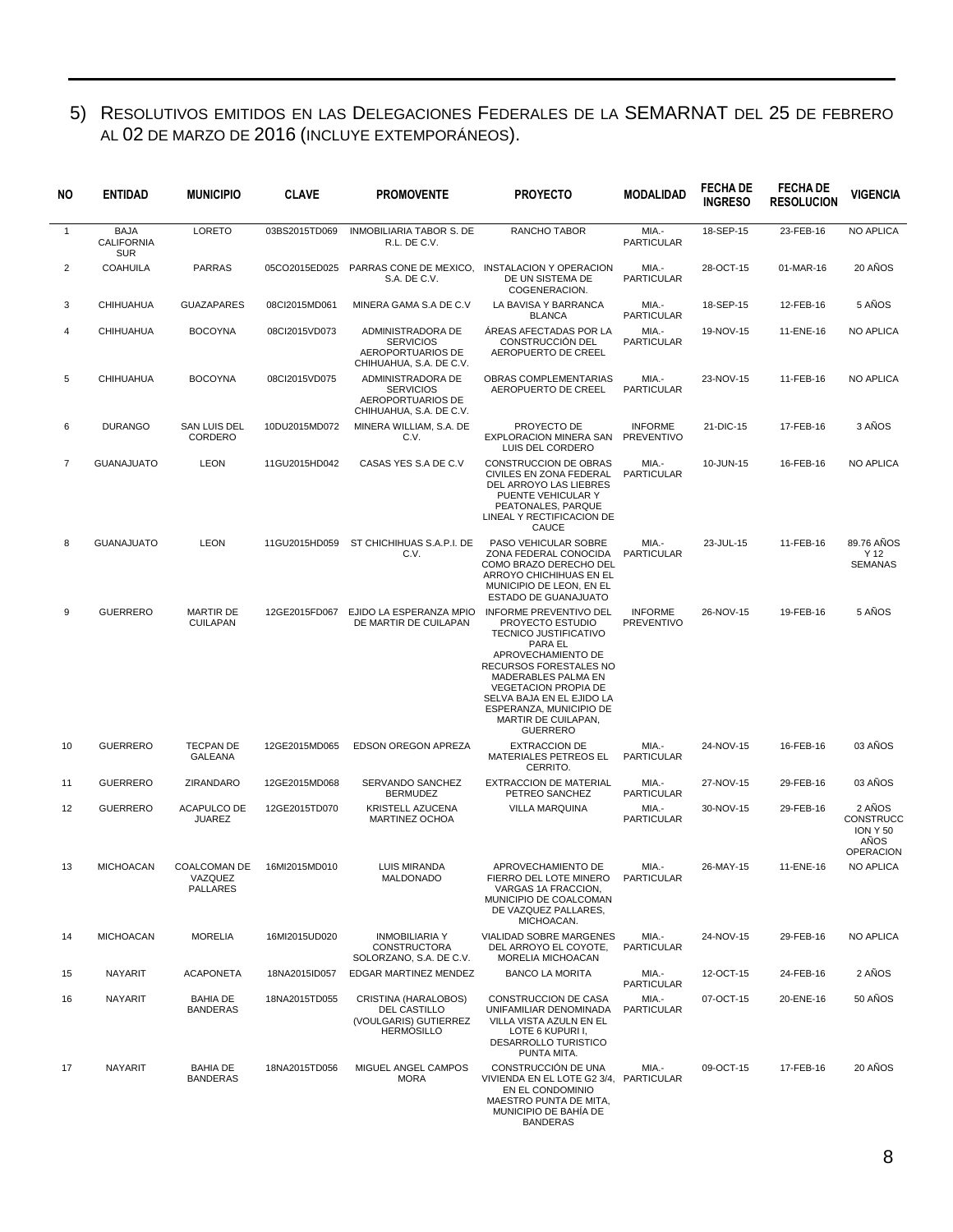| <b>NAYARIT</b><br>MIA.-<br>11-DIC-15<br>18<br>BAHIA DE<br>18NA2015TD068<br><b>ALFONSO ANTONIO</b><br>MIA-P LOTE KUPURY 21 EN<br><b>BANDERAS</b><br>OROZCO MEDRANO<br><b>PARTICULAR</b><br>PUNTA MITA, BAHIA DE<br><b>BANDERAS, NAYARIT</b><br>19<br>NAYARIT<br><b>COMPOSTELA</b><br>18NA2016MD006<br>CARLOS ALBERTO<br><b>BANCO DE MATERIALES</b><br>MIA.-<br>12-FEB-16<br>PALOMERA PEREZ<br>PETREOS PUNTA DE PIEDRA PARTICULAR<br>MPIO. DE COMPOSTELA,<br>NAYARIT.<br>20<br><b>GUADALUPE</b><br>INMOBILIARIA VIDUSA S.A.<br><b>FRACCIONAMIENTO</b><br>MIA.-<br>NUEVO LEON<br>19NL2015UD077<br>07-SEP-15<br>DE C.V.<br>HABITACIONAL CERRADA<br><b>PARTICULAR</b><br>MEXICO, UBICADO EN EL<br>MUNICIPIO DE GUADALUPE,<br>N. L.<br>21<br><b>PUEBLA</b><br><b>PUEBLA</b><br>21PU2015ED038<br>EXTRACCION DE ACEITE DE<br>MIA.-<br>SABORMEX, S.A. DE C.V.<br>11-AGO-15<br>BAGAZO DE CAFE Y SU<br><b>PARTICULAR</b><br><b>TRANSESTERIFICACION</b><br>PARA CONVERTIRLO A<br>BIODIESEL.<br><b>ACAJETE</b><br>22<br><b>PUEBLA</b><br>21PU2015FD040<br>CALIDRA DE ORIENTE, S.A. CONSTRUCCION DE ACCESO<br>MIA.-<br>18-AGO-15<br>DE C.V.<br>ALTERNO A CALIDRA DE<br><b>PARTICULAR</b><br>ORIENTE, TRAMO DEL 0+000<br>AL KM 1+117.46.<br>23<br><b>PUEBLA</b><br><b>PUEBLA</b><br>21PU2015HD041<br>MISION LA PAZ SAPI DE CV<br>MIA.-<br>18-AGO-15<br>OBRAS DE<br><b>PARTICULAR</b><br><b>INFRAESTRUCTURA</b><br><b>HIDRAULICA TORRES DE</b><br>MAYORAZGO FLORESTA.<br>24<br>QUINTANA ROO<br><b>FELIPE CARRILLO</b><br>23/L7-0012/04/15<br>EJIDO DZOYOLA<br>DOCUMENTO TECNICO<br><b>TRAMITE</b><br>01-ABR-15<br><b>PUERTO</b><br>UNIFICADO DE<br><b>UNIFICADO</b><br>APROVECHAMIENTO<br>DE<br><b>FORESTAL</b><br><b>APROVECHA</b><br><b>MIENTO</b><br><b>FORESTAL</b><br><b>TRÁMITE</b><br>QUINTANA ROO<br>LAZARO<br>23/L7-0017/05/14<br>EJIDO SAN MARTINIANO<br>DOCUMENTO TÉCNICO<br>02-MAY-14<br>25<br>CARDENAS<br><b>UNIFICADO</b><br>UNIFICADO DE<br>APROVECHAMIENTO<br>DE<br>FORESTAL EN 600-00-00<br>APROVECHA<br>HECTAREAS EN EL EJIDO<br><b>MIENTO</b><br>SAN MARTINIANO DEL<br><b>FORESTAL</b><br>MUNICIPIO DE LAZARO<br>CARDENAS, ESTADO DE<br><b>QUINTANA ROO</b><br>LAZARO<br><b>CONSTITUYENTES DEL 74</b><br>DOCUMENTO TECNICO<br><b>TRAMITE</b><br>26<br>QUINTANA ROO<br>23/L7-0061/04/14<br>08-ABR-14<br>CARDENAS<br>UNIFICADO DE<br><b>UNIFICADO</b><br>APROVECHAMIENTO<br>DE<br>APROVECHA<br>FORESTAL EN 2,000-00-00<br><b>HECTAREAS EN EL EJIDO</b><br><b>MIENTO</b><br><b>CONSTITUYENTES DEL 74</b><br><b>FORESTAL</b><br>DEL, MUNICIPIO DE LAZARO<br>CARDENAS, ESTADO DE<br><b>QUINTANA ROO</b><br>QUINTANA ROO<br><b>BACALAR</b><br>23/L7-0073/03/15<br>EL ACHIOTAL S. P. R. DE R.<br><b>APROVECHAMIENTO</b><br><b>TRÁMITE</b><br>10-MAR-15<br>27<br>FORESTAL EN LA SOCIEDAD<br><b>UNIFICADO</b><br>I.<br>EL ACHIOTAL SPR DE RI.<br>DE<br>APROVECHA<br><b>MIENTO</b><br><b>FORESTAL</b><br><b>TRÁMITE</b><br>28<br>QUINTANA ROO<br>LAZARO<br>EJIDO SAN JUAN DE DIOS<br>EJIDO SAN JUAN DE DIOS<br>13-MAY-14<br>23/L7-0113/05/14<br><b>CARDENAS</b><br><b>UNIFICADO</b><br>DE<br>APROVECHA<br><b>MIENTO</b><br><b>FORESTAL</b><br><b>TRÁMITE</b><br>29<br>QUINTANA ROO FELIPE CARRILLO<br>23/L7-0173/05/14<br>EJIDO YOACTUN<br>APROVECHAMIENTO<br>20-MAY-14<br><b>PUERTO</b><br><b>UNIFICADO</b><br>FORESTAL EN 4,200-00-00<br>HECTAREAS EN EL EJIDO<br>DE<br>YOACTUN DEL MUNICIPIO DE APROVECHA<br>FELIPE CARRILLO PUERTO,<br><b>MIENTO</b><br>ESTADO DE QUINTANA ROO.<br><b>FORESTAL</b><br><b>ALTTA HOMES CENTRO</b><br><b>SM72</b><br>DTU.-<br>30<br>QUINTANA ROO<br>SOLIDARIDAD<br>23/MA-0024/09/15<br>04-SEP-15<br>MODALIDAD<br>SUR S. DE R.L. DE C.V.<br>Α<br>DTU.-<br>31<br>23/MA-0035/08/15<br>QUINTANA ROO<br><b>BENITO JUAREZ</b><br>PLAZA LERMA SA DE CV<br><b>VIALIDADES PRIMARIAS</b><br>07-AGO-15<br>MODALIDAD<br>Α<br>DTU.-<br>23/MA-0050/04/15<br>32<br>QUINTANA ROO<br><b>BENITO JUAREZ</b><br>CADURMA S.A. DE C.V<br>PASEOS DEL MAR DC-222<br>10-ABR-15<br>MODALIDAD<br>Α<br>DTU.-<br>33<br>QUINTANA ROO<br><b>BENITO JUAREZ</b><br>23/MA-0063/10/14<br>ALMENA INMOBILIARIA<br>RESIDENCIAL LAS FUENTES<br>15-OCT-14<br>MODALIDAD<br>SAPI DE CV<br>Α<br>LOTIFICACIÓN DE LA<br><b>JOSE ENRIQUE CAMARA</b><br>DTU.-<br>34<br>QUINTANA ROO<br>SOLIDARIDAD<br>23/MA-0110/08/15<br>28-AGO-15<br>CAMARA<br>PARCELA 429<br>MODALIDAD<br>Α<br>LOTIFICACIÓN DEL PREDIO<br>DTU.-<br>QUINTANA ROO<br>SOLIDARIDAD<br><b>JORGE BASURTO</b><br>35<br>23/MA-0113/08/15<br>28-AGO-15<br><b>BUSTINZAR</b><br><b>SAN MARTIN</b><br>MODALIDAD |  |  |  |   |           |                                                               |
|---------------------------------------------------------------------------------------------------------------------------------------------------------------------------------------------------------------------------------------------------------------------------------------------------------------------------------------------------------------------------------------------------------------------------------------------------------------------------------------------------------------------------------------------------------------------------------------------------------------------------------------------------------------------------------------------------------------------------------------------------------------------------------------------------------------------------------------------------------------------------------------------------------------------------------------------------------------------------------------------------------------------------------------------------------------------------------------------------------------------------------------------------------------------------------------------------------------------------------------------------------------------------------------------------------------------------------------------------------------------------------------------------------------------------------------------------------------------------------------------------------------------------------------------------------------------------------------------------------------------------------------------------------------------------------------------------------------------------------------------------------------------------------------------------------------------------------------------------------------------------------------------------------------------------------------------------------------------------------------------------------------------------------------------------------------------------------------------------------------------------------------------------------------------------------------------------------------------------------------------------------------------------------------------------------------------------------------------------------------------------------------------------------------------------------------------------------------------------------------------------------------------------------------------------------------------------------------------------------------------------------------------------------------------------------------------------------------------------------------------------------------------------------------------------------------------------------------------------------------------------------------------------------------------------------------------------------------------------------------------------------------------------------------------------------------------------------------------------------------------------------------------------------------------------------------------------------------------------------------------------------------------------------------------------------------------------------------------------------------------------------------------------------------------------------------------------------------------------------------------------------------------------------------------------------------------------------------------------------------------------------------------------------------------------------------------------------------------------------------------------------------------------------------------------------------------------------------------------------------------------------------------------------------------------------------------------------------------------------------------------------------------------------------------------------------------------------------------------------------------------------------------------------------------------------------------------------------------------------------------------------------------------------------------------------------------------------------------------------------------------------------------------------------------------------------------------------------------------------------------------------------------------------------------------|--|--|--|---|-----------|---------------------------------------------------------------|
|                                                                                                                                                                                                                                                                                                                                                                                                                                                                                                                                                                                                                                                                                                                                                                                                                                                                                                                                                                                                                                                                                                                                                                                                                                                                                                                                                                                                                                                                                                                                                                                                                                                                                                                                                                                                                                                                                                                                                                                                                                                                                                                                                                                                                                                                                                                                                                                                                                                                                                                                                                                                                                                                                                                                                                                                                                                                                                                                                                                                                                                                                                                                                                                                                                                                                                                                                                                                                                                                                                                                                                                                                                                                                                                                                                                                                                                                                                                                                                                                                                                                                                                                                                                                                                                                                                                                                                                                                                                                                                                                                   |  |  |  |   | 23-FEB-16 | 20 AÑOS                                                       |
|                                                                                                                                                                                                                                                                                                                                                                                                                                                                                                                                                                                                                                                                                                                                                                                                                                                                                                                                                                                                                                                                                                                                                                                                                                                                                                                                                                                                                                                                                                                                                                                                                                                                                                                                                                                                                                                                                                                                                                                                                                                                                                                                                                                                                                                                                                                                                                                                                                                                                                                                                                                                                                                                                                                                                                                                                                                                                                                                                                                                                                                                                                                                                                                                                                                                                                                                                                                                                                                                                                                                                                                                                                                                                                                                                                                                                                                                                                                                                                                                                                                                                                                                                                                                                                                                                                                                                                                                                                                                                                                                                   |  |  |  |   | 26-FEB-16 | <b>NO APLICA</b>                                              |
|                                                                                                                                                                                                                                                                                                                                                                                                                                                                                                                                                                                                                                                                                                                                                                                                                                                                                                                                                                                                                                                                                                                                                                                                                                                                                                                                                                                                                                                                                                                                                                                                                                                                                                                                                                                                                                                                                                                                                                                                                                                                                                                                                                                                                                                                                                                                                                                                                                                                                                                                                                                                                                                                                                                                                                                                                                                                                                                                                                                                                                                                                                                                                                                                                                                                                                                                                                                                                                                                                                                                                                                                                                                                                                                                                                                                                                                                                                                                                                                                                                                                                                                                                                                                                                                                                                                                                                                                                                                                                                                                                   |  |  |  |   | 21-DIC-15 | <b>NO APLICA</b>                                              |
|                                                                                                                                                                                                                                                                                                                                                                                                                                                                                                                                                                                                                                                                                                                                                                                                                                                                                                                                                                                                                                                                                                                                                                                                                                                                                                                                                                                                                                                                                                                                                                                                                                                                                                                                                                                                                                                                                                                                                                                                                                                                                                                                                                                                                                                                                                                                                                                                                                                                                                                                                                                                                                                                                                                                                                                                                                                                                                                                                                                                                                                                                                                                                                                                                                                                                                                                                                                                                                                                                                                                                                                                                                                                                                                                                                                                                                                                                                                                                                                                                                                                                                                                                                                                                                                                                                                                                                                                                                                                                                                                                   |  |  |  |   | 25-FEB-16 | NO APLICA                                                     |
|                                                                                                                                                                                                                                                                                                                                                                                                                                                                                                                                                                                                                                                                                                                                                                                                                                                                                                                                                                                                                                                                                                                                                                                                                                                                                                                                                                                                                                                                                                                                                                                                                                                                                                                                                                                                                                                                                                                                                                                                                                                                                                                                                                                                                                                                                                                                                                                                                                                                                                                                                                                                                                                                                                                                                                                                                                                                                                                                                                                                                                                                                                                                                                                                                                                                                                                                                                                                                                                                                                                                                                                                                                                                                                                                                                                                                                                                                                                                                                                                                                                                                                                                                                                                                                                                                                                                                                                                                                                                                                                                                   |  |  |  |   | 25-FEB-16 | 6 MESES<br>P/CONSTRU<br>CCION Y 50<br>ANOS<br>P/OPERACIO<br>N |
|                                                                                                                                                                                                                                                                                                                                                                                                                                                                                                                                                                                                                                                                                                                                                                                                                                                                                                                                                                                                                                                                                                                                                                                                                                                                                                                                                                                                                                                                                                                                                                                                                                                                                                                                                                                                                                                                                                                                                                                                                                                                                                                                                                                                                                                                                                                                                                                                                                                                                                                                                                                                                                                                                                                                                                                                                                                                                                                                                                                                                                                                                                                                                                                                                                                                                                                                                                                                                                                                                                                                                                                                                                                                                                                                                                                                                                                                                                                                                                                                                                                                                                                                                                                                                                                                                                                                                                                                                                                                                                                                                   |  |  |  |   | 01-MAR-16 | <b>NO APLICA</b>                                              |
|                                                                                                                                                                                                                                                                                                                                                                                                                                                                                                                                                                                                                                                                                                                                                                                                                                                                                                                                                                                                                                                                                                                                                                                                                                                                                                                                                                                                                                                                                                                                                                                                                                                                                                                                                                                                                                                                                                                                                                                                                                                                                                                                                                                                                                                                                                                                                                                                                                                                                                                                                                                                                                                                                                                                                                                                                                                                                                                                                                                                                                                                                                                                                                                                                                                                                                                                                                                                                                                                                                                                                                                                                                                                                                                                                                                                                                                                                                                                                                                                                                                                                                                                                                                                                                                                                                                                                                                                                                                                                                                                                   |  |  |  |   | 14-ENE-16 | 17 AÑOS                                                       |
|                                                                                                                                                                                                                                                                                                                                                                                                                                                                                                                                                                                                                                                                                                                                                                                                                                                                                                                                                                                                                                                                                                                                                                                                                                                                                                                                                                                                                                                                                                                                                                                                                                                                                                                                                                                                                                                                                                                                                                                                                                                                                                                                                                                                                                                                                                                                                                                                                                                                                                                                                                                                                                                                                                                                                                                                                                                                                                                                                                                                                                                                                                                                                                                                                                                                                                                                                                                                                                                                                                                                                                                                                                                                                                                                                                                                                                                                                                                                                                                                                                                                                                                                                                                                                                                                                                                                                                                                                                                                                                                                                   |  |  |  |   | 26-FEB-15 | 17 AÑOS                                                       |
|                                                                                                                                                                                                                                                                                                                                                                                                                                                                                                                                                                                                                                                                                                                                                                                                                                                                                                                                                                                                                                                                                                                                                                                                                                                                                                                                                                                                                                                                                                                                                                                                                                                                                                                                                                                                                                                                                                                                                                                                                                                                                                                                                                                                                                                                                                                                                                                                                                                                                                                                                                                                                                                                                                                                                                                                                                                                                                                                                                                                                                                                                                                                                                                                                                                                                                                                                                                                                                                                                                                                                                                                                                                                                                                                                                                                                                                                                                                                                                                                                                                                                                                                                                                                                                                                                                                                                                                                                                                                                                                                                   |  |  |  |   | 13-MAR-15 | 25 ANOS                                                       |
|                                                                                                                                                                                                                                                                                                                                                                                                                                                                                                                                                                                                                                                                                                                                                                                                                                                                                                                                                                                                                                                                                                                                                                                                                                                                                                                                                                                                                                                                                                                                                                                                                                                                                                                                                                                                                                                                                                                                                                                                                                                                                                                                                                                                                                                                                                                                                                                                                                                                                                                                                                                                                                                                                                                                                                                                                                                                                                                                                                                                                                                                                                                                                                                                                                                                                                                                                                                                                                                                                                                                                                                                                                                                                                                                                                                                                                                                                                                                                                                                                                                                                                                                                                                                                                                                                                                                                                                                                                                                                                                                                   |  |  |  |   | 03-FEB-16 | 25 ANOS                                                       |
|                                                                                                                                                                                                                                                                                                                                                                                                                                                                                                                                                                                                                                                                                                                                                                                                                                                                                                                                                                                                                                                                                                                                                                                                                                                                                                                                                                                                                                                                                                                                                                                                                                                                                                                                                                                                                                                                                                                                                                                                                                                                                                                                                                                                                                                                                                                                                                                                                                                                                                                                                                                                                                                                                                                                                                                                                                                                                                                                                                                                                                                                                                                                                                                                                                                                                                                                                                                                                                                                                                                                                                                                                                                                                                                                                                                                                                                                                                                                                                                                                                                                                                                                                                                                                                                                                                                                                                                                                                                                                                                                                   |  |  |  |   | 27-MAR-15 | 25 ANOS                                                       |
|                                                                                                                                                                                                                                                                                                                                                                                                                                                                                                                                                                                                                                                                                                                                                                                                                                                                                                                                                                                                                                                                                                                                                                                                                                                                                                                                                                                                                                                                                                                                                                                                                                                                                                                                                                                                                                                                                                                                                                                                                                                                                                                                                                                                                                                                                                                                                                                                                                                                                                                                                                                                                                                                                                                                                                                                                                                                                                                                                                                                                                                                                                                                                                                                                                                                                                                                                                                                                                                                                                                                                                                                                                                                                                                                                                                                                                                                                                                                                                                                                                                                                                                                                                                                                                                                                                                                                                                                                                                                                                                                                   |  |  |  |   | 03-MAR-15 | 12 AÑOS                                                       |
|                                                                                                                                                                                                                                                                                                                                                                                                                                                                                                                                                                                                                                                                                                                                                                                                                                                                                                                                                                                                                                                                                                                                                                                                                                                                                                                                                                                                                                                                                                                                                                                                                                                                                                                                                                                                                                                                                                                                                                                                                                                                                                                                                                                                                                                                                                                                                                                                                                                                                                                                                                                                                                                                                                                                                                                                                                                                                                                                                                                                                                                                                                                                                                                                                                                                                                                                                                                                                                                                                                                                                                                                                                                                                                                                                                                                                                                                                                                                                                                                                                                                                                                                                                                                                                                                                                                                                                                                                                                                                                                                                   |  |  |  |   | 19-ENE-16 | 3 AÑOS                                                        |
|                                                                                                                                                                                                                                                                                                                                                                                                                                                                                                                                                                                                                                                                                                                                                                                                                                                                                                                                                                                                                                                                                                                                                                                                                                                                                                                                                                                                                                                                                                                                                                                                                                                                                                                                                                                                                                                                                                                                                                                                                                                                                                                                                                                                                                                                                                                                                                                                                                                                                                                                                                                                                                                                                                                                                                                                                                                                                                                                                                                                                                                                                                                                                                                                                                                                                                                                                                                                                                                                                                                                                                                                                                                                                                                                                                                                                                                                                                                                                                                                                                                                                                                                                                                                                                                                                                                                                                                                                                                                                                                                                   |  |  |  |   | 21-ENE-16 | 5 AÑOS                                                        |
|                                                                                                                                                                                                                                                                                                                                                                                                                                                                                                                                                                                                                                                                                                                                                                                                                                                                                                                                                                                                                                                                                                                                                                                                                                                                                                                                                                                                                                                                                                                                                                                                                                                                                                                                                                                                                                                                                                                                                                                                                                                                                                                                                                                                                                                                                                                                                                                                                                                                                                                                                                                                                                                                                                                                                                                                                                                                                                                                                                                                                                                                                                                                                                                                                                                                                                                                                                                                                                                                                                                                                                                                                                                                                                                                                                                                                                                                                                                                                                                                                                                                                                                                                                                                                                                                                                                                                                                                                                                                                                                                                   |  |  |  |   | 02-FEB-16 | 3 AÑOS                                                        |
|                                                                                                                                                                                                                                                                                                                                                                                                                                                                                                                                                                                                                                                                                                                                                                                                                                                                                                                                                                                                                                                                                                                                                                                                                                                                                                                                                                                                                                                                                                                                                                                                                                                                                                                                                                                                                                                                                                                                                                                                                                                                                                                                                                                                                                                                                                                                                                                                                                                                                                                                                                                                                                                                                                                                                                                                                                                                                                                                                                                                                                                                                                                                                                                                                                                                                                                                                                                                                                                                                                                                                                                                                                                                                                                                                                                                                                                                                                                                                                                                                                                                                                                                                                                                                                                                                                                                                                                                                                                                                                                                                   |  |  |  |   | 28-ABR-15 | 3 AÑOS                                                        |
|                                                                                                                                                                                                                                                                                                                                                                                                                                                                                                                                                                                                                                                                                                                                                                                                                                                                                                                                                                                                                                                                                                                                                                                                                                                                                                                                                                                                                                                                                                                                                                                                                                                                                                                                                                                                                                                                                                                                                                                                                                                                                                                                                                                                                                                                                                                                                                                                                                                                                                                                                                                                                                                                                                                                                                                                                                                                                                                                                                                                                                                                                                                                                                                                                                                                                                                                                                                                                                                                                                                                                                                                                                                                                                                                                                                                                                                                                                                                                                                                                                                                                                                                                                                                                                                                                                                                                                                                                                                                                                                                                   |  |  |  |   | 02-FEB-16 | <b>NO APLICA</b>                                              |
|                                                                                                                                                                                                                                                                                                                                                                                                                                                                                                                                                                                                                                                                                                                                                                                                                                                                                                                                                                                                                                                                                                                                                                                                                                                                                                                                                                                                                                                                                                                                                                                                                                                                                                                                                                                                                                                                                                                                                                                                                                                                                                                                                                                                                                                                                                                                                                                                                                                                                                                                                                                                                                                                                                                                                                                                                                                                                                                                                                                                                                                                                                                                                                                                                                                                                                                                                                                                                                                                                                                                                                                                                                                                                                                                                                                                                                                                                                                                                                                                                                                                                                                                                                                                                                                                                                                                                                                                                                                                                                                                                   |  |  |  | A | 23-NOV-15 | NO APLICA                                                     |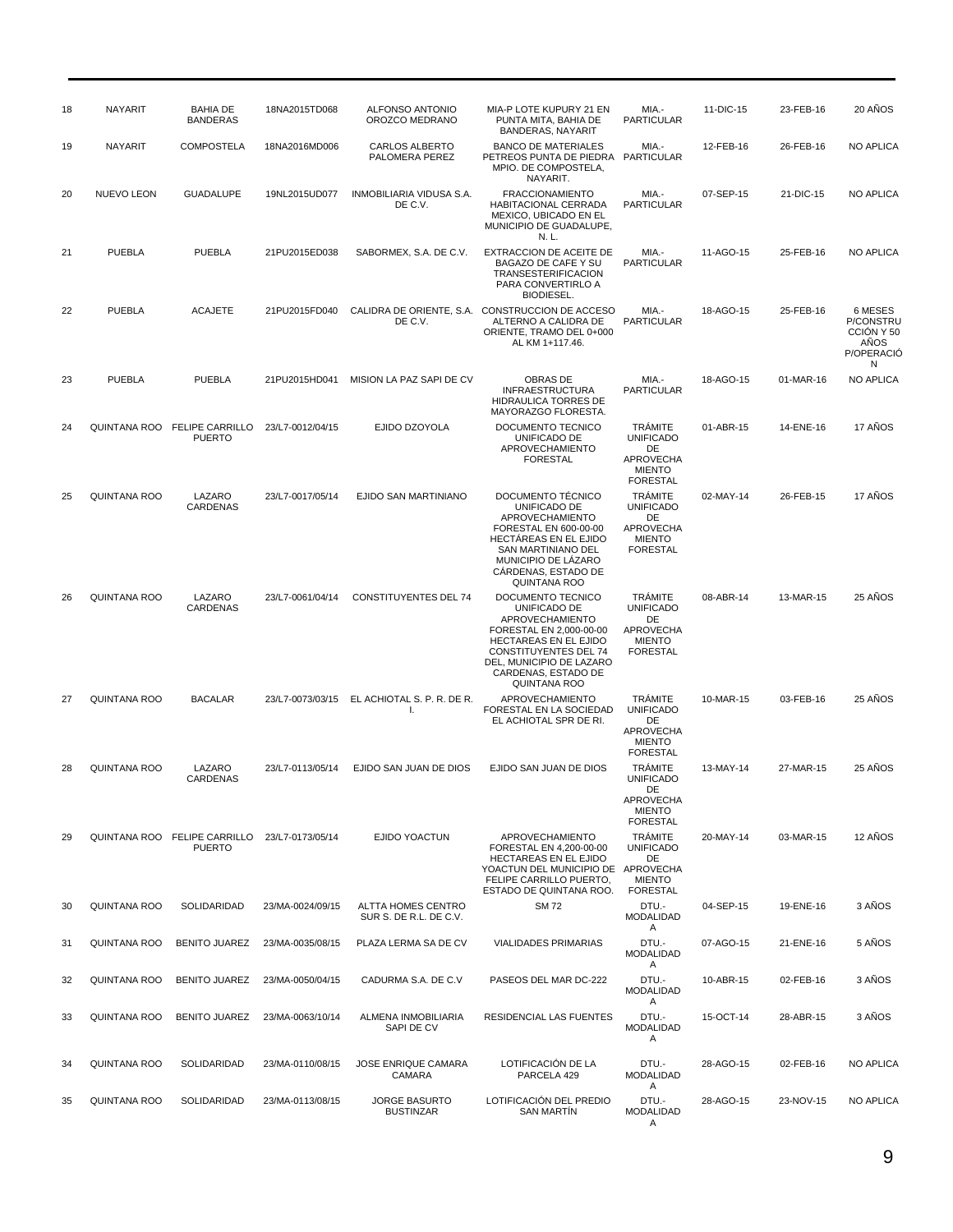| 36 | <b>QUINTANA ROO</b> | <b>ISLA MUJERES</b>                | 23QR2015TD032 | OPERADORA NEW LIFE.<br>S.A. DE C.V.                                                        | <b>CONSTRUCCION DE UN</b><br>MUELLE RUSTICO DE<br><b>MADERA</b>                                                                      | MIA.-<br><b>PARTICULAR</b>          | 24-ABR-15 | 01-MAR-16 | 08 SEMANAS<br>15 ANOS                                           |
|----|---------------------|------------------------------------|---------------|--------------------------------------------------------------------------------------------|--------------------------------------------------------------------------------------------------------------------------------------|-------------------------------------|-----------|-----------|-----------------------------------------------------------------|
| 37 | <b>QUINTANA ROO</b> | <b>BENITO JUAREZ</b>               | 23QR2015TD076 | <b>ALBERTO EUGENIO</b><br><b>FRISCIONE CARRASCOSA</b>                                      | ATRACADERO RUSTICO                                                                                                                   | MIA.-<br><b>PARTICULAR</b>          | 11-NOV-15 | 16-FEB-16 | <b>NO APLICA</b>                                                |
| 38 | <b>SONORA</b>       | <b>HERMOSILLO</b>                  | 26SO2015ED096 | SOL DE SONORA, S. DE R.L.<br>DE C.V.                                                       | SERVIDUMBRE DE PASO<br>PARA LINEA DE<br><b>TRANSMISION ELECTRICA</b><br>DEL PROYECTO SOL DE<br>SONORA CENTRAL<br><b>FOTOVOLTAICA</b> | MIA.-<br><b>PARTICULAR</b>          | 11-NOV-15 | 22-FEB-16 | 5 MESES<br><b>PREPARACIO</b><br>N Y 20 AÑOS<br><b>OPERACION</b> |
| 39 | <b>SONORA</b>       | SAN IGNACIO RIO<br><b>MUERTO</b>   | 26SO2015PD095 | ELOISA LOPEZ PADILLA                                                                       | <b>OPERACION Y</b><br>MANTENIMIENTO DE LA<br><b>GRANJA ACUICOLA SANTA</b><br><b>ELOISA</b>                                           | MIA -<br><b>PARTICULAR</b>          | 09-NOV-15 | 26-FEB-16 | 30 AÑOS<br><b>OPERACIÓN</b>                                     |
| 40 | <b>SONORA</b>       | <b>ARIVECHI</b>                    | 26SO2016MD011 | PETREOS DEL PACIFICO.<br>S.A. DE C.V.                                                      | <b>IP PROYECTO SAN</b><br>FRANCISCO, MUNICIPIO DE<br>ARIVECHI, SON                                                                   | <b>INFORME</b><br><b>PREVENTIVO</b> | 10-FEB-16 | 18-FEB-16 | 12 MESES<br><b>OPERACION</b>                                    |
| 41 | VERACRUZ            | <b>VERACRUZ</b>                    | 30VE2015HD092 | CSI DISTRIBUCION S.A. DE<br>C.V.                                                           | <b>CANAL ABIERTO PARA LA</b><br>CANALIZACIÓN DE UN<br><b>ESCURRIMIENTO NATURAL</b>                                                   | MIA.-<br><b>PARTICULAR</b>          | 18-SEP-15 | 09-FEB-16 | 20 ANOS                                                         |
| 42 | VERACRUZ            | <b>SAN ANDRES</b><br><b>TUXTLA</b> | 30VE2015MD111 | <b>JUAN GARCIA TEPACH</b>                                                                  | EXTRACCIÓN DE MATERIAL<br>PETREO EN EL EJIDO<br>CALERIA, MPIO. DE SAN<br>ANDRES TUXTLA, VER.                                         | MIA.-<br><b>PARTICULAR</b>          | 04-DIC-15 | 04-FEB-16 | 12 MESES                                                        |
| 43 | <b>VERACRUZ</b>     | <b>CATEMACO</b>                    | 30VE2015SD082 | <b>GRUPO BACS PROYECTOS</b><br>Y DESARROLLOS DE<br>INGENIERIA INMOBILIARIA<br>S.A. DE C.V. | PROYECTO ECOTURISTICO<br><b>PIPIAPAN</b>                                                                                             | MIA.-<br><b>PARTICULAR</b>          | 06-AGO-15 | 10-FEB-16 | 25 AÑOS                                                         |
| 44 | <b>VERACRUZ</b>     | <b>ALVARADO</b>                    | 30VE2015TD088 | RACHUAN SUAREZ KURI                                                                        | OCUPACIÓN DE LA ZONA<br>FEDERAL Y TERRENO<br><b>GANADO AL ESTERO DE</b><br>MANDINGA PARA USO<br><b>GENERAL</b>                       | MIA.-<br><b>PARTICULAR</b>          | 07-SEP-15 | 04-FEB-16 | 50 AÑOS                                                         |
| 45 | VERACRUZ            | <b>BOCA DEL RIO</b>                | 30VE2015TD109 | JONUNI INMOBILIARIA S.A.<br>DE C.V.                                                        | CONSTRUCCIÓN DE LA<br><b>TORRE EJECUTIVA EXERTIA</b><br>EN EL MPIO. DE BOCA DEL<br>RIÓ, VER                                          | MIA.-<br><b>PARTICULAR</b>          | 23-NOV-15 | 18-FEB-16 | 60 AÑOS                                                         |
| 46 | <b>ZACATECAS</b>    | <b>CHALCHIHUITES</b>               | 32ZA2015MD028 | PLATA PANAMERICANA S.A.<br>DE C.V.                                                         | PROYECTO S.E. MINA LA<br>COLORADA.                                                                                                   | DTU.-<br><b>MODALIDAD</b><br>B      | 18-SEP-15 | 02-MAR-16 | 17 AÑOS                                                         |

6) TRÁMITES UNIFICADOS DE CAMBIO DE USO DE SUELO Y/O APROVECHAMIENTO FORESTAL INGRESADOS A EVALUACIÓN EN LA DGGFS, DEL 25 DE FEBRERO AL 02 DE MARZO DE 2016 (INCLUYE EXTEMPORÁNEOS).

| No. | <b>ENTIDAD</b><br><b>FEDERATIVA</b> | <b>MUNICIPIO</b>      | <b>CVE. PROYECTO</b> | <b>PROMOVENTE</b>                                                           | <b>PROYECTO</b>                                                                                                                                                                                   | <b>TIPO DE ESTUDIO</b> | <b>FECHA DE</b><br><b>INGRESO</b> |
|-----|-------------------------------------|-----------------------|----------------------|-----------------------------------------------------------------------------|---------------------------------------------------------------------------------------------------------------------------------------------------------------------------------------------------|------------------------|-----------------------------------|
|     | <b>SONORA</b>                       | SAN LUIS RIO COLORADO | 09/MA-0112/02/16     | <b>COMISION FEDERAL DE</b><br>ELECTRICIDAD DISTRIBUCION<br>NOROESTE SUB VPI | S.E. EJIDO SAN<br>LUIS, L.T. EJIDO<br>SAN LUIS ENTO.<br>CHAPULTEPEC-<br><b>PARQUE</b><br><b>INDUSTRIAL SAN</b><br>LUIS Y L.T. EJIDO<br>SAN LUIS ENTO.<br>SAN LUIS REY-<br>PARQUE IND. SAN<br>LUIS | DTU.-MODALIDAD A       | 29-FEB-16                         |

ELEMENTOS QUE INTEGRAN EL PROYECTO: EL PROYECTO CONSISTE EN UNA SUBESTACIÓN ELÉCTRICA Y DOS LINEAS DE TRANSMISIÓN, CON AFECTACIÓN A LA VEGETACIÓN FORESTAL DE TIPO DESIERTOS ARENOSOS, CUYA AFECTACIÓN ES DE 14.665 HECTÁREAS. NO SE UBICA UN NINGUNA ÁREA DE IMPORTANCIA ECOLOGICA COMO ANP, RTP, RHP<br>Y AICA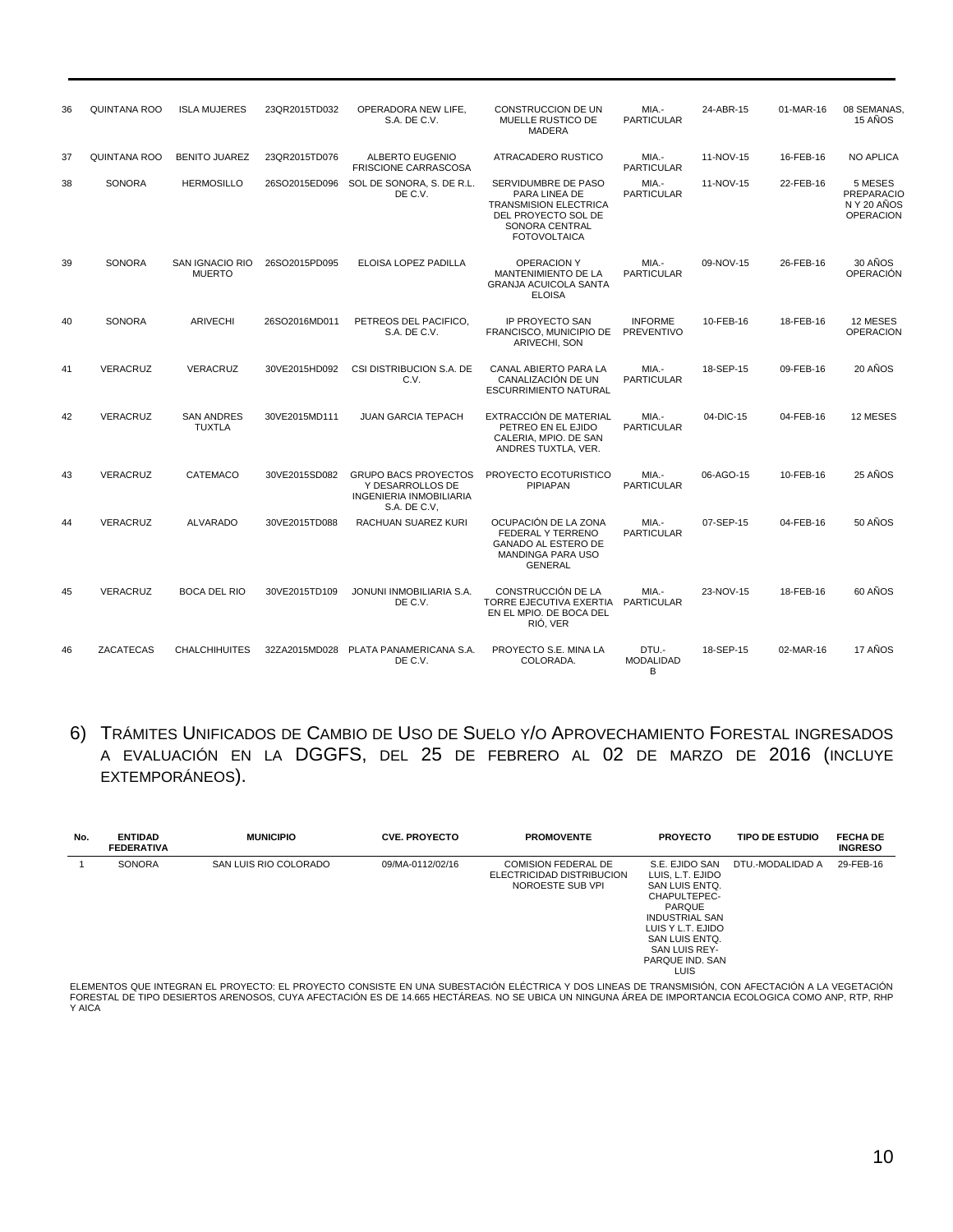### 7) PROYECTOS INGRESADOS AL PEIA EN OFICINAS CENTRALES, COMPETENCIA DE LA ASEA, DEL 25 DE FEBRERO AL 02 DE MARZO DE 2016 (INCLUYE EXTEMPORÁNEOS).

| ΝO             | <b>ENTIDAD</b>                                                      | <b>MUNICIPIO</b>                   | <b>CLAVE</b>  | <b>PROMOVENTE</b>                                                                                                   | <b>PROYECTO</b>                                                                                                                                                                                                                                                                                                                                                                                                                                                                                                                                                                                                                                                                                                                                                                         | <b>MODALIDAD</b> | <b>FECHADE</b><br><b>INGRESO</b> |
|----------------|---------------------------------------------------------------------|------------------------------------|---------------|---------------------------------------------------------------------------------------------------------------------|-----------------------------------------------------------------------------------------------------------------------------------------------------------------------------------------------------------------------------------------------------------------------------------------------------------------------------------------------------------------------------------------------------------------------------------------------------------------------------------------------------------------------------------------------------------------------------------------------------------------------------------------------------------------------------------------------------------------------------------------------------------------------------------------|------------------|----------------------------------|
| $\overline{1}$ | <b>AGUASCALIENTES</b>                                               | <b>ASIENTOS</b>                    | 01AG2016X0006 | FRANCISCO DIAZ DELGADO                                                                                              | <b>ESTACION DE SERVICIO</b><br><b>FRANCISCO DIAZ DELGADO</b>                                                                                                                                                                                                                                                                                                                                                                                                                                                                                                                                                                                                                                                                                                                            | MIA.-PARTICULAR  | 26-FEB-16                        |
|                |                                                                     |                                    |               |                                                                                                                     | ELEMENTOS QUE INTEGRAN EL PROYECTO: EL PROYECTO CONSISTE EN LA CONSTRUCCIÓN DE UNA ESTACIÓN DE SERVICIO TIPO CARRETERO A UBICARSE EN KM 30+980 DE LA<br>CARRETERA RIBIER-SAN MARCO, MUNICIPIO DE ASIENTOS, AGUASCALIENTES. EL PREDIO DONDE SE PRETENDE REALIZAR EL PROYECTO CUENTA CON UNA SUPERFICIE DE<br>5,500.00 Mª Y TENDRÁ COMO ACTIVIDAD LA VENTA DE GASOLINAS MAGNA, PREMIUM Y COMBUSTIBLE DIÉSEL. LA CAPACIDAD DE ALMACENAMIENTO NOMINAL SERÁ DE 210,000<br>LITROS, LOS CUALES SERÁN DISTRIBUIDOS EN TRES TANQUES DE ALMACENAMIENTO; UNO CON CAPACIDAD DE 80,000 LITROS PARA GASOLINA MAGNA, EL SEGUNDO CON<br>CAPACIDAD DE 50,000 LITROS PARA GASOLINA TIPO PREMIUM Y LA OTRA CON 80,000 LITROS PARA DIÉSEL. SE CONTARÁ CON CINCO DISPENSARIOS.                               |                  |                                  |
| $\overline{2}$ | <b>BAJA CALIFORNIA</b>                                              | <b>MEXICALI</b>                    | 02BC2016X0004 | <b>GRUPO COMERCIAL DE</b><br>MEXICO, S.A. DE C.V.                                                                   | OPERACION DE PLANTA DE<br>ALMACENAMIENTO Y<br>DISTRIBUCION DE DIESEL                                                                                                                                                                                                                                                                                                                                                                                                                                                                                                                                                                                                                                                                                                                    | MIA.-PARTICULAR  | 26-FEB-16                        |
|                |                                                                     |                                    |               |                                                                                                                     | ELEMENTOS QUE INTEGRAN EL PROYECTO: EL PROYECTO CONSISTE EN EL ALMACENAMIENTO Y DISTRIBUCIÓN DE COMBUSTIBLE DIESEL A UBICARSE EN EL BLVD. ADOLFO<br>LÓPEZ MATEOS NO. 1701, COLONIA EX EJIDO ZACATECAS EN MEXICALI, ESTADO DE BAJA CALIFORNIA. EL PREDIO DONDE SE PRETENDE REALIZAR EL PROYECTO CUENTA CON<br>UNA SUPERFICIE DE 800 M2 Y TENDRÁ COMO ACTIVIDAD LA VENTA DE COMBUSTIBLE DIESEL. LA CAPACIDAD DE ALMACENAMIENTO NOMINAL SERÁ DE 153,106 LITROS, LOS<br>CUALES SERÁN DISTRIBUIDOS EN DOS TANQUES DE ALMACENAMIENTO CADA UNO CON CAPACIDAD DE 76,553 LITROS PARA DIESEL. SE CONTARÁ CON DOS DISPENSARIOS.                                                                                                                                                                    |                  |                                  |
| 3              | CAMPECHE                                                            | CAMPECHE                           | 04CA2016X0006 | S.A. DE C.V.                                                                                                        | GRUPO GASOLINERO ESTOL, CONSTRUCCION Y OPERACION DE MIA.-PARTICULAR<br>UNA ESTACION DE SERVICIO EN<br>AVENIDA AVIACION, CAMPECHE,<br>CAMPECHE.                                                                                                                                                                                                                                                                                                                                                                                                                                                                                                                                                                                                                                          |                  | 29-FEB-16                        |
| DISPENSARIOS.  |                                                                     |                                    |               |                                                                                                                     | ELEMENTOS QUE INTEGRAN EL PROYECTO: EL PROYECTO CONSISTE EN LA CONSTRUCCIÓN Y OPERACIÓN DE UNA ESTACIÓN DE SERVICIO A UBICARSE EN LA AVENIDA<br>AVIACIÓN #90 DE LA COLONIA EL HUANAL, SAN FRANCISCO DE CAMPECHE, EN EL MUNICIPIO DE CAMPECHE, CAMPECHE. EL PREDIO DONDE SE PRETENDE REALIZAR EL<br>PROYECTO CUENTA CON UNA SUPERFICIE DE2,560.00 M <sup>2</sup> Y TENDRÁ COMO ACTIVIDAD LA VENTA DE GASOLINAS MAGNA, PREMIUM Y COMBUSTIBLE DIESEL. LA CAPACIDAD DE<br>ALMACENAMIENTO NOMINAL SERÁ DE 180,000 LITROS, LOS CUALES SERÁN DISTRIBUIDOS EN DOS TANQUES DE ALMACENAMIENTO; UNO CON CAPACIDAD DE 80,000 LITROS<br>PARA GASOLINA MAGNA Y UN TANQUE BIPARTIDO CON CAPACIDAD DE 40,000 LITROS PARA GASOLINA PREMIUM Y 60,000 LITROS PARA DIÉSEL. SE CONTARÁ CON TRES              |                  |                                  |
| $\overline{4}$ | <b>CHIAPAS</b>                                                      | <b>OCOZOCOAUTLA</b><br>DE ESPINOSA | 07CH2016X0004 | <b>GASOLINERA MADRE TIERRA</b><br>SA DE CV                                                                          | <b>ESTACION DE SERVICIO</b><br>DENOMINADA GASOLINERA<br>MADRE BTIERRA, S.A. DE C.V.                                                                                                                                                                                                                                                                                                                                                                                                                                                                                                                                                                                                                                                                                                     | MIA.-PARTICULAR  | 23-FEB-16                        |
|                |                                                                     |                                    |               | CAPACIDAD DE 100.000 LITROS PARA DIÉSEL. SE CONTARÁ CON 5 DISPENSARIOS Y CUATRO PISTOLAS DE DESPACHO PARA CADA UNO. | ELEMENTOS QUE INTEGRAN EL PROYECTO: EL PROYECTO CONSISTE EN LA CONSTRUCCIÓN Y OPERACIÓN DE UNA ESTACIÓN DE SERVICIO A UBICARSE A LA ALTURA DEL<br>KILÓMETRO 184 + 565, DE LA CARRETERA FEDERAL NO. 145, LAS CHOAPAS-RAUDALES-OCOZOCUAUTLA, EN EL MUNICIPIO DE OCOZOCUAUTLA DE ESPINOSA, ESTADO DE<br>CHIAPAS. EL PREDIO DONDE SE PRETENDE REALIZAR EL PROYECTO CUENTA CON UNA SUPERFICIE DE 6,400.00 M <sup>2</sup> Y TENDRÁ COMO ACTIVIDAD LA VENTA DE GASOLINAS<br>MAGNA, PREMIUM Y COMBUSTIBLE DIESEL. LA CAPACIDAD DE ALMACENAMIENTO NOMINAL SERÁ DE 240,000 LITROS, LOS CUALES SERÁN DISTRIBUIDOS EN TRES TANQUES DE<br>ALMACENAMIENTO DE DOBLE PARED, UNO CON CAPACIDAD DE 80,000 LITROS PARA GASOLINA MAGNA, OTRO CON CAPACIDAD DE 60,000 LITROS PARA PREMIUM Y OTRO CON         |                  |                                  |
| 5              | <b>CHIAPAS</b>                                                      | <b>TUXTLA</b><br><b>GUTIERREZ</b>  | 07CH2016X0006 | COMERCIALIZADORA<br>SAN PEDRO BUENAVISTA                                                                            | CONSTRUCCION Y OPERACION DE MIA.-PARTICULAR<br>NANDALUMI S.A. DE C.V. SUC. LA ESTACION DE SERVICIO CON<br>CLAVE CT11487 (GASOLINERA)<br>TIPO ZONA URBANA NO ESQUINA                                                                                                                                                                                                                                                                                                                                                                                                                                                                                                                                                                                                                     |                  | 03-MAR-16                        |
|                | MAGNA, 2 DE PREMIUM, 2 DE DIÉSEL.                                   |                                    |               |                                                                                                                     | ELEMENTOS QUE INTEGRAN EL PROYECTO: EL PROYECTO CONSISTE EN LA CONSTRUCCIÓN Y OPERACIÓN DE UNA FRANQUICIA DE PEMEX ESTACIÓN DE SERVICIO TIPO ZONAS<br>URBANAS NO ESQUINA, PARA VENTA AL PÚBLICO DE GASOLINA PREMIUM, GASOLINA MAGNA Y COMBUSTIBLE DIESEL. EN UN PREDIO CON UNA SUPERFICIE DE 1210.79 M2,<br>UBICADO EN EL LIBRAMIENTO NORTE PONIENTE NO. 255 COL. PLAN DE AYALA EN LA CIUDAD DE TUXTLA GUTIÉRREZ, CHIAPAS. LA CAPACIDAD DE ALMACENAMIENTO TOTAL<br>SERÁ DE 180,000 LITROS, EN 3 TANQUES: PREMIUM 50,000 LTS. , MAGNA 80,000 LTS. , DIÉSEL 50,000 LTS; CONTARÁ CON 6 POSICIONES DE CARGA, CON 6 MANGUERAS: 2 DE                                                                                                                                                          |                  |                                  |
| 6              | <b>CHIHUAHUA</b>                                                    | <b>CUAUHTEMOC</b>                  | 08Cl2016X0011 | SERVICIO VENEZUELA, S.A.<br>DE C.V.                                                                                 | SERVICIO VENEZUELA                                                                                                                                                                                                                                                                                                                                                                                                                                                                                                                                                                                                                                                                                                                                                                      | MIA.-PARTICULAR  | 26-FEB-16                        |
|                |                                                                     |                                    |               | TERCER TANQUE CON CAPACIDAD DE 60,000 LITROS PARA DIÉSEL. SE CONTARÁ CON SIETE DISPENSARIOS.                        | ELEMENTOS QUE INTEGRAN EL PROYECTO: EL PROYECTO CONSISTE EN LA OPERACIÓN Y MANTENIMIENTO DE UNA ESTACIÓN DE SERVICIO TIPO GASOLINERA A UBICARSE EN<br>REP. DE VENEZUELA 910 ESQ. PROL. AV. JUÁREZ, COL. AGRÍCOLA SAN ANTONIO ENTRE BELISARIO CHÁVEZ Y PROL. AV. JUÁREZ, EN EL MUNICIPIO DE CUAUHTÉMOC,<br>CHIHUAHUA. EL PREDIO DONDE SE PRETENDE REALIZAR EL PROYECTO CUENTA CON UNA SUPERFICIE DE 3,947.60 M <sup>2</sup> Y TENDRÁ COMO ACTIVIDAD LA VENTA DE GASOLINAS<br>MAGNA, PREMIUM Y COMBUSTIBLE DIESEL . LA CAPACIDAD DE ALMACENAMIENTO NOMINAL SERÁ DE 200,000 LITROS, LOS CUALES SERÁN DISTRIBUIDOS EN TRES TANQUES DE<br>ALMACENAMIENTO; UN TANQUE CON CAPACIDAD DE 80,000 LITROS PARA GASOLINA MAGNA,OTRO TANQUE CON CAPACIDAD DE 60,000 LITROS PARA GASOLINA PREMIUM Y UN |                  |                                  |
| $\overline{7}$ | <b>CHIHUAHUA</b>                                                    | <b>CUAUHTEMOC</b>                  | 08Cl2016X0012 | SOCORRO PARRA                                                                                                       | ESTACION DE SERVICIO AGUILAS                                                                                                                                                                                                                                                                                                                                                                                                                                                                                                                                                                                                                                                                                                                                                            | MIA.-PARTICULAR  | 02-MAR-16                        |
|                | PREMIUM Y PARA COMBUSTIBLE DIÉSEL. SE CONTARÁ CON DOS DISPENSARIOS. |                                    |               |                                                                                                                     | ELEMENTOS QUE INTEGRAN EL PROYECTO: EL PROYECTO CONSISTE EN LA OPERACIÓN DE UNA ESTACIÓN DE SERVICIO A UBICARSE EN AV. PERIFÉRICO Y CALLE ÁGUILAS NO.<br>691, COLONIA CUAUHTÉMOC, EN LA CIUDAD DE CUAUHTÉMOC, CHIH. EL PREDIO DONDE SE PRETENDE REALIZAR EL PROYECTO CUENTA CON UNA SUPERFICIE DE 2,169.00 M2 Y<br>TENDRÁ COMO ACTIVIDAD LA VENTA DE GASOLINAS MAGNA, PREMIUM Y COMBUSTIBLE DIESEL. LA CAPACIDAD DE ALMACENAMIENTO NOMINAL SERÁ DE 150,000 LITROS, LOS<br>CUALES SERÁN DISTRIBUIDOS EN TRES TANQUES DE ALMACENAMIENTO SUBTERRÁNEOS CADA UNO CON CAPACIDAD DE 60,000 LITROS PARA GASOLINA MAGNA, GASOLINA                                                                                                                                                                |                  |                                  |
| 8              | CHIHUAHUA                                                           | <b>CUAUHTEMOC</b>                  | 08Cl2016X0013 | SOCORRO PARRA<br>MALDONADO                                                                                          | <b>ESTACION DE SERVICIO</b><br>SOCORRO PARRA MALDONADO                                                                                                                                                                                                                                                                                                                                                                                                                                                                                                                                                                                                                                                                                                                                  | MIA.-PARTICULAR  | 02-MAR-16                        |
|                |                                                                     |                                    |               |                                                                                                                     | ELEMENTOS QUE INTEGRAN EL PROYECTO: EL PROYECTO CONSISTE EN LA CONSTRUCCIÓN Y OPERACIÓN DE UNA ESTACIÓN DE SERVICIO A UBICARSE EN BLVD. JORGE<br>CASTILLO CABRERA NO. 445 Y CALLE 6ª, COLONIA REFORMA, EN CUAUHTÉMOC, CHIH. EL PREDIO DONDE SE PRETENDE REALIZAR EL PROYECTO CUENTA CON UNA SUPERFICIE<br>DE 2.216.00 Mº Y TENDRÁ COMO ACTIVIDAD LA VENTA DE GASOLINAS MAGNA. PREMIUM Y COMBUSTIBLE DIESEL. LA CAPACIDAD DE ALMACENAMIENTO NOMINAL SERÁ DE<br>160,000 LITROS, LOS CUALES SERÁN DISTRIBUIDOS EN TRES TANQUES DE ALMACENAMIENTO SUBTERRÁNEOS; UNO CON CAPACIDAD DE 60,000 LITROS PARA GASOLINA MAGNA,<br>OTRO CON CAPACIDAD DE 40,000 LITROS PARA GASOLINA PREMIUM Y UN ÚLTIMO CON CAPACIDAD 60,000 LITROS PARA DIÉSEL. SE CONTARÁ CON SEIS DISPENSARIOS.                 |                  |                                  |
| 9              | CHIHUAHUA                                                           | <b>JUAREZ</b>                      | 08Cl2016X0014 | RAFAEL RAMIREZ LABRADA                                                                                              | <b>ESTACION DE SERVICIO</b><br>INTEGRADORA DE<br><b>TRANSPORTISTAS</b>                                                                                                                                                                                                                                                                                                                                                                                                                                                                                                                                                                                                                                                                                                                  | MIA.-PARTICULAR  | 02-MAR-16                        |

ELEMENTOS QUE INTEGRAN EL PROYECTO: EL PROYECTO CONSISTE EN EL CAMBIO DE TIPO DE ESTACION Y LA CONSTRUCCION DE LA AMPLIACION DEL AREA DE SUPERFICIE A<br>UN TOTAL DE 3,468 Mª DE UNA ESTACIÓN DE SERVICIO. EL PROYECTO SE ENCUENT DE 2 DISPENSARIOS PARA EL DESPACHO DE COMBUSTIBLES.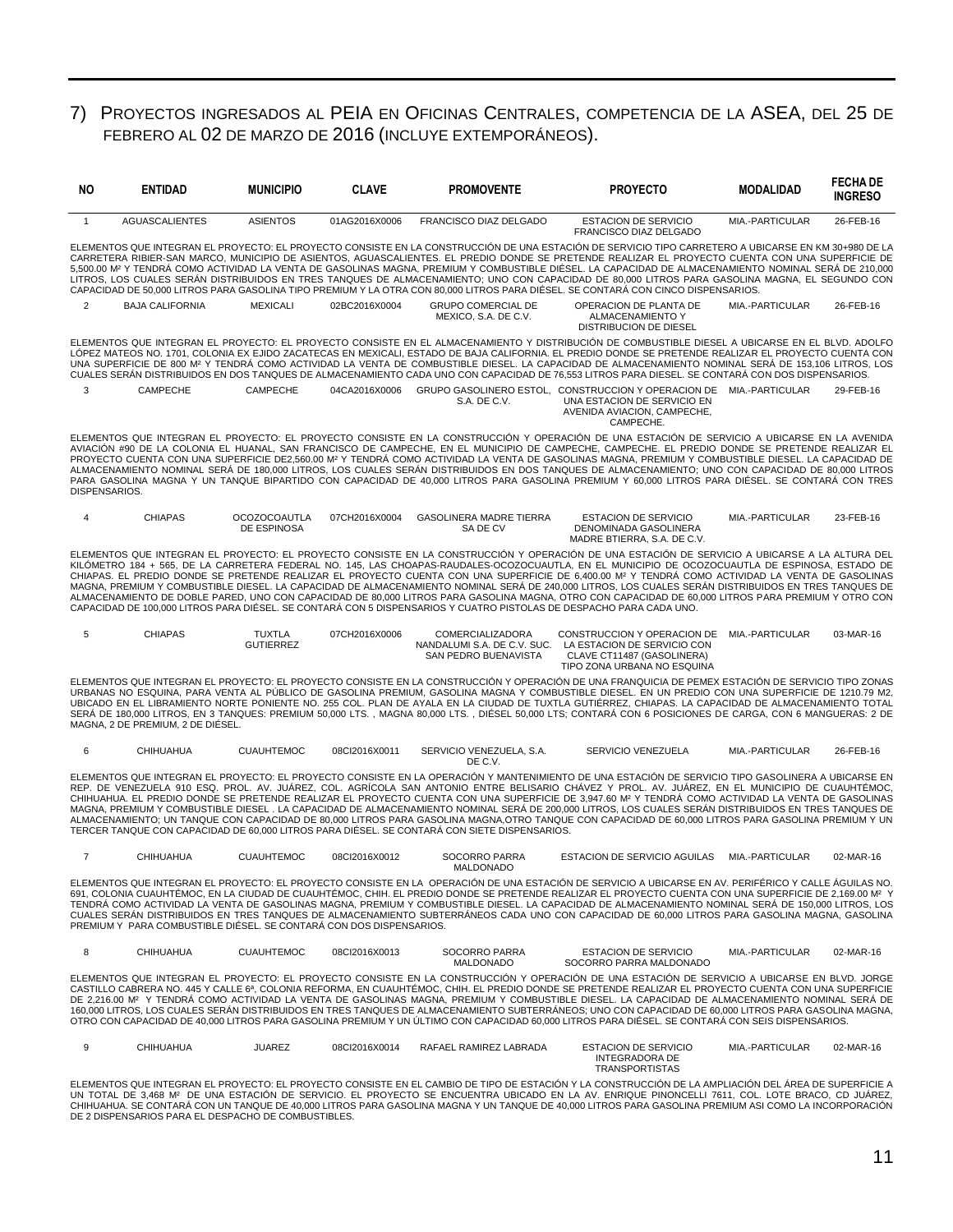| 10 | <b>DURANGO</b>                                                                 | EL ORO                                     | 10DU2016X0008 | BARBARA CARRETE RINCON                                                                                              | <b>OPERACION Y MANTENIMIENTO</b><br>DE LA ESTACION DE SERVICIO<br>TIPO GASOLINERA ESTACION<br><b>HIDALGO</b>                                                                                                                                                                                                                                                                                                                                                                                                                                                                                                                                                                                                                                                                                                                                                                                                                               | MIA.-PARTICULAR | 26-FEB-16 |
|----|--------------------------------------------------------------------------------|--------------------------------------------|---------------|---------------------------------------------------------------------------------------------------------------------|--------------------------------------------------------------------------------------------------------------------------------------------------------------------------------------------------------------------------------------------------------------------------------------------------------------------------------------------------------------------------------------------------------------------------------------------------------------------------------------------------------------------------------------------------------------------------------------------------------------------------------------------------------------------------------------------------------------------------------------------------------------------------------------------------------------------------------------------------------------------------------------------------------------------------------------------|-----------------|-----------|
|    |                                                                                |                                            |               |                                                                                                                     | ELEMENTOS QUE INTEGRAN EL PROYECTO: EL PROYECTO CONSISTE EN LA OPERACIÓN Y MANTENIMIENTO DE UNA ESTACIÓN DE SERVICIO TIPO GASOLINERA A UBICARSE EN<br>HIDALGO 128, COL. CENTRO, ENTRE 20 DE NOVIEMBRE Y CALVARIO, SANTA MARÍA, MUNICIPIO DE EL ORO, DURANGO. EL PREDIO DONDE SE PRETENDE REALIZAR EL PROYECTO<br>CUENTA CON UNA SUPERFICIE DE 1.857.35 M <sup>2</sup> . DE LOS CUALES EL PROYECTO ABARCA 1.173.60 M <sup>2</sup> Y TENDRÁ COMO ACTIVIDAD LA VENTA DE GASOLINAS MAGNA Y PREMIUM. LA<br>CAPACIDAD DE ALMACENAMIENTO NOMINAL SERÁ DE 160,000 LITROS, LOS CUALES SERÁN DISTRIBUIDOS EN DOS TANQUES DE ALMACENAMIENTO; UN TANQUE CON CAPACIDAD<br>DE 80,000 LITROS PARA GASOLINA MAGNA Y OTRO TANQUE CON CAPACIDAD DE 80,000 LITROS PARA GASOLINA PREMIUM. SE CONTARÁ CON CUATRO DISPENSARIOS DOBLES.                                                                                                                           |                 |           |
| 11 | <b>DURANGO</b>                                                                 | EL ORO                                     | 10DU2016X0009 | BARBARA CARRETE RINCON                                                                                              | <b>ESTACION ESCOBEDO</b>                                                                                                                                                                                                                                                                                                                                                                                                                                                                                                                                                                                                                                                                                                                                                                                                                                                                                                                   | MIA.-PARTICULAR | 01-MAR-16 |
|    | PARA DIESEL. CONTARÁ CON UN DISPENSARIO DOBLE PARA EL DESPACHO DE COMBUSTIBLE. |                                            |               |                                                                                                                     | ELEMENTOS QUE INTEGRAN EL PROYECTO: EL PROYECTO CONSISTE EN LA OPERACIÓN Y MANTENIMIENTO DE UNA ESTACIÓN DE SERVICIO TIPO RURAL DESTINADA AL<br>SUMINISTRO DE GASOLINA MAGNA Y DIESEL, EL PROYECTO ESTA UBICADO ENTRE LA CALLE 5 DE MAYO Y 5 DE FEBRERO EN LA CALLE SIN NOMBRE NO. 2, LOCALIDAD GENERAL<br>ESCOBEDO. MUNICIPIO EL ORO, DURANGO, LA SUPERFICIE TOTAL DEL PREDIO ES DE 1.037.91 M <sup>2</sup> DE LOS CUALES SE OCUPAN 811 M <sup>2</sup> , LA CAPACIDAD DE ALMACENAMIENTO<br>NOMINAL ES DE 160,000 LITROS LOS CUALES ESTAN DISTRIBUIDOS EN DOS TANQUES DE ALMACENAMIENTO CADA UNO DE 80,000 LITROS: UNO PARA GASOLINA MAGNA Y OTRO                                                                                                                                                                                                                                                                                          |                 |           |
| 12 | <b>GUANAJUATO</b>                                                              | VILLAGRAN                                  | 11GU2016G0022 | IGASAMEX BAJIO, S.A. DE R.L.<br>DE C.V. UNIMISUR                                                                    | AMPLIACION RED DE GAS<br>NATURAL DE LA ZONA DE<br>VILLAGRAN (2DA AMPLIACION)                                                                                                                                                                                                                                                                                                                                                                                                                                                                                                                                                                                                                                                                                                                                                                                                                                                               | MIA.-PARTICULAR | 29-FEB-16 |
|    |                                                                                |                                            |               |                                                                                                                     | ELEMENTOS QUE INTEGRAN EL PROYECTO: EL PROYECTO CONSISTE EN LA CONSTRUCCIÓN, OPERACIÓN Y MANTENIMIENTO DE UNA EXTENSIÓN DE 3,820 METROS DE<br>LONGITUD DE LA RED DE DISTRIBUCIÓN DE GAS NATURAL, QUE IGASAMEX TIENE EN OPERACIÓN EN LA ZONA INDUSTRIAL DE VILLAGRÁN, Y CUYA AMPLIACIÓN MÁS RECIENTE<br>CONSISTIÓ EN LA CONSTRUCCIÓN DE UN RAMAL DE 6 Y 4" QUE LLEGA HASTA EL INTERIOR DE LA ZONA INDUSTRIAL DE VILLAGRÁN Y DEL PARQUE INDUSTRIAL DE CORTÁZAR,<br>EN LOS MUNICIPIOS DE VILLAGRÁN Y CORTÁZAR, GUANAJUATO. LA RED DE GAS NATURAL EXISTENTE, ACTUALMENTE ESTÁ FORMADA POR RAMALES DE POLIETILENO DE 6 Y 4'<br>CON UNA LONGITUD TOTAL APROXIMADA DE 3,295 METROS. LA AMPLIACIÓN ESTARÁ FORMADA POR DOS NUEVOS RAMALES DE 6 Y 4" PARA ABASTECIMIENTO DE GAS NATURAL<br>A LAS EMPRESAS POSCO MSWPC S.A. DE C.V., GKN DRIVELINE CELAYA S.A. DE C.V., Y EXPOR SAN ANTONIO, S.A. DE C.V., DENTRO DE LA ZONA INDUSTRIAL DE VILLAGRÁN. |                 |           |
| 13 | <b>GUANAJUATO</b>                                                              | <b>SAN JOSE</b><br><b>ITURBIDE</b>         | 11GU2016X0021 |                                                                                                                     | SIM ALIMENTOS, S.A. DE C.V. TERMINAL DE ALMACENAMIENTO<br>Y REPARTO, SAN JOSE DE<br><b>ITURBIDE</b>                                                                                                                                                                                                                                                                                                                                                                                                                                                                                                                                                                                                                                                                                                                                                                                                                                        | MIA.-PARTICULAR | 24-FEB-16 |
|    |                                                                                |                                            |               | CON CAPACIDAD DE 11,600 BARRILES C/U (1,844,400 LTS) Y OTRO TANQUE CON CAPACIDAD DE 60,000 BARRILES (9,540,000 LTS) | ELEMENTOS QUE INTEGRAN EL PROYECTO: EL PROYECTO CONSISTE EN LA CONSTRUCCIÓN, INSTALACIÓN Y OPERACIÓN DE UNA TERMINAL DE ALMACENAMIENTO Y REPARTO<br>(TAR) DE COMBUSTIBLE DIÉSEL A UBICARSE EN 56 KMS. AL NORTE DE QUERÉTARO, SOBRE LA CARRETERA FEDERAL NO. 57 SANTIAGO DE QUERÉTARO- SAN LUIS POTOSÍ,<br>CERCA DE LA LOCALIDAD LA FRAGUA, EN EL MUNICIPIO DE SAN JOSÉ ITURBIDE, GUANAJUATO. EL PREDIO DONDE SE PRETENDE REALIZAR EL PROYECTO CUENTA CON UNA<br>SUPERFICIE DE 17,9 HA, DE LAS CUALES SE CONSIGNARÁ UNA SUPERFICIE DE 4 HECTÁREAS DEL PREDIO PARA SUS INSTALACIONES Y TENDRÁ COMO ACTIVIDAD LA VENTA DE<br>COMBUSTIBLE DIESEL. LA CAPACIDAD DE ALMACENAMIENTO NOMINAL SERÁ DE 13,228,800 LITROS, LOS CUALES SERÁN DISTRIBUIDOS EN DOS TANQUES DE ALMACENAMIENTO                                                                                                                                                             |                 |           |
| 14 | <b>GUANAJUATO</b>                                                              | <b>LEON</b>                                | 11GU2016X0023 | <b>COMBUSTIBLES Y</b><br>SA. DE C.V.                                                                                | ESTACION DE SERVICIO DE<br>LUBRICANTES DEL CRESPO, GASOLINA Y DIESEL, CON TIENDA<br>DE CONVENIENCIA.                                                                                                                                                                                                                                                                                                                                                                                                                                                                                                                                                                                                                                                                                                                                                                                                                                       | MIA.-PARTICULAR | 01-MAR-16 |
|    |                                                                                |                                            |               | LITROS CADA UNO PARA GASOLINAS MAGNA, PREMIUM Y DIÉSEL, EN UNA SUPERFICIE TOTAL DE 5,507.84 M2.                     | ELEMENTOS QUE INTEGRAN EL PROYECTO: EL PROYECTO CONSISTE EN DESARROLLAR UNA ESTACIÓN DE SERVICIO URBANA CON EXPENDIO DE GASOLINAS MAGNA Y<br>PREMIUM, Y DIÉSEL CON UNA TIENDA DE CONVENIENCIA, QUE SE PRETENDE LLEVAR A CABO EN BOULEVARD LA LUZ #3315; COL. SAN PEDRO DE LOS HERNÁNDEZ; LEÓN,<br>GUANAJUATO; LA ESTACIÓN DE SERVICIO CONTARÁ CON UNA CAPACIDAD MÁXIMA DE ALMACENAMIENTO DE 300,000 LITROS DE COMBUSTIBLE EN TRES TANQUES DE 100,000                                                                                                                                                                                                                                                                                                                                                                                                                                                                                       |                 |           |
| 15 | <b>GUANAJUATO</b>                                                              | SANTA CRUZ DE<br><b>JUVENTINO ROSAS</b>    | 11GU2016X0024 | ASFALTOS UNIVERSALES S.A.<br>DE C.V.                                                                                | ESTACION DE SERVICIO EL<br>TRIANGULO (GASOLINERA)                                                                                                                                                                                                                                                                                                                                                                                                                                                                                                                                                                                                                                                                                                                                                                                                                                                                                          | MIA.-PARTICULAR | 01-MAR-16 |
|    |                                                                                |                                            |               |                                                                                                                     | ELEMENTOS QUE INTEGRAN EL PROYECTO: EL PROYECTO CONSISTE EN LA CONSTRUCCIÓN Y OPERACIÓN DE UNA ESTACIÓN DE SERVICIO DENOMINADA "EL TRIÁNGULO", QUE<br>SE PRETENDE UBICAR EN LA SALIDA ORIENTE DE LA CARRETERA JUVENTINO ROSAS-CELAYA KM1. EN EL MUNICIPIO DE SANTA CRUZ DE JUVENTINO ROSAS. EN EL ESTADO DE<br>GUANAJUATO, LA ESTACIÓN TENDRÁ UNA CAPACIDAD INSTALADA PARA 160,000 LITROS DE COMBUSTIBLE DIVIDIDO EN TRES TANQUES, DOS TANQUES DE 60,000 LITROS PARA<br>GASOLINA MAGNA Y DIÉSEL, RESPECTIVAMENTE, Y OTRO DE 40,000 LITROS PARA GASOLINA PREMIUM, EL PROYECTO SE DESARROLLARÁ EN UNA SUPERFICIE DE 2827.62 M2.                                                                                                                                                                                                                                                                                                              |                 |           |
| 16 | <b>GUANAJUATO</b>                                                              | <b>APASEO EL</b><br>GRANDE                 | 11GU2016X0025 | SERVICIO GRUPO TEPEYAC,<br>SA DE CV                                                                                 | SERVICIO GRUPO TEPEYAC, S.A.<br>DE C.V. ESTACION DE SERVICIO<br>CON VENTA DE GASOLINA Y<br>DIESEL Y ZONA COMERCIAL                                                                                                                                                                                                                                                                                                                                                                                                                                                                                                                                                                                                                                                                                                                                                                                                                         | MIA.-PARTICULAR | 01-MAR-16 |
|    |                                                                                |                                            |               |                                                                                                                     | ELEMENTOS QUE INTEGRAN EL PROYECTO: EL PROYECTO CONSISTE EN LA CONSTRUCCIÓN Y OPERACIÓN DE UNA ESTACIÓN DE SERVICIO DESTINADA AL SUMINISTRO DE<br>GASOLINA MAGNA, PREMIUM Y COMBUSTIBLE DIESEL. EL PROYECTO SE PRETENDE UBICAR EN PREDIO RUSTICO: FRACCIÓN II. LA EX HACIENDA EL CASTILLO, MUNICIPIO DE<br>APASEO EL GRANDE, GTO. KM 10+100 AUTOPISTA CUOTA, MÉXICO-GUADALAJARA, TRAMO QUERÉTARO-SALAMANCA. LA SUPERFICIE TOTAL DEL PREDIO ES DE 6,405.00 M2. LA<br>CAPACIDAD DE ALMACENAMIENTO NOMINAL ES DE 280.000 LITROS LOS CUALES ESTAN DISTRIBUIDOS EN TRES TANQUES DE ALMACENAMIENTO: UN TANQUE DE 80.000 LITROS<br>PARA GASOLINA MAGNA. UNO DE 40.000 LITROS PARA GASOLINA PREMIUM Y UN TERCER TANQUE DE 120.000 LITROS PARA COMBUSTIBLE DIÉSEL. CONTARÁ CON UN<br>DISPENSARIO DOBLE PARA EL DESPACHO DE COMBUSTIBLE. CONTARÁ CON UN TOTAL DE NUEVE DISPENSARIOS PARA EL DESPACHO DE COMBUSTIBLES.                                |                 |           |
| 17 | <b>GUERRERO</b>                                                                | CHILPANCINGO DE 12GE2016X0003<br>LOS BRAVO |               | SERVI FER, S.A. DE C.V.                                                                                             | REGULARIZACION DE LA<br>ESTACION DE SERVICO TIPO<br>CARRETERA C.T. 11648                                                                                                                                                                                                                                                                                                                                                                                                                                                                                                                                                                                                                                                                                                                                                                                                                                                                   | MIA.-PARTICULAR | 18-FEB-16 |
|    |                                                                                |                                            |               |                                                                                                                     | ELEMENTOS QUE INTEGRAN EL PROYECTO: EL PROYECTO CONSISTE EN LA REGULARIZACIÓN DE LA ESTACIÓN DE SERVICIO TIPO CARRETERA. C.T.- 11648, QUE SE LOCALIZA<br>EN BOULEVARD VICENTE GUERRERO SALDAÑA. NO. 302. (ANTES: CARRETERA CUERNAVACA- CHILPANCINGO. KM. 222+000), EN LA COLONIA TIMOTLÂN, MUNICIPIO DE<br>CHILPANCINGO DE LOS BRAVO, GUERRERO, LA ESTACIÓN CUENTA CON UNA CAPACIDAD MÁXIMA DE 180,000 LITROS DE COMBUSTIBLE DIVIDIDO EN TRES TANQUES DE 60,000<br>LITROS CADA UNO PARA GASOLINAS MAGNA, PREMIUM Y DIÉSEL, EL PROYECTO SE DESARROLLARÁ EN UNA SUPERFICIE DE 5,065.832 M2.                                                                                                                                                                                                                                                                                                                                                  |                 |           |
| 18 | <b>HIDALGO</b>                                                                 | <b>SAN AGUSTIN</b><br>METZQUITITLAN        | 13HI2016X0011 | <b>ESTACION DE SERVICIO</b><br>FERELI, S.A. DE C.V.                                                                 | CONSTRUCCION Y OPERACION DE MIA.-PARTICULAR<br>ESTACION DE SERVICIO TIPO<br>CARRETERA                                                                                                                                                                                                                                                                                                                                                                                                                                                                                                                                                                                                                                                                                                                                                                                                                                                      |                 | 02-MAR-16 |
|    | CONTARÁ CON TRES DISPENSARIOS CON CUATRO MANGUERAS.                            |                                            |               |                                                                                                                     | ELEMENTOS QUE INTEGRAN EL PROYECTO: EL PROYECTO CONSISTE EN LA CONSTRUCCIÓN Y OPERACIÓN DE UNA ESTACIÓN DE SERVICIO TIPO CARRETERA A UBICARSE EN<br>CARRETERA PACHUCA-TAMPICO KM 75+930 L/D. MUNICIPIO DE SAN AGUSTIN METZQUITITLAN, ESTADO DE HIDALGO, EL PREDIO DONDE SE PRETENDE REALIZAR EL PROYECTO<br>CUENTA CON UNA SUPERFICIE DE 2.272.64 M <sup>2</sup> Y TENDRÁ COMO ACTIVIDAD LA VENTA DE GASOLINAS MAGNA. PREMIUM Y COMBUSTIBLE DIESEL. LA CAPACIDAD DE<br>ALMACENAMIENTO NOMINAL SERÁ DE 140,000 LITROS, LOS CUALES SERÁN DISTRIBUIDOS EN TRES TANQUES DE ALMACENAMIENTO: UNO CON CAPACIDAD DE 60,000 LITROS<br>PARA GASOLINA MAGNA, OTRO CO N CAPACIDAD DE 40,000 LITROS PARA GASOLINA PREMIUM Y OTRO CON CAPACIDAD DE 60,000 LITROS PARA COMBUSTIBLE DIÉSEL. SE                                                                                                                                                             |                 |           |
| 19 | <b>JALISCO</b>                                                                 | <b>TONALA</b>                              | 14JA2016X0014 | AUTOESTACIONES DE<br>SERVICIO CPG2, S.A. DE C.V.                                                                    | <b>ESTACION DE SERVICIO TIPO</b><br>URBANA EN ESQUINA,<br>AUTOESTACIONDES DE SERVICIO<br>CPG2 S.A. DE C.V.                                                                                                                                                                                                                                                                                                                                                                                                                                                                                                                                                                                                                                                                                                                                                                                                                                 | MIA.-PARTICULAR | 29-FEB-16 |
|    |                                                                                |                                            |               |                                                                                                                     | ELEMENTOS QUE INTEGRAN EL PROYECTO: EL PROYECTO CONSISTE EN LA CONSTRUCCIÓN Y OPERACIÓN DE UNA ESTACIÓN DE SERVICIO DE COMBUSTIBLE (GASOLINERA) A<br>UBICARSE EN AVENIDA RÍO NILO #7694, ENTRE LA CALLE CENTRAL Y LA CALLE GRAVINIA, MUNICIPIO DE TONALÁ, JALISCO. EL PREDIO DONDE SE PRETENDE REALIZAR EL<br>PROYECTO CUENTA CON UNA SUPERFICIE DE 1,418.31 M <sup>2</sup> Y TENDRÁ COMO ACTIVIDAD LA VENTA DE GASOLINAS MAGNA Y PREMIUM. LA CAPACIDAD DE ALMACENAMIENTO                                                                                                                                                                                                                                                                                                                                                                                                                                                                  |                 |           |

PROYECTO CUENTA CON UNA SUPERFICIE DE 1,418.31 Mª Y TENDRA COMO ACTIVIDAD LA VENTA DE GASOLINAS MAGNA Y PREMIUM. LA CAPACIDAD DE ALMACENAMIENTO<br>NOMINAL SERÁ DE 120,000 LITROS, LOS CUALES SERÁN DISTRIBUIDOS EN UN TANQUE DE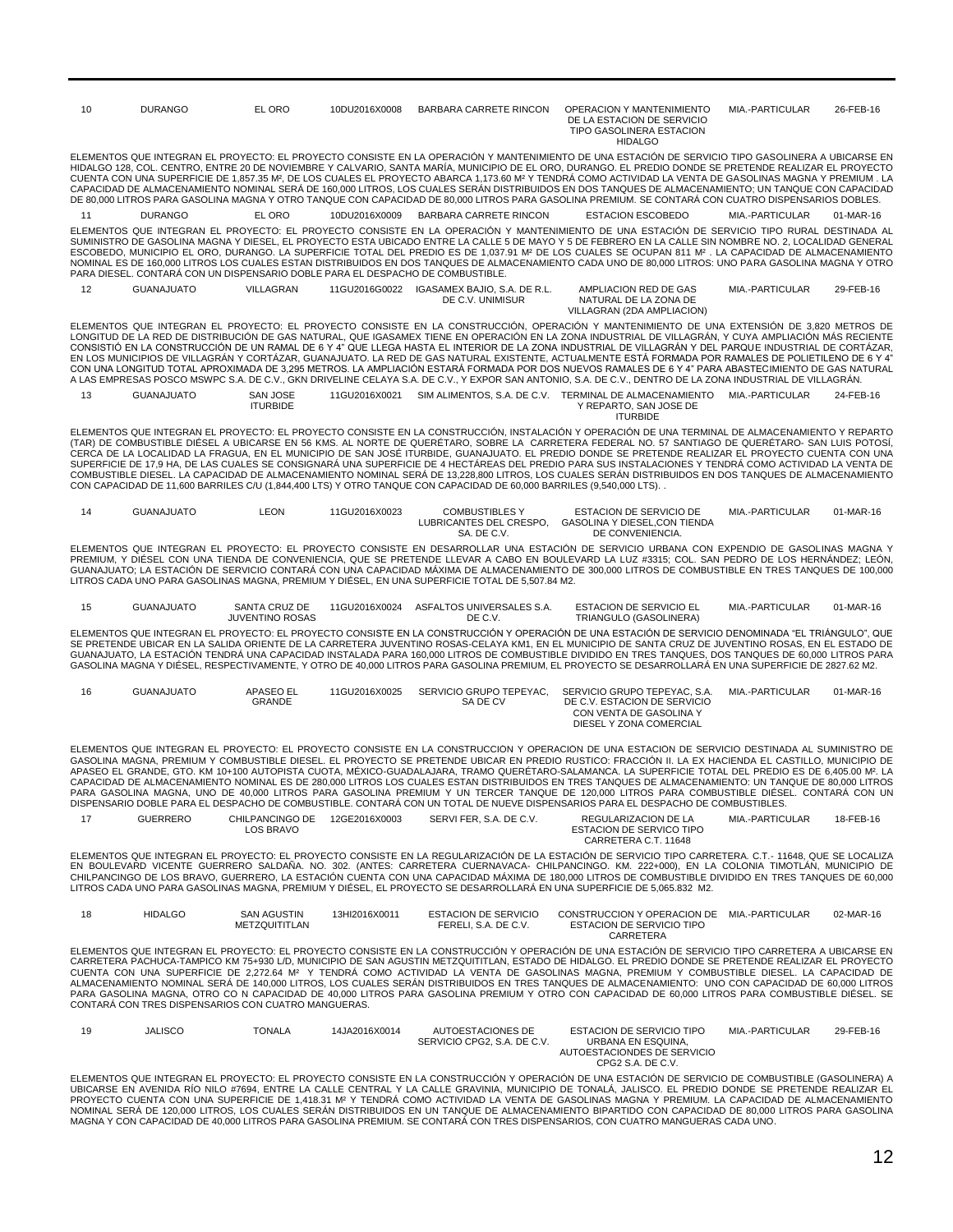20 ESTADO DE MEXICO TLALNEPANTLA DE 15EM2016X0015 BAZ 15EM2016X0015 SUPER SERVICIO ALYRICH, SUPER SERVICIO ALYRICH, S.A. S.A. DE C.V. DE C.V. MIA-PARTICULAR 23-FFB-16

ELEMENTOS QUE INTEGRAN EL PROYECTO: EL PROYECTO CONSISTE EN LA CONSTRUCCIÓN Y OPERACIÓN DE UNA ESTACIÓN DE SERVICIOTIPO GASOLINERA A UBICARSE EN LA AVENIDA AYUNTAMIENTO S/N, FRACCIONAMIENTO CENTRO INDUSTRIAL TLALNEPANTLA, MUNICIPIO DE TLALNEPANTLA DE BAZ, ESTADO DE MÉXICO. EL PREDIO DONDE SE PRETENDE REALIZAR EL PROYECTO CUENTA CON UNA SUPERFICIE DE 1,000.00 M² Y TENDRÁ COMO ACTIVIDAD LA VENTA DE GASOLINAS MAGNA, PREMIUM Y COMBUSTIBLE DIESEL. LA CAPACIDAD DE ALMACENAMIENTO NOMINAL SERA DE 140,000 LITROS, LOS CUALES SERAN DISTRIBUIDOS EN TRES TANQUES DE ALMACENAMIENTO; UNO CON<br>CAPACIDAD DE 60,000 LITROS PARA GASOLINA MAGNA, EL SEGUNDO TIENE UNA CAPACIDAD PARA PREMIUM. SE CONTARÁ CON TRES DISPENSARIOS, TRIPLES CON 6 MANGUERAS DE DESPACHO.

21 ESTADO DE MEXICO NAUCALPAN DE JUAREZ 15EM2016X0016 GASOLINERA Y SERVICIO LOMAS VERDES, S.A. DE C.V. GASOLINERA Y SERVICIO LOMAS MIA.-PARTICULAR 23-FEB-16 VERDES, S.A. DE C.V.

ELEMENTOS QUE INTEGRAN EL PROYECTO: EL PROYECTO CONSISTE EN LA CONSTRUCCIÓN Y OPERACIÓN DE UNA ESTACIÓN DE SERVICIO TIPO GASOLINERA A UBICARSE EN<br>AV. LOMAS VERDES NO. 1, COL. PUEBLO SANTA CRUZ ACATLÁN, MUNICIPIO DE NAUCALP PROYECTO CUENTA CON UNA SUPERFICIE DE 747.03 M² Y TENDRÁ COMO ACTIVIDAD LA VENTA DE GASOLINAS MAGNA Y PREMIUM. LA CAPACIDAD DE ALMACENAMIENTO NOMINAL SERA DE 100,000 LITROS, LOS CUALES SERAN DISTRIBUIDOS EN 2 TANQUES DE ALMACENAMIENTO; UNO CON CAPACIDAD DE 60,000 LITROS PARA GASOLINA MAGNA Y<br>UN TANQUE CON CAPACIDAD DE 40,000 LITROS PARA GASOLINA TIPO PREMIUM. SE 22 MICHOACAN COPANDARO 16MI2016X0005 MULTISERVICIOS KUPANDA, MULTISERVICION KUPANDA, S.A. MIA.-PARTICULAR 29-FEB-16

S.A. DE C.V.

DE C.V.

ELEMENTOS QUE INTEGRAN EL PROYECTO: EL PROYECTO CONSISTE EN LA CONSTRUCCIÓN Y OPERACIÓN DE UNA ESTACIÓN DE SERVICIO TIPO CARRETERO DENOMINADO "MULTISERVICIOS KUPANDA S.A. DE C.V." EN UNA SUPERFICIE DE 2,400.00 M2, LA CUAL SE PRETENDE CONSTRUIR EN LA CARRETERA MICH-28 E.C. (MORELIA-SALAMANCA)- COPANDARO-CHUCANDIRO E.C. (CUITZEO\_PURUANDIRO) KM. 9+136 LADO IZQUIERDO, COPANDARO, MICHOACÁN, LA CAPACIDAD DE ALMACENAMIENTO TOTAL SERÁ DE 180 M3,<br>CONTARA CON TRES TANQUES HORIZONTALES Y SUBTERRÁNEOS: UN TANQUE PARA GASOL DE 60 M3 CONTARA CON TRES DISPENSARIOS CON DOCE MANGUERAS, CUATRO MANGUERAS PARA GASOLINA MAGNA, CUATRO PARA GASOLINA PREMIUM Y CON CUATRO PARA DIÉSEL

| 23 | <b>OAXACA</b> | <b>TLACOLULA DE</b><br><b>MATAMOROS</b> | 20QA2016X0004 | EXPENDEDORA GASA, S.A.<br>DE C.V. | <b>ESTACION DE SERVICIO TIPO</b><br>CARRETERA EXPENDEDORA | MIA.-PARTICULAR | 25-FEB-16 |
|----|---------------|-----------------------------------------|---------------|-----------------------------------|-----------------------------------------------------------|-----------------|-----------|
|    |               |                                         |               |                                   | GASA, S.A. DE C.V.                                        |                 |           |

ELEMENTOS QUE INTEGRAN EL PROYECTO: EL PROYECTO CONSISTE EN LA CONSTRUCCIÓN Y OPERACIÓN DE UNA ESTACIÓN DE SERVICIO TIPO CARRETERA A UBICARSE EN CARRETERA OAXACA-TEHUANTEPEC, KM 37+222.5, EN EL MUNICIPIO DE TLACOLULA DE MATAMOROS, ESTADO DE OAXACA. EL PREDIO DONDE SE PRETENDE REALIZAR EL<br>PROYECTO CUENTA CON UNA SUPERFICIE DE 2,550.00 Mº Y TENDRÁ COMO ACTIVIDAD LA V DISPENSARIOS

| 24 | OAXACA | <b>MATIAS ROMERO</b> | 20QA2016X0005 | ROBERTO RAMIREZ GUZMAN CONSTRUCCION Y OPERACION DE | MIA.-PARTICULAR | 29-FEB-16 |
|----|--------|----------------------|---------------|----------------------------------------------------|-----------------|-----------|
|    |        | AVENDANO             |               | UNA ESTACION DE SERVICIO TIPO                      |                 |           |
|    |        |                      |               | CARRETERA                                          |                 |           |

ELEMENTOS QUE INTEGRAN EL PROYECTO: EL PROYECTO CONSISTE EN LA CONSTRUCCIÓN Y OPERACIÓN DE UNA ESTACIÓN DE SERVICIO TIPO CARRETERA A UBICARSE SOBRE LA CARRETERA TRANSISTMICA KM 200+402.60, EN EL MUNICIPIO DE MATIAS ROMERO, OAXACA. EL PREDIO DONDE SE PRETENDE REALIZAR EL PROYECTO CUENTA CON<br>UNA SUPERFICIE DE 4,000.00 Mº Y TENDRÁ COMO ACTIVIDAD LA VENTA DE GASOLIN NOMINAL SERÁ DE 200,000 LITROS, LOS CUALES SERÁN DISTRIBUIDOS EN DOS TANQUES DE ALMACENAMIENTO; UNO CON CAPACIDAD DE 100,000 LITROS PARA GASOLINA<br>MAGNA Y UN TANQUE BIPARTIDO CON CAPACIDAD DE 40,000 LITROS PARA GASOLINA PRE MANGUERAS.

| 25 | <b>PUEBLA</b> | PUEBLA | 21PU2016G0010 | LITROGAS, S.A DE C.V. | ESTACION DE SERVICIO (EDS) DE | MIA.-PARTICULAR | 29-FEB-16 |
|----|---------------|--------|---------------|-----------------------|-------------------------------|-----------------|-----------|
|    |               |        |               |                       | <b>GAS NATURAL COMPRIMIDO</b> |                 |           |
|    |               |        |               |                       | <b>VEHICULAR (GNCV)</b>       |                 |           |

ELEMENTOS QUE INTEGRAN EL PROYECTO: EL PROYECTO CONSISTE EN LA OPERACIÓN DE UNA ESTACIÓN DE GAS NATURAL COMPRIMIDO VEHICULAR (GNCV) PARA SUMINISTRO A LOS VEHÍCULOS. EL PROYECTO CONTARÁ CON UNA RED PRINCIPAL DE GAS DOMICILIARIA, COMPRESOR DE 4 ETAPAS DE COMPRESIÓN, UN SISTEMA DE ALMACENAMIENTO QUE ESTA INTEGRADO POR 16 TANQUES Y VALVULAS DE LLENADO. ESTARA UBICADO EN PROLONGACIÓN DE LA REFORMA NO. 3914, COL. AQUILES SERDÁN,<br>PUEBLA, PUEBLA. C.P. 72070. EL USO DE SUELO ACTUAL ES URBANO.

| 26 | PUEBLA | TEZIUTLAN | 21PU2016X0009 | <b>JOSE CORTE HERRERA</b> | CONSTRUCCION Y OPERACION DE MIA.-PARTICULAR | 29-FEB-16 |
|----|--------|-----------|---------------|---------------------------|---------------------------------------------|-----------|
|    |        |           |               |                           | UNA ESTACION DE SERVICIO TIPO               |           |
|    |        |           |               |                           | <b>URBANA</b>                               |           |

ELEMENTOS QUE INTEGRAN EL PROYECTO: EL PROYECTO CONSISTE EN LA CONSTRUCCIÓN Y OPERACIÓN DE UNA ESTACIÓN DE SERVICIO TIPO URBANA A UBICARSE EN<br>AVENIDA PRINCIPAL NO. 91 SECCIÓN 15A. BARRIO IXTICPAN, MUNICIPIO DE TEZIUTLAN, P LA CAPACIDAD DE ALMACENAMIENTO NOMINAL SERA DE 140,000 LITROS, LOS CUALES SERAN DISTRIBUIDOS EN TRES TANQUES DE ALMACENAMIENTO; UN TANQUE CON<br>CAPACIDAD DE 60,000 LITROS PARA GASOLINA MAGNA, OTRO TANQUE CON CAPACIDAD DE 40, LITROS PARA DIÉSEL.

27 QUERETARO EL MARQUES 22QE2016X0008 MULTISERVICIOS RODEO, S. A. DE C. V. ESTACION DE SERVICIO EL RODEO MIA-PARTICULAR 26-FFB-16

ELEMENTOS QUE INTEGRAN EL PROYECTO: EL PROYECTO CONSISTE EN LA CONSTRUCCIÓN DE UNA ESTACIÓN DE SERVICIO A UBICARSE EN LA PARCELA 45 Z-1 P2/4, , PASEO CENTENARIO, NO. KM. 6.8, EJIDO DE JESÚS MARÍA, MUNICIPIO DE EL MARQUÉS, QUERÉTARO. EL PREDIO DONDE SE PRETENDE REALIZAR EL PROYECTO CUENTA CON UNA<br>SUPERFICIE DE 2,317.00 Mº Y TENDRÁ COMO ACTIVIDAD LA VENTA DE GASOLINAS MA SERA DE 200,000 LITROS, LOS CUALES SERAN DISTRIBUIDOS EN DOS TANQUES DE ALMACENAMIENTO; UN TANQUE CON CAPACIDAD DE 80,000 LITROS PARA DIESEL Y UN<br>TANQUE DIVIDIDO QUE ALMACENARA GASOLINA MAGNA (80,000 LITROS) Y GASOLINA PRE DESPACHO.

28 QUERETARO COLON 22QE2016X0009 TANYOL KAAN, S.A. DE C. V. ESTACION DE SERVICIO TANYOL MIA.-PARTICULAR 26-FEB-16 KAAN

ELEMENTOS QUE INTEGRAN EL PROYECTO: EL PROYECTO CONSISTE EN LA CONSTRUCCIÓN DE UNA ESTACIÓN DE SERVICIO A UBICARSE EN LA PARCELA 104 Z-2 P1/3, LOTE 19, CARRETERA ESTATAL 100 TRAMO EL COLORADO-HIGUERILLAS, NO. KM 17+500, EJIDO DE AJUCHITLA, MUNICIPIO DE COLÓN, QUERÉTARO. EL PREDIO DONDE SE PRETENDE<br>REALIZAR EL PROYECTO CUENTA CON UNA SUPERFICIE DE 10,068.41 MP Y TENDRÁ COM LITROS PARA GASOLINA MAGNA, PARA GASOLINA TIPO PREMIUM Y PARA DIÉSEL. SE CONTARÁ CON SEIS DISPENSARIOS Y 24 MANGUERAS DE DESPACHO.

29 SINALOA NAVOLATO 25SI2016G0008 HARIMASA DEL PACIFICO, S.A. DE C.V. PLANTA PROCESADORA DE MAIZ MIA.-PARTICULAR 29-FEB-16 CON SISTEMA DE APROVECHAMIENTO DE GAS NATURAL DE HARI MASA DEL PACIFICO, S.A. DE C.V.

ELEMENTOS QUE INTEGRAN EL PROYECTO: EL PROYECTO CONSISTÉ EN LA CONSTRUCCIÓN DE UNA PLANTA PROCESADORA DE MAÍZ CON UN SISTEMA DE TRANSPORTE DE GAS NATURAL DE APROXIMADAMENTE 75 METROS DE LONGITUD Y DE DIÁMETRO DE 3"Ø(75 MM NOMINAL), Y OPERANDO A 1194.76 PSIG(84 KG/CM2MAN) PARA SUMINISTRO DE GAS NATURAL A LA EMPRESA: HARI MASA DEL PACIFICO S.A. DE C.V. LA PLANTA PROCESADORA DE MAIZ SE LOCALIZA EN LA CARRETERA CUALIACAN-NAVOLATO EN EL<br>POBLADO EL YEVABITO, MUNICIPIO DE NAVOLATO, SINALOA. EL SISTEMA DE APROVECHAM APROXIMADAMENTE EN EL KM. 14.82 DE DICHA CARRETERA EN EL MUNICIPIO DE NAVOLATO EN EL ESTADO DE SINALOA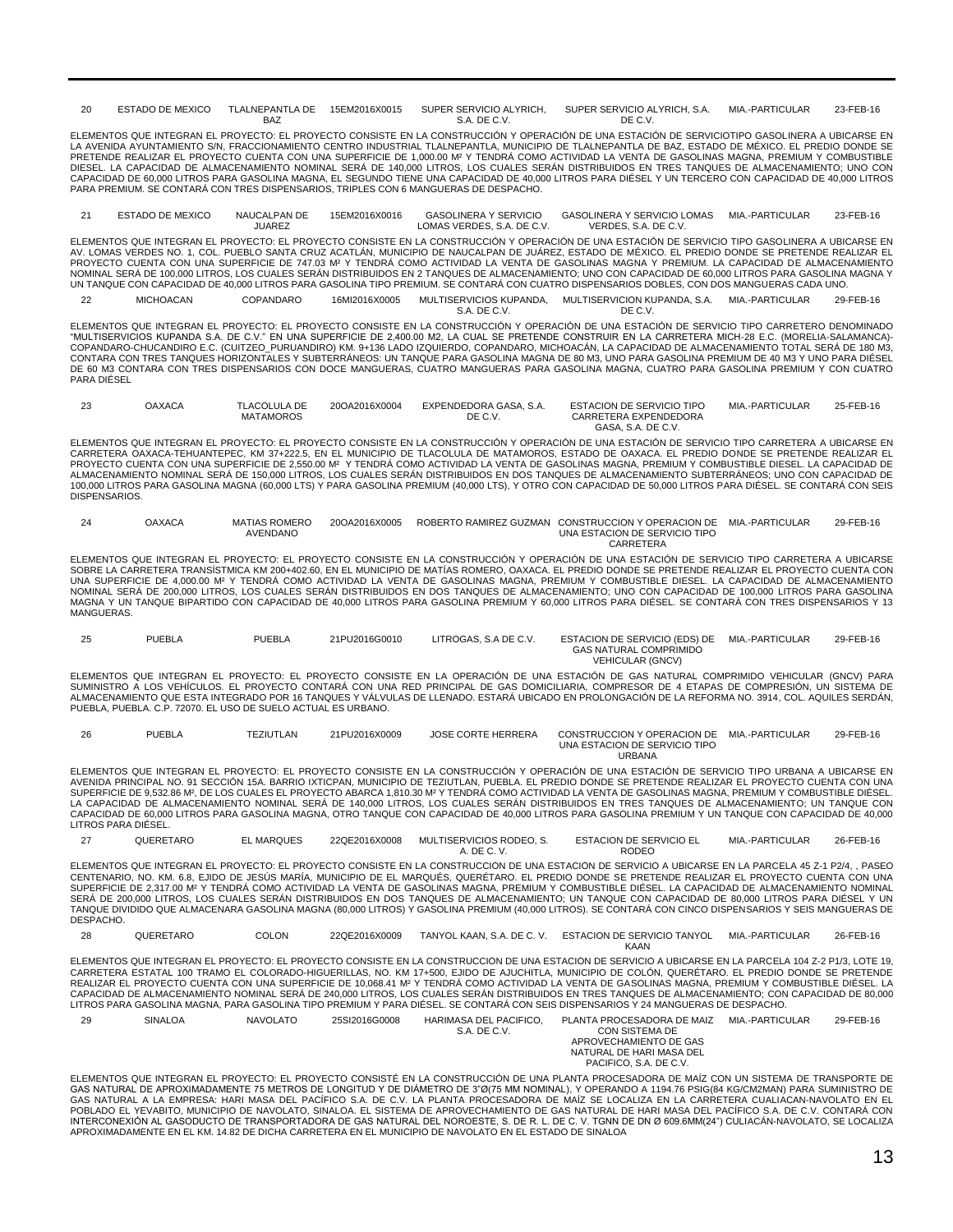| 30            | <b>SONORA</b>                                                  | <b>AGUA PRIETA</b> | 26SO2016X0003 | GASERVICIO LA LEY, S.A. DE<br>C.V.                                                                                   | <b>ESTACION DE SERVICIO</b><br>GASERVICIO LA LEY, S.A. DE C.V.                                                                                                                                                                                                                                                                                                                                                                                                                                                                                                                                                                                                                                                                                                                       | MIA.-PARTICULAR | 02-MAR-16 |
|---------------|----------------------------------------------------------------|--------------------|---------------|----------------------------------------------------------------------------------------------------------------------|--------------------------------------------------------------------------------------------------------------------------------------------------------------------------------------------------------------------------------------------------------------------------------------------------------------------------------------------------------------------------------------------------------------------------------------------------------------------------------------------------------------------------------------------------------------------------------------------------------------------------------------------------------------------------------------------------------------------------------------------------------------------------------------|-----------------|-----------|
|               | PREMIUM. SE CONTARÁ CON DOS DISPENSARIOS                       |                    |               |                                                                                                                      | ELEMENTOS QUE INTEGRAN EL PROYECTO: EL PROYECTO CONSISTE EN LA CONSTRUCCIÓN Y OPERACIÓN DE UNA ESTACIÓN DE SERVICIO A UBICARSE EN LA CALLE 13 #1299<br>ENTRE AVE. 10 Y AVE. 13 EN LA COLONIA ZONA INDUSTRIAL EN LA CIUDAD DE AGUA PRIETA, SONORA. EL PREDIO DONDE SE PRETENDE REALIZAR EL PROYECTO CUENTA CON<br>UNA SUPERFICIE DE 1,090.00 M <sup>2</sup> Y TENDRÁ COMO ACTIVIDAD LA VENTA DE GASOLINAS MAGNA Y PREMIUM. LA CAPACIDAD DE ALMACENAMIENTO NOMINAL SERÁ DE 120,000<br>LITROS, LOS CUALES ESTARÁN DISTRIBUIDOS EN 1 TANQUE DE 120,000 LTS BIPARTIDO, CON CAPACIDAD DE 80,000 LTS PARA GASOLINA MAGNA Y 40,000 LTS PARA GASOLINA                                                                                                                                         |                 |           |
| 31            | <b>TABASCO</b>                                                 | COMALCALCO         | 27TA2016X0008 | <b>ESTACION DE SERVICIO</b><br>PLAZA CEIBA, S.A. DE C.V.                                                             | ESTACION DE SERVICIO PLAZA<br>CEIBA, S.A. DE C.V.                                                                                                                                                                                                                                                                                                                                                                                                                                                                                                                                                                                                                                                                                                                                    | MIA.-PARTICULAR | 26-FEB-16 |
|               | GASOLINA PREMIUM Y COMBUSTIBLE DIÉSEL                          |                    |               |                                                                                                                      | ELEMENTOS QUE INTEGRAN EL PROYECTO: EL PROYECTO CONSISTE EN LA CONSTRUCCIÓN Y OPERACIÓN DE UNA ESTACIÓN DE SERVICIO TIPO RURAL SOBRE UN TERRENO<br>DE 7,088.25 M2 UBICADO SOBRE LA PROLONGACIÓN DE IGNACIO LÓPEZ RAYÓN, COLONIA SAN ISIDRO, COMALCALCO, TABASCO; LA CAPACIDAD DE ALMACENAMIENTO TOTAL<br>QUE TENDRÁ LA ESTACIÓN DE SERVICIO, SERÁ DE 170,000 LTS. DISTRIBUIDOS EN TRES TANQUES DE DOBLE PARED TIPO ECOLÓGICO,UNO DE 60,000 LTS PARA MAGNA, OTRO<br>DE 50,000 LTS PARA PREMIUM Y EL TERCERO DE 60,000 LTS PARA DIÉSEL, CON UN TOTAL DE CUATRO ISLAS Y VEINTE MANGUERAS PARA EL SUMINISTRO DE GASOLINA MAGNA,                                                                                                                                                          |                 |           |
| 32            | <b>TLAXCALA</b>                                                | <b>HUAMANTLA</b>   | 29TX2016X0005 | ENERGETICOS DUAL S.A DE<br>C.V.                                                                                      | <b>ESTACION DE SERVICIO</b><br><b>GASOLINERA</b>                                                                                                                                                                                                                                                                                                                                                                                                                                                                                                                                                                                                                                                                                                                                     | MIA.-PARTICULAR | 03-MAR-16 |
|               |                                                                |                    |               | LITROS PARA COMBUSTIBLE DIÉSEL. CONTARÁ CON UN TOTAL DE 4 DISPENSARIOS PARA EL DESPACHO DE COMBUSTIBLES.             | ELEMENTOS QUE INTEGRAN EL PROYECTO: EL PROYECTO CONSISTE EN LA CONSTRUCCIÓN Y OPERACIÓN DE UNA ESTACIÓN DE SERVICIO A UBICARSE EN BOULEVARD JUAN<br>PABLO II NO. 114 DEL BARRIO DE SAN LUCAS (PREDIO URBANO DENOMINADO LA FÁBRICA) DEL MUNICIPIO DE HUAMANTLA, TLAXCALA.EL PROYECTO TIENE UNA SUPERFICIE<br>TOTAL DE 2,009.502 M <sup>2</sup> . LA CAPACIDAD DE ALMACENAMIENTO NOMINAL SERÁ 180,000 LITROS LOS CUALES ESTARÁN DISTRIBUIDOS EN TRES TANQUES DE ALMACENAMIENTO:<br>UNO CON CACAPACIDAD DE 80,000 LITORS PARA GASOLINA MAGNA, OTRO CON CAPACIDAD DE 40,000 LITROS PARA GASOLINA PREMIUM Y UN TERCER TANQUE DE 60,000                                                                                                                                                    |                 |           |
| 33            | VERACRUZ                                                       | <b>TUXPAM</b>      | 30VE2016X0014 | C.V.                                                                                                                 | GASOLINERA DEL 47, S.A. DE CONSTRUCCION Y OPERACION DE MIA.-PARTICULAR<br>LA ESTACION DE SERVICIO TIPO<br>URBANA GASOLINERA DEL 47 EN<br>TUXPAN, VERACRUZ                                                                                                                                                                                                                                                                                                                                                                                                                                                                                                                                                                                                                            |                 | 26-FEB-16 |
|               |                                                                |                    |               | TANQUE CON CAPACIDAD DE 40.000 LITROS PARA GASOLINA TIPO PREMIUM Y DE 50.000 LITROS PARA DIÉSEL.                     | ELEMENTOS QUE INTEGRAN EL PROYECTO: EL PROYECTO CONSISTE EN LA CONSTRUCCIÓN Y OPERACIÓN DE UNA ESTACIÓN DE SERVICIO TIPO URBANA A UBICARSE EN AV.<br>ADOLFO LÓPEZ MATEOS NO. 35 ESQ. VIRGILIO URIBE, COL. DEL VALLE EN TUXPAN, VERACRUZ. EL PREDIO DONDE SE PRETENDE REALIZAR EL PROYECTO CUENTA CON UNA<br>SUPERFICIE DE 610.71 MP Y TENDRÁ COMO ACTIVIDAD LA VENTA DE GASOLINAS MAGNA, PREMIUM Y COMBUSTIBLE DIÉSEL. LA CAPACIDAD DE ALMACENAMIENTO NOMINAL<br>SERÁ DE 150,000 LITROS, LOS CUALES SERÁN DISTRIBUIDOS EN TRES TANQUES DE ALMACENAMIENTO; UNO CON CAPACIDAD DE 60,000 LITROS PARA GASOLINA MAGNA, UN                                                                                                                                                                 |                 |           |
| 34            | VERACRUZ                                                       | <b>PAPANTLA</b>    | 30VE2016X0015 | <b>CRISPIN CARREON GARCIA</b>                                                                                        | CONSTRUCCION DE ESTACION DE MIA.-PARTICULAR<br>SERVICIO TIPO CARRETERA<br>SUPER SERVICIO TOTOMOXTLE                                                                                                                                                                                                                                                                                                                                                                                                                                                                                                                                                                                                                                                                                  |                 | 26-FEB-16 |
|               |                                                                |                    |               | 40,000 LITROS PARA GASOLINA TIPO PREMIUM Y LA OTRA CON 60,000 LITROS PARA DIÉSEL. SE CONTARÁ CON SIETE DISPENSARIOS. | ELEMENTOS QUE INTEGRAN EL PROYECTO: EL PROYECTO CONSISTE EN LA CONSTRUCCIÓN, OPERACIÓN Y MANTENIMIENTO DE UNA ESTACIÓN DE SERVICIO TIPO CARRETERO<br>A UBICARSE EN PARCELA #100 LOTE "CONCHA, AGUACATE Y TOTOMOXTLE" EN EL MUNICIPIO DE PAPANTLA DE OLARTE, ESTADO DE VERACRUZ. EL PREDIO DONDE SE<br>PRETENDE REALIZAR EL PROYECTO CUENTA CON UNA SUPERFICIE DE 4,800.00 M <sup>2</sup> Y TENDRÁ COMO ACTIVIDAD LA VENTA DE GASOLINAS MAGNA. PREMIUM Y COMBUSTIBLE<br>DIÉSEL. LA CAPACIDAD DE ALMACENAMIENTO NOMINAL SERÁ DE 200,000 LITROS, LOS CUALES SERÁN DISTRIBUIDOS EN DOS TANQUES DE ALMACENAMIENTO; UNO CON<br>CAPACIDAD DE 100,000 LITROS PARA GASOLINA MAGNA Y EL SEGUNDO CON CAPACIDAD DE 100,000 LITROS QUE ESTARÁ DIVIDIDO EN 2 PARTES UNA PARTE CON CAPACIDAD DE     |                 |           |
| 35            | VERACRUZ                                                       | ATZALAN            | 30VE2016X0016 | ARROYOS, S.A. DE C.V.                                                                                                | ENERGETICOS DE PLAN DE CONSTRUCCION Y OPERACION DE<br>UNA ESTACION DE SERVICIO TIPO<br><b>RURAL</b>                                                                                                                                                                                                                                                                                                                                                                                                                                                                                                                                                                                                                                                                                  | MIA.-PARTICULAR | 29-FEB-16 |
| PEMEX DIÉSEL. |                                                                |                    |               |                                                                                                                      | ELEMENTOS QUE INTEGRAN EL PROYECTO: EL PROYECTO CONSISTE EN LA CONSTRUCCIÓN Y OPERACIÓN DE UNA ESTACIÓN DE SERVICIO TIPO RURAL, UBICADO EN LA<br>AVENIDA PRINCIPAL NO. 42, EN LA LOCALIDAD DE PLAN DE ARROYOS, DEL MUNICIPIO DE ATZALAN, VERACRUZ; EN UNA SUPERFICIE DE 820.32M2; LA CAPACIDAD DE<br>ALMACENAMIENTO TOTAL SERÁ DE 100,000 LITROS PARA COMBUSTIBLES DISTRIBUIDOS EN UN TANQUE DE 60,000 LITROS PARA PEMEX MAGNA Y OTRO DE 40,000 LITROS PARA                                                                                                                                                                                                                                                                                                                          |                 |           |
| 36            | YUCATÁN                                                        | <b>KANASIN</b>     | 31YU2016X0005 | <b>BIDIB CHIKRI ABIMERHI</b>                                                                                         | CONSTRUCCION Y OPERACION DE MIA.-PARTICULAR<br>LA ESTACION DE SERVICIO Y<br><b>LOCALES COMERCIALES CHIKRI</b><br>ABIMERHI BODIB (PERSONA<br>FISICA) EN EL MUNICIPIO DE<br>KANASIN, ESTADO DE YUCATAN                                                                                                                                                                                                                                                                                                                                                                                                                                                                                                                                                                                 |                 | 29-FEB-16 |
|               | PARA DIÉSEL. SE CONTARÁ CON SIETE DISPENSARIOS Y 14 MANGUERAS. |                    |               |                                                                                                                      | ELEMENTOS QUE INTEGRAN EL PROYECTO: EL PROYECTO CONSISTE EN LA CONSTRUCCIÓN Y OPERACIÓN DE UNA ESTACIÓN DE SERVICIO A UBICARSE EN EL PREDIO NO. 601<br>DE LA CALLE 8-B Y EL TABLAJE CATASTRAL 16500 DE LA LOCALIDAD DE SAN PEDRO NOH PAT DEL MUNICIPIO DE KANASÍN, ESTADO DE YUCATÁN. EL PREDIO DONDE SE<br>PRETENDE REALIZAR EL PROYECTO CUENTA CON UNA SUPERFICIE DE 5,748.02 M <sup>2</sup> Y TENDRÀ COMO ACTIVIDAD LA VENTA DE GASOLINAS MAGNA, PREMIUM Y COMBUSTIBLE<br>DIESEL. LA CAPACIDAD DE ALMACENAMIENTO NOMINAL SERÀ DE 300,000 LITROS, LOS CUALES SERÁN DISTRIBUIDOS EN TRES TANQUES DE ALMACENAMIENTO; UNO CON<br>CAPACIDAD DE 100,000 LITROS PARA GASOLINA MAGNA, OTRO CON CAPACIDAD DE 100,000 LITROS PARA GASOLINA PREMIUM Y UN ÚLTIMO CON CAPACIDAD 100,000 LITROS |                 |           |
| 37            | YUCATÁN                                                        | <b>MERIDA</b>      | 31YU2016X0006 | SERVICIO 3, S.A. DE C.V.                                                                                             | CONSTRUCCION Y OPERACION DE MIA.-PARTICULAR<br>LA ESTACION DE SERVICIO Y<br>LOCALES COEMRCIALES<br>SERVICIO 3, S.A. DE C.V.                                                                                                                                                                                                                                                                                                                                                                                                                                                                                                                                                                                                                                                          |                 | 29-FEB-16 |
| MANGUERAS.    |                                                                |                    |               |                                                                                                                      | ELEMENTOS QUE INTEGRAN EL PROYECTO: EL PROYECTO CONSISTE EN LA CONSTRUCCIÓN Y OPERACIÓN DE UNA ESTACIÓN DE SERVICIO A UBICARSE EN LA CALLE 66 NO. 586<br>FRACC. FRANCISCO DE MONTEJO II C.P. 97314. DEL MUNICIPIO DE MÉRIDA. ESTADO DE YUCATÁN. EL PREDIO DONDE SE PRETENDE REALIZAR EL PROYECTO CUENTA CON UNA<br>SUPERFICIE DE 2.066.32 MP Y TENDRÁ COMO ACTIVIDAD LA VENTA DE GASOLINAS MAGNA, PREMIUM Y COMBUSTIBLE DIESEL. LA CAPACIDAD DE ALMACENAMIENTO NOMINAL<br>SERÁ DE 240,000 LITROS, LOS CUALES SERÁN DISTRIBUIDOS EN TRES TANQUES DE ALMACENAMIENTO; UNO CON CAPACIDAD DE 80,000 LITROS PARA GASOLINA MAGNA, OTRO<br>CON CAPACIDAD DE 80,000 LITROS PARA GASOLINA PREMIUM Y UN ÚLTIMO CON CAPACIDAD 80,000 LITROS PARA DIÉSEL. SE CONTARÁ CON CUATRO DISPENSARIOS Y 10 |                 |           |
| 38            | YUCATÁN                                                        | <b>MERIDA</b>      | 31YU2016X0007 | COMBUSTIBLES CHUBURNA.<br>S.A. DE C.V.                                                                               | OPERACION DE LA ESTACION DE<br>SERVICIO TIPO URBANA NO. 12864<br>COMBUSTIBLES CHUBURNA, S.A.<br>DE C.V. EN EL MUNICIPIO DE<br>MERIDA, ESTADO DE YUCATAN.                                                                                                                                                                                                                                                                                                                                                                                                                                                                                                                                                                                                                             | MIA.-PARTICULAR | 29-FEB-16 |
|               |                                                                |                    |               |                                                                                                                      | ELEMENTOS QUE INTEGRAN EL PROYECTO: EL PROYECTO CONSISTE EN LA OPERACIÓN DE UNA ESTACIÓN DE SERVICIO A UBICARSE EN LA CALLE 69 NO. 157 POR 8-A Y 8-B                                                                                                                                                                                                                                                                                                                                                                                                                                                                                                                                                                                                                                 |                 |           |

ELEMENTOS QUE INTEGRAN EL PROYECTO: EL PROYECTO CONSISTE EN LA OPERACIÓN DE UNA ESTACIÓN DE SERVICIO A UBICARSE EN LA CALLE 69 NO. 157 POR 8-A Y 8-B<br>COL. SAN ANTONIO KAUA II, C.P. 97195, DEL MUNICIPIO DE MERIDA, ESTADO DE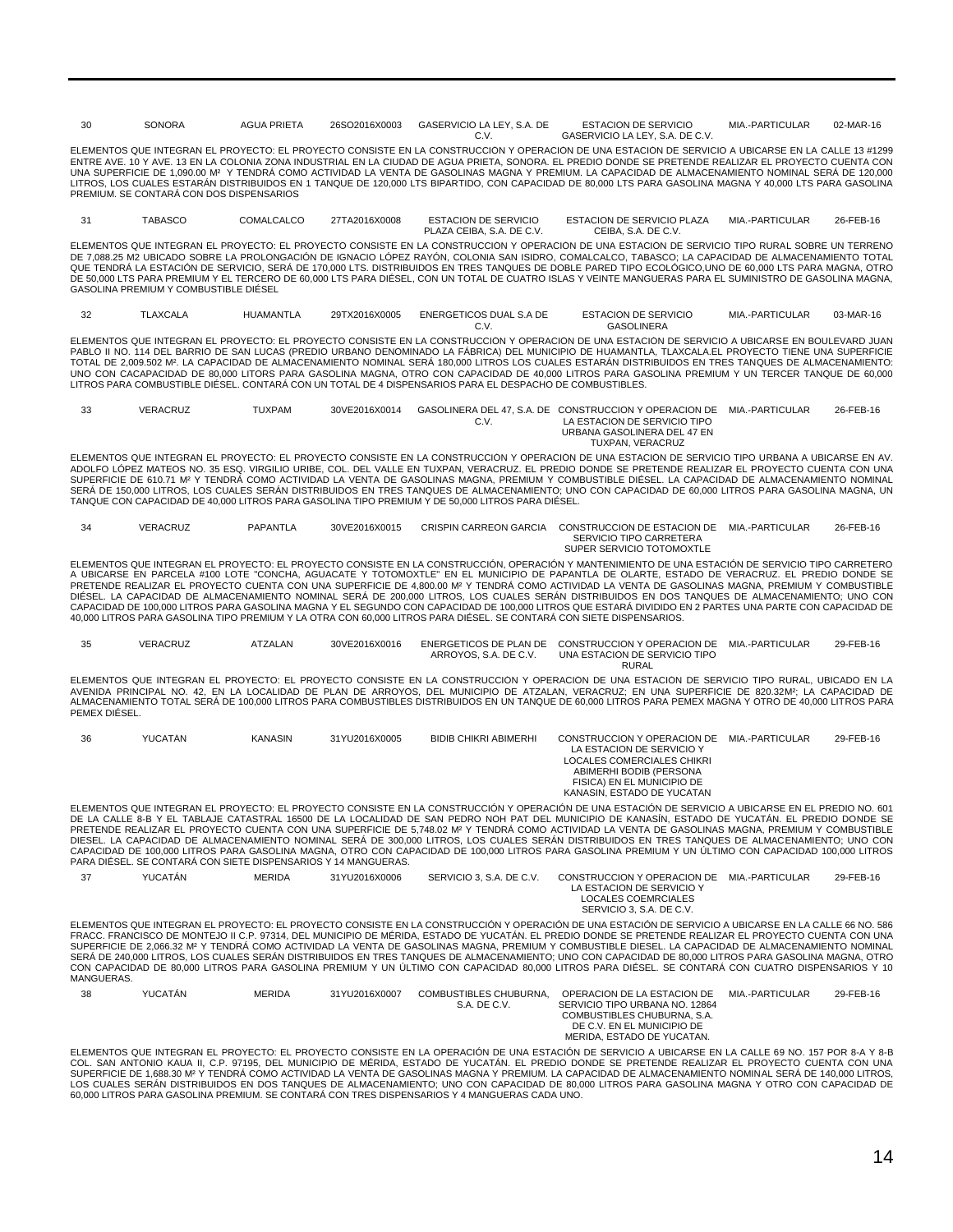#### **AVISO A PROMOVENTES**

Se informa que a efecto de validar que el pago de derechos por concepto de la recepción, evaluación y resolución de las Manifestaciones de Impacto Ambiental en cualquiera de sus modalidades, se haya efectuado de acuerdo con los Criterios Ambientales de la Tabla A y la clasificación de la Tabla B del Artículo 194 H, fracciones II y III , de la Ley Federal de Derechos, es necesario que presenten junto con el comprobante de pago, la memoria de cálculo con los resultados del llenado de dichas tablas.

Lo anterior, en virtud de que en caso de que se detecte que el pago efectuado es menor al que le corresponde, les será requerido por escrito para que en el término de 10 días hábiles siguientes contados a partir de que reciban la notificación realicen el pago correcto, o en su caso, se desechará el trámite de conformidad con lo establecido en los Artículos 3° párrafos segundo y tercero de la Ley Federal de Derechos y Artículo 17-A de la Ley Federal de Procedimiento Administrativo.

#### **COMUNICADO A TODOS LOS PROMOVENTES**

A todos los usuarios que ingresen trámites ante esta Dirección General de Impacto y Riesgo Ambiental o en las Delegaciones Federales de la SEMARNAT en los Estados, SE HACE DEL CONOCIMIENTO que, con respecto de la Recepción, Evaluación y Resolución de la Manifestación de Impacto Ambiental (MIA) en sus diferentes modalidades (SEMARNAT-004-02-A, SEMARNAT-004-02-B, SEMARNAT-004-03-A y SEMARNAT-004-03-B), de acuerdo con el artículo 34 la Ley General del Equilibrio Ecológico y Protección al Ambiente (LGEEPA), deberán publicar a su costa, un extracto del proyecto de la obra o actividad, en un periódico de amplia circulación en la entidad federativa de que se trate, dentro del plazo de cinco días contados a partir de la fecha en que se presente la MIA a esta Secretaría.

Dicho extracto deberá contener lo siguiente:

- 1. Nombre de la persona física o moral responsable del proyecto;
- 2. Breve descripción de la obra o actividad de que se trate, indicando los elementos que la integran;
- 3. Ubicación del lugar en el que la obra o actividad se pretenda ejecutar, indicando el Estado y Municipio y haciendo referencia a los ecosistemas existentes y su condición al momento de realizar el estudio, y
- 4. Indicación de los principales efectos ambientales que puede generar la obra o actividad y las medidas de mitigación y reparación que se proponen;

Por lo antes expuesto se le solicita que dentro del término de 5 días a que haya publicado el extracto, deberá remitir a esta Unidad Administrativa la página del periódico donde se hubiere realizado la publicación, para que sea incorporada en el expediente respectivo y para tener la evidencia de que cumplió en tiempo y forma con lo requerido por la LGEEPA.

A partir de la fecha esta publicación y en cumplimiento a lo dispuesto por el primer párrafo del Artículo 38 del Reglamento de LGEEPA en Materia de Evaluación del Impacto Ambiental, los expedientes de los proyectos ingresados estarán a disposición de cualquier persona para su consulta en el Archivo Dinámico de la Dirección General de Impacto y Riesgo Ambiental ubicado en Av. Ejército Nacional 223, Col. Anáhuac, Del. Miguel Hidalgo, México D.F. C.P 11320, y los ingresados en las Delegaciones Federales, estarán a disposición de cualquier persona en el domicilio de las Oficinas de cada Delegación en la Entidad que corresponda.

Asimismo en cumplimento a lo dispuesto en la fracción III del artículo 38 del reglamento de la LGEEPA en materia de evaluación del impacto ambiental, los documentos que integran el proyecto podrán ser consultados en su versión electrónica a través de la página de internet con la clave correspondiente.

#### ATENTAMENTE

LA DIRECCIÓN GENERAL DE IMPACTO Y RIESGO AMBIENTAL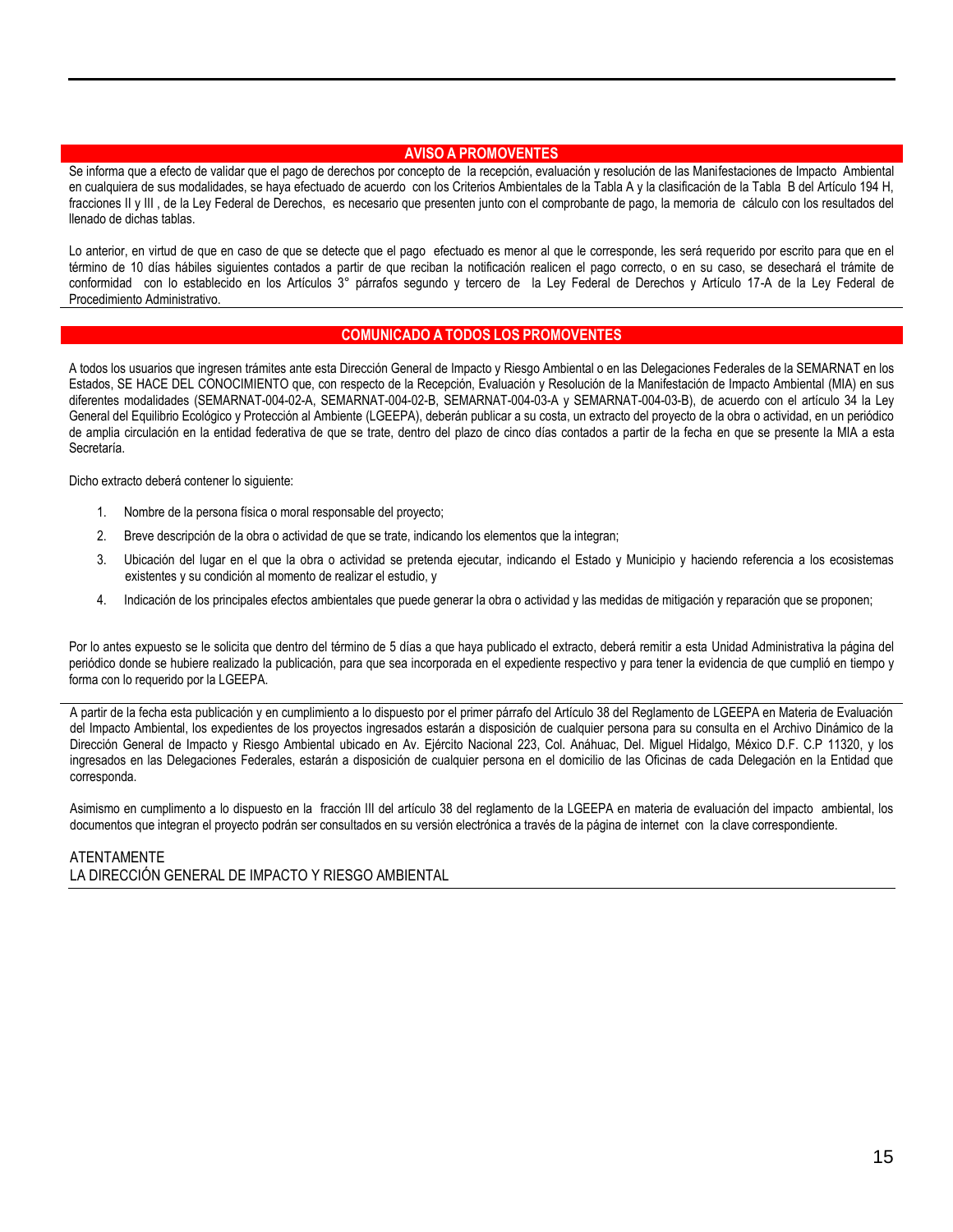

**Y RECURSOS NATURALES** 



## **CONSULTA PÚBLICA DEL PROYECTO "KA'ANAH"**

DE CONFORMIDAD CON LO DISPUESTO POR LOS ARTÍCULOS 34 DE LA LEY GENERAL DEL EQUILIBRIO ECOLÓGICO Y LA PROTECCIÓN AL AMBIENTE, 40 Y 41 DE SU REGLAMENTO EN MATERIA DE EVALUACIÓN DEL IMPACTO AMBIENTAL, SE HACE DEL CONOCIMIENTO DE LA CIUDADANÍA EN GENERAL QUE A PETICIÓN DE UN CIUDADANO DE LA COMUNIDAD EN LA QUE SE PRETENDE REALIZAR EL PROYECTO **"KA'ANAH"**, QUE SE LOCALIZARÁ DENTRO DEL PREDIO DEL PARQUE NATURAL XEL-HA CON DIRECCIÓN EN CARRETERA CHETUMAL PUERTO JUÁREZ KM 240, LOCALES 1 & 2, MÓDULO B, 77780 EN EL MUNICIPIO DE COZUMEL, QUINTANA ROO, PROMOVIDO POR LA PROMOTORA XEL-HÁ, S.A. DE C.V., Y A PARTIR DEL **29** DE **FEBRERO** DE **2016**, ESTA DIRECCIÓN GENERAL DE IMPACTO Y RIESGO AMBIENTAL, DETERMINÓ DAR INICIO AL PROCESO DE CONSULTA PÚBLICA DEL PROYECTO MENCIONADO.

ASIMISMO, SE HACE DEL CONOCIMIENTO QUE LA MANIFESTACIÓN DE IMPACTO AMBIENTAL DEL PROYECTO CITADO, SE ENCUENTRA A DISPOSICIÓN DEL PÚBLICO PARA SU CONSULTA, EN EL CENTRO DE INFORMACIÓN PARA LA GESTIÓN AMBIENTAL, UBICADO EN AV. CENTRAL NO. 300, COL. CAROLA, DELEGACIÓN ÁLVARO OBREGÓN. C.P. 01160, MÉXICO, D.F., O BIEN EN LA DELEGACIÓN FEDERAL DE ESTA SECRETARÍA EN EL ESTADO DE QUINTANA ROO, UBICADA EN AV. INSURGENTES #445 COL. MAGISTERIAL. C.P. 77039, CHETUMAL, QUINTANA ROO; EN DÍAS Y HORAS HÁBILES, ASÍ COMO EN LA PÁGINA WEB DE INTERNET: [http://tramites.semarnat.gob.mx/index.php/consulta-tu-tramite,](http://tramites.semarnat.gob.mx/index.php/consulta-tu-tramite) INGRESANDO LA CLAVE DE PROYECTO **23QR2016T0001**.

LO ANTERIOR CON LA FINALIDAD DE QUE EN CASO DE QUE CUALQUIER INTERESADO PUEDA PROPONER EL ESTABLECIMIENTO DE MEDIDAS DE PREVENCIÓN Y MITIGACIÓN ADICIONALES, ASÍ COMO LAS OBSERVACIONES QUE CONSIDERE PERTINENTES AL PROYECTO DE MÉRITO, LAS CUALES SE AGREGARÁN AL EXPEDIENTE, DE CONFORMIDAD CON LO ESTABLECIDO EN EL ARTÍCULO 34 FRACCIÓN IV DE LA LEY GENERAL DEL EQUILIBRIO ECOLÓGICO Y LA PROTECCIÓN AL AMBIENTE Y 41 FRACCIÓN III DEL REGLAMENTO EN MATERIA DE EVALUACIÓN DEL IMPACTO AMBIENTAL.

CON LA FINALIDAD DE CONSIGNAR EN LA RESOLUCIÓN QUE SE EMITA RESPECTO DEL PROYECTO, LOS RESULTADOS DE LAS OBSERVACIONES Y PROPUESTAS FORMULADAS DURANTE EL PROCESO DE CONSULTA PÚBLICA, PARA EL EFECTO DE RECIBIR LAS OBSERVACIONES Y PROPUESTAS DE MEDIDAS DE PREVENCIÓN Y MITIGACIÓN, MISMAS QUE DEBERÁN DE HACERLAS LLEGAR A TRAVÉS DE LA SIGUIENTE LIGA ELECTRÓNICA: [http://www.semarnat.gob.mx/impacto-ambiental/consultas](http://www.semarnat.gob.mx/impacto-ambiental/consultas-publicas/consultas-vigentes)[publicas/consultas-vigentes;](http://www.semarnat.gob.mx/impacto-ambiental/consultas-publicas/consultas-vigentes) O EN SU DEFECTO POR MEDIO DE CORREO CERTIFICADO SITO EN: AV. EJÉRCITO NACIONAL NÚMERO 223, COLONIA ANÁHUAC, DELEGACIÓN MIGUEL HIDALGO, CÓDIGO POSTAL 11320, MÉXICO, DISTRITO FEDERAL.

TODAS LAS PROPUESTAS DEBERÁN CONTENER EL NOMBRE COMPLETO DE LA PERSONA FÍSICA O MORAL QUE LA PRESENTE, DOMICILIO, INSTITUCIÓN QUE REPRESENTA Y CORREO ELECTRÓNICO.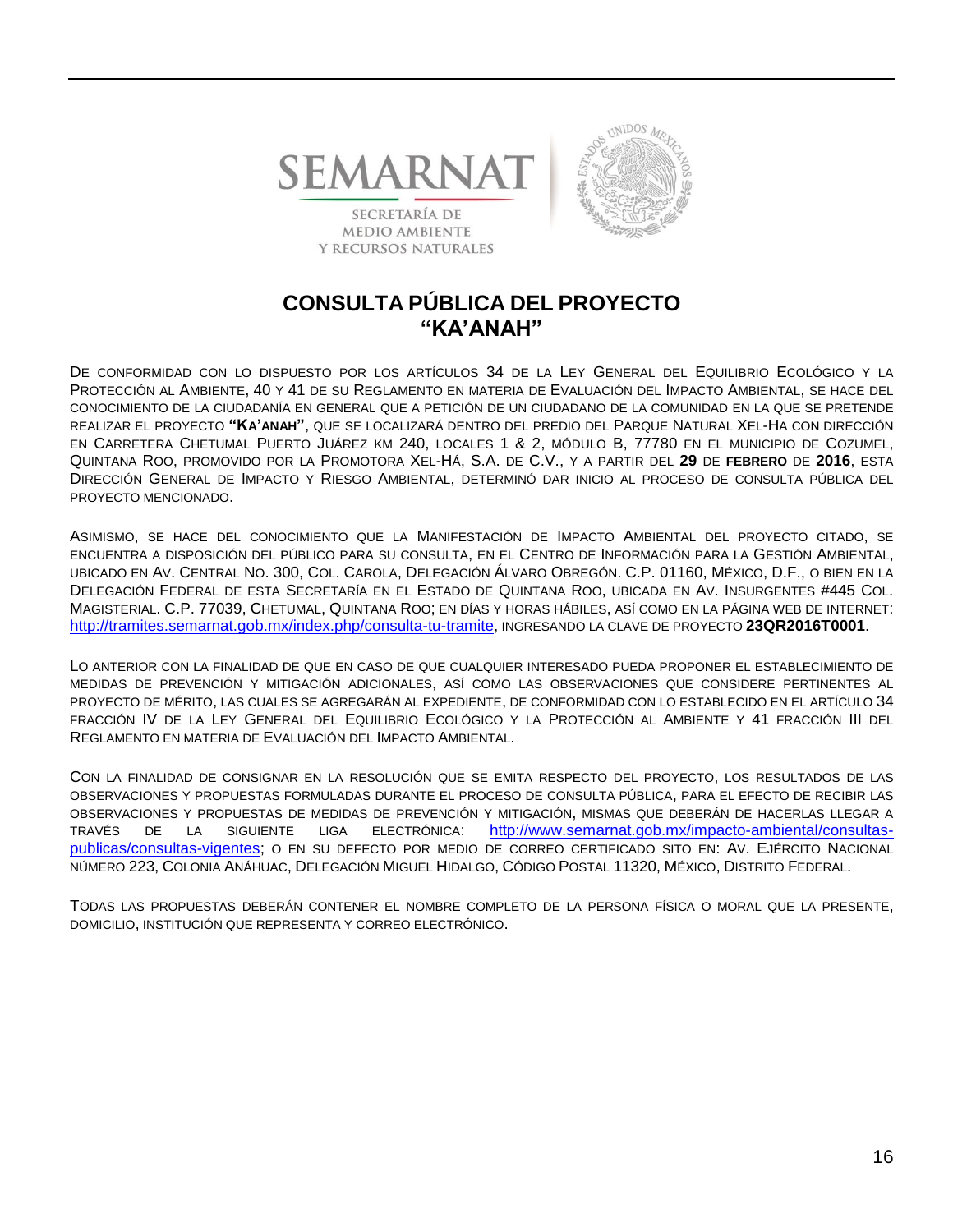#### A PETICIÓN DE LA DELEGACIÓN FEDERAL EN EL ESTADO DE QUINTANA ROO, SE PUBLICAN LAS SIGUIENTES CONSULTAS PÚBLICAS



# **CONSULTA PÚBLICA DEL PROYECTO "CASA PARRA BACALAR"**

DE CONFORMIDAD CON LO DISPUESTO POR LOS ARTÍCULOS 34 FRACCIÓN I DE LA LEY GENERAL DEL EQUILIBRIO ECOLÓGICO Y LA PROTECCIÓN AL AMBIENTE, SE HACE DE CONOCIMIENTO A LA CIUDADANÍA EN GENERAL QUE SE DIO INICIO AL PROCESO DE CONSULTA PÚBLICA DEL PROYECTO DENOMINADO **"CASA PARRA BACALAR"** CON CLAVE **23QR2015UD083**, PROMOVIDO POR LA **C. MARÍA GUADALUPE ORTÍZ YELADAQUI,** ASIMISMO A PETICIÓN DE UN CIUDADANO, SE PUSO A DISPOSICIÓN DEL PÚBLICO LA MANIFESTACIÓN DE IMPACTO AMBIENTAL EL **01 DE MARZO DE 2016**, DE CONFORMIDAD CON LA FRACCIÓN II DEL ARTÍCULO 34 DE LA LEY EN COMENTO.

ASIMISMO, SE HACE DEL CONOCIMIENTO QUE LA MANIFESTACIÓN DE IMPACTO AMBIENTAL EN SU MODALIDAD PARTICULAR, SE ENCUENTRA A DISPOSICIÓN DEL PÚBLICO PARA SU CONSULTA, EN LAS OFICINAS DE LA DELEGACIÓN FEDERAL DE ESTA SECRETARÍA EN EL ESTADO DE QUINTANA ROO, SITO EN BOULEVARD KUKULCÁN KM. 4.; ZONA HOTELERA, CANCÚN, QUINTANA ROO, C.P. 77500, EN DÍAS Y HORAS HÁBILES, ASÍ COMO EN LA PÁGINA WEB DE INTERNET: [http://tramites.semarnat.gob.mx/index.php/consulta-tu-tramite,](http://tramites.semarnat.gob.mx/index.php/consulta-tu-tramite) INGRESANDO LA CLAVE DEL PROYECTO **23QR2015UD083**.

CONFORME A LO ESTABLECIDO EN LA FRACCIÓN IV Y V DEL ARTÍCULO 34 DE LA LEY GENERAL DEL EQUILIBRIO ECOLÓGICO Y LA PROTECCIÓN AL AMBIENTE, CUALQUIER INTERESADO, DENTRO DEL PLAZO DE VEINTE DÍAS CONTADOS A PARTIR DE LA PUESTA A DISPOSICIÓN DEL PÚBLICO DE EL DOCUMENTO TÉCNICO UNIFICADO, PODRÁ PROPONER EL ESTABLECIMIENTO DE MEDIDAS DE PREVENCIÓN Y MITIGACIÓN ADICIONALES, ASÍ COMO LAS OBSERVACIONES QUE CONSIDERE PERTINENTES, MISMAS OBSERVACIONES Y PROPUESTAS QUE SE AGREGARÁN AL EXPEDIENTE RESPECTIVO Y SE CONSIGNARÁN EN LA RESOLUCIÓN QUE SE EMITA. TODAS LAS OBSERVACIONES Y PROPUESTAS DEBERÁN FORMULARSE POR ESCRITO Y CONTENDRÁN EL NOMBRE COMPLETO DE LA PERSONA FÍSICA O MORAL QUE LAS HUBIESE PRESENTADO Y SU DOMICILIO, LO ANTERIOR CON FUNDAMENTO EN LO ESTABLECIDO EN EL ARTÍCULO 41, FRACCIÓN III PÁRRAFO SEGUNDO DEL REGLAMENTO DE LA LEY GENERAL DEL EQUILIBRIO ECOLÓGICO Y LA PROTECCIÓN AL AMBIENTE EN MATERIA DE EVALUACIÓN DEL IMPACTO AMBIENTAL.

DE CONFORMIDAD CON LO DISPUESTO POR LOS ARTÍCULOS 34 DE LA LEY GENERAL DEL EQUILIBRIO ECOLÓGICO Y LA PROTECCIÓN AL AMBIENTE Y 43 DEL REGLAMENTO DE LA LEY ANTES MENCIONADA EN MATERIA DE EVALUACIÓN DEL IMPACTO AMBIENTAL, EN EL CASO DE QUE ESTA SECRETARÍA DE MEDIO AMBIENTE Y RECURSOS NATURALES, DENTRO DEL PROCESO DE CONSULTA PÚBLICA, DECIDA LLEVAR A CABO LA CELEBRACIÓN DE UNA REUNIÓN PÚBLICA DE INFORMACIÓN, DICHA DECISIÓN SE DARÁ A CONOCER A TRAVÉS DE ESTE MEDIO, EN LA SEPARATA DE GACETA ECOLÓGICA EMITIDA POR LA DIRECCIÓN GENERAL DE IMPACTO Y RIESGO AMBIENTAL Y EN UN PERIÓDICO DE AMPLIA CIRCULACIÓN EN LA ENTIDAD.

LE INVITAMOS A LLENAR EL CUESTIONARIO DISPONIBLE EN LA DIRECCIÓN ELECTRÓNICA [http://www.semarnat.gob.mx/gobmx/transparencia/consultas.html,](http://www.semarnat.gob.mx/gobmx/transparencia/consultas.html) EL CUAL FACILITARÁ EL ANÁLISIS E INCLUSIÓN DE LAS MISMAS EN EL PROCESO DE EVALUACIÓN QUE REALIZA LA SEMARNAT.